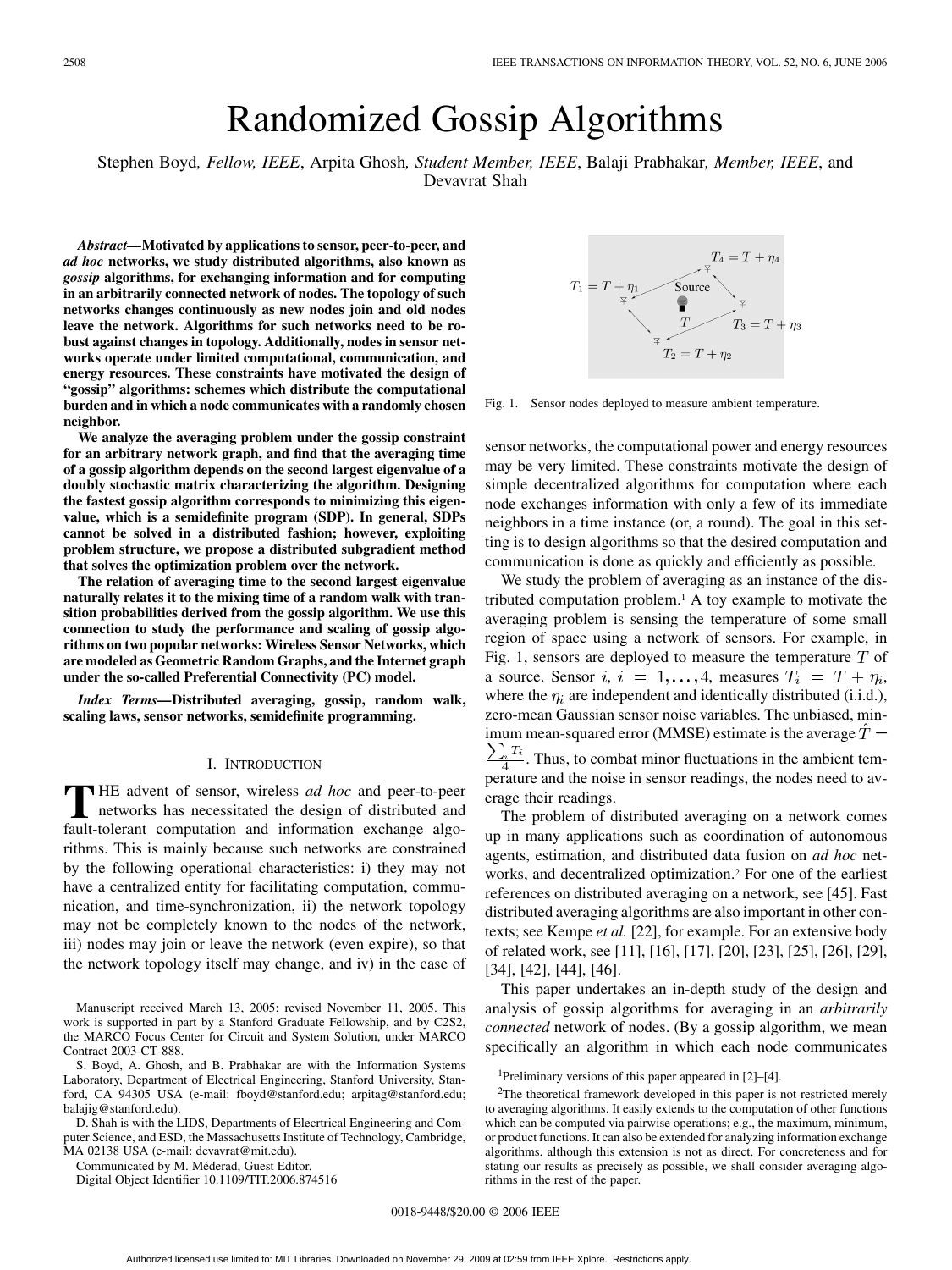with no more than one neighbor in each time slot.) Given a graph  $G$ , we determine the averaging time  $T_{\text{ave}}$ , which is the time taken for the value at each node to be close to the average value (a more precise definition is given later). We find that the averaging time depends on the second largest eigenvalue of a doubly stochastic matrix characterizing the averaging algorithm: the smaller this eigenvalue, the faster the averaging algorithm. The *fastest* averaging algorithm is obtained by minimizing this eigenvalue over the set of allowed gossip algorithms on the graph. This minimization is shown to be a semidefinite program (SDP), which is a convex problem, and therefore can be solved efficiently to obtain the global optimum.

The averaging time  $T_{\text{ave}}$  is closely related to the mixing time  $T_{\text{mix}}$  of the random walk defined by the matrix that characterizes the algorithm. This means we can also study averaging algorithms by studying the mixing time of the corresponding random walk on the graph. The recent work of Boyd *et al.* [[1\]](#page-21-0) shows that the ratio of the mixing times of the natural random walk to the fastest mixing random walk can grow without bound as the number of nodes increases; correspondingly, therefore, the optimal averaging algorithm can perform arbitrarily better than the one based on the natural random walk. Thus, computing the optimal averaging algorithm is important: however, this involves solving a SDP, which requires a knowledge of the complete network topology. Surprisingly, we find that we can exploit problem structure to devise a distributed subgradient method to solve the SDP and obtain a near-optimal averaging algorithm, with only local communication.

Finally, we study the performance of gossip algorithms on two network graphs which are very important in practice: Geometric Random Graphs, which are used to model wireless sensor networks, and the Internet graph under the Preferential Connectivity model. We find that for geometric random graphs, the averaging time of the natural and the optimal averaging algorithms are of the same order. As remarked earlier, this need not be the case in a general graph.

We shall state our main results after setting out some notation and definitions in Section I.

#### *A. Problem Formulation and Definitions*

Consider a connected graph  $G = (V, E)$ , where the vertex set  $V$  contains  $n$  nodes and  $E$  is the edge set. The *i*th component of the vector  $x(0) = [x_1(0), \dots, x_n(0)]^T$  represents the initial value at node *i*. Let  $x_{ave} = \sum_i x_i(0)/n$  be the average of the entries of  $x(0)$ . Our goal is to compute  $x_{\text{ave}}$  in a distributed manner.

• **Asynchronous time model**: Each node has a clock which ticks at the times of a rate 1 Poisson process. Thus, the inter-tick times at each node are rate  $1$  exponentials, independent across nodes and over time. Equivalently, this corresponds to a single clock ticking according to a rate  $n$ Poisson process at times  $Z_k, k \geq 1$ , where  $\{Z_{k+1} - Z_k\}$ are i.i.d. exponentials of rate n. Let  $I_k \in \{1, ..., n\}$ denote the node whose clock ticked at time  $Z_k$ . Clearly, the  $I_k$  are i.i.d. variables distributed uniformly over  $\{1, \ldots, n\}$ . We discretize time according to clock ticks since these are the only times at which the value of  $x(\cdot)$ 

changes. Therefore, the interval  $[Z_k, Z_{k+1}]$  denotes the kth time-slot and, on average, there are  $n$  clock ticks per unit of absolute time. Lemma 1 states a precise translation of clock ticks into absolute time.

**Synchronous time model:** In the synchronous time model, time is assumed to be slotted commonly across nodes. In each time slot, each node contacts one of its neighbors independently and (not necessarily uniformly) at random. Note that in this model all nodes communicate simultaneously, in contrast to the asynchronous model where only one node communicates at a given time. On the other hand, in both models each node contacts only one other node at a time.

Previous work, notably that of [[22\]](#page-21-0), [[29\]](#page-21-0), considers the synchronous time model. The qualitative and quantitative conclusions are unaffected by the type of model; we start with the asynchronous time model for convenience, and then analyze the synchronous model and show that the same kind of results hold in this case as well.

**Algorithm**  $A(P)$ : We consider a particular class of timeinvariant gossip algorithms, denoted by  $A$ . An algorithm in this class is characterized by an  $n \times n$  matrix  $P = [P_{ij}]$ of nonnegative entries with the condition that  $P_{ij} > 0$ only if  $(i, j) \in E$ . For technical reasons, we assume that  $P$  is a stochastic matrix with its largest eigenvalue equal to 1, and all remaining  $n-1$  eigenvalues strictly less than in magnitude. (Such a matrix can always be found if the underlying graph is connected and nonbipartite; we will assume that the network graph  $G$  satisfies these conditions for the remainder of the paper.) Depending on the time model, two types of algorithms arise: 1) asynchronous, and 2) synchronous. Next, we describe the asynchronous algorithm associated with  $P$  to explain the role of the matrix  $P$  in the algorithm. As we shall see, asynchronous algorithms are rather intuitive and easy to explain. We defer the description of the synchronous algorithm to Section III-C.

The asynchronous algorithm associated with  $P$ , denoted by  $A(P)$ , is described as follows: In the kth time slot, let node i's clock tick and let it contact some neighboring node j with probability  $P_{ij}$ . At this time, both nodes set their values equal to the average of their current values. Formally, let  $x(k)$  denote the vector of values at the end of the time slot  $k$ . Then

$$
x(k) = W(k)x(k-1)
$$
 (1)

where with probability  $\frac{1}{n}P_{ij}$  (the probability that the *i*th node's clock ticks is  $1/n$ , and the probability that it contacts node j is  $P_{ij}$ ) the random matrix  $W(k)$  is

$$
W_{ij} = I - \frac{(e_i - e_j)(e_i - e_j)^T}{2}
$$
 (2)

where  $e_i = [0 \dots 0 \ 1 \ 0 \dots 0]^T$  is an  $n \times 1$  unit vector with the *i*th component equal to  $1$ .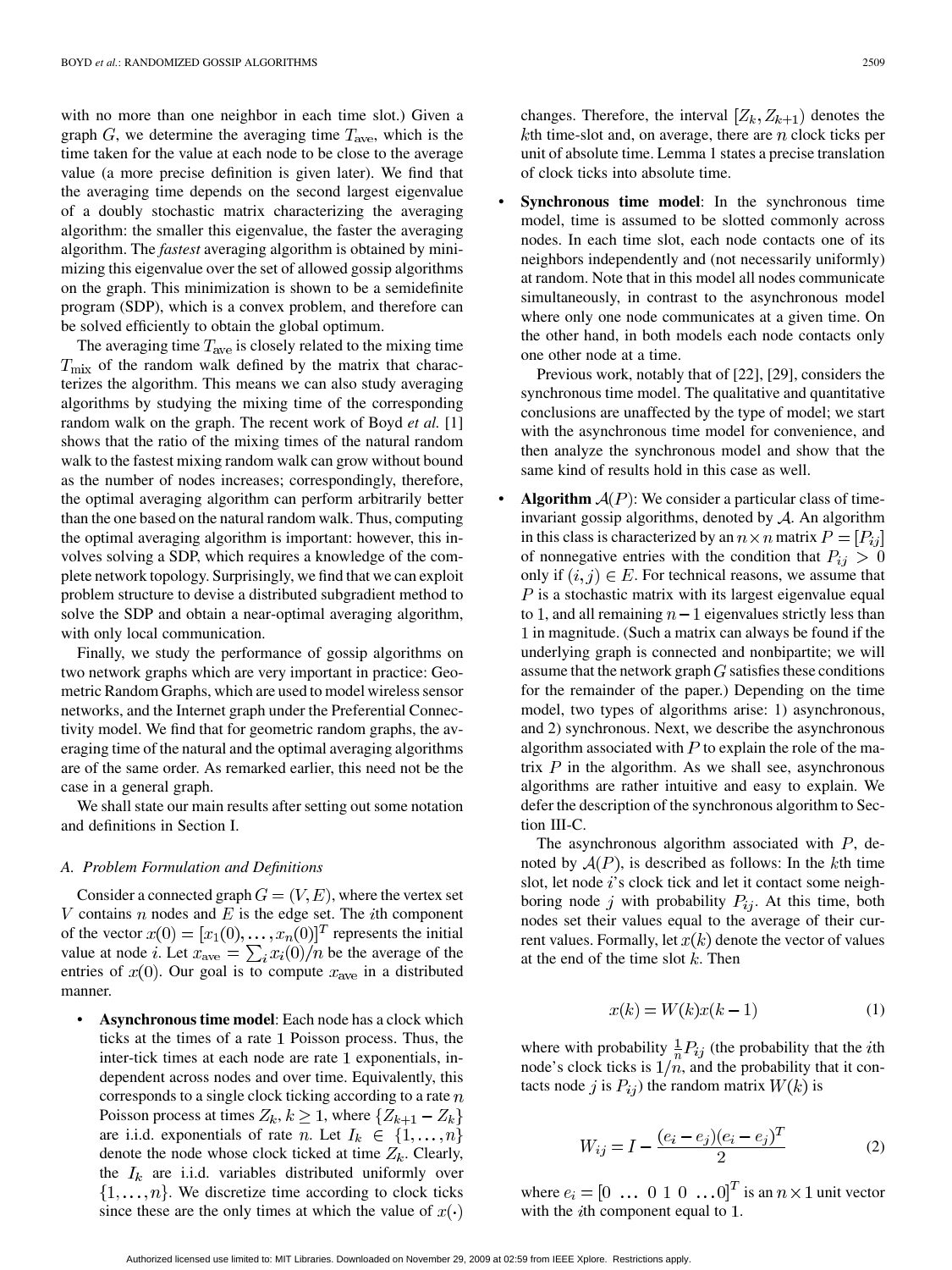• **Quantity of Interest**: Our interest is in determining the (absolute) time it takes for  $x(t)$  to converge to  $x_{\text{ave}}1$ , where  $1$  is the vector of all ones.

*Definition 1:* For any  $0 < \epsilon < 1$ , the  $\epsilon$ -averaging time of an algorithm  $A(P)$  is denoted by  $T_{ave}(\epsilon, P)$ , and is defined as

$$
\sup_{x(0)} \inf \left\{ t : \Pr \left( \frac{\|x(t) - x_{\text{ave}} \mathbf{1}\|}{\|x(0)\|} \ge \epsilon \right) \le \epsilon \right\} \tag{3}
$$

where  $||v||$  denotes the  $l_2$  norm of the vector  $v$ .

Thus, the  $\epsilon$ -averaging time is the smallest time it takes for  $x(\cdot)$  to get within  $\epsilon$  of  $x_{ave}$ **1** with high probability, regardless of the initial value  $x(0)$ .

The following lemma relates the number of clock ticks to absolute time. This relation allows us to use clock ticks instead of absolute time when we deal with asynchronous algorithms.

*Lemma 1:* For any  $k \geq 1$ ,  $E[Z_k] = k/n$ . Further, for any  $\delta > 0$ 

$$
\Pr\left(\left|Z_k - \frac{k}{n}\right| \ge \frac{\delta k}{n}\right) \le 2\exp\left(-\frac{\delta^2 k}{2}\right). \tag{4}
$$

*Proof:* By definition

$$
E[Z_k] = \sum_{j=1}^k E[Z_j - Z_{j-1}] = \sum_{j=1}^k 1/n = k/n.
$$

Equation (4) follows directly from Cramer's theorem (see [\[10](#page-21-0), pp. 30 and 35]).  $\Box$ 

As a consequence of Lemma 1, for  $k \geq n$ 

$$
Z_k = \frac{k}{n} \left( 1 \pm \sqrt{\frac{2 \log n}{n}} \right)
$$

with high probability (i.e., probability at least  $1 - 1/n^2$ ). In this paper, all  $\epsilon$ -averaging times are at least n. Hence, dividing the quantities measured in terms of the number of clock ticks by  $n$ gives the corresponding quantities when measured in absolute time (for an example, see Corollary 2).

## *B. Previous Results*

A general lower bound for any graph  $G$  and any averaging algorithm was obtained in [[29\]](#page-21-0) in the synchronous setting. Their result is as follows.

*Theorem 1:* For any gossip algorithm on any graph  $G$  and for  $0 < \epsilon < 0.5$ , the  $\epsilon$ -averaging time (in synchronous steps) is lower-bounded by  $\Omega(\log n)$ .

The recent work [[22\]](#page-21-0) studies the gossip-constrained averaging problem for the special case of the complete graph. A randomized gossiping algorithm is proposed which is shown to converge to the vector of averages on the complete graph. For a synchronous averaging algorithm, [[22\]](#page-21-0) obtain the following result.

*Theorem 2:* For a complete graph, there exists a gossip algorithm such that the  $1/n$ -averaging time of the algorithm is  $O(\log n)$ .

In Section III-C, we obtain a synchronous averaging algo-rithm which is simpler than the one described in [\[22](#page-21-0)], with  $\epsilon$ -averaging time  $\Theta(\log \epsilon^{-1})$  for the complete graph (from Corollary 3).

The problem of fast distributed averaging without the gossip constraint on an arbitrary graph is studied in [\[48](#page-22-0)]; here, the matrices  $W(t)$  are constant, i.e.,  $W(t) = W$  for all t. It is shown that the problem of finding the (constant)  $W$  that converges fastest to  $11^T/n$  (where  $11^T$  is the matrix of all ones) can be written as a SDP (under a symmetry constraint), and can therefore be solved numerically.

Distributed averaging has also been studied in the context of distributed load balancing ([\[43](#page-21-0)]), where nodes (processors) exchange tokens in order to uniformly distribute tokens over all the processors in the network (the number of tokens is constrained to be integral, so exact averaging is not possible). An analysis based on Markov chains is used to obtain bounds on the time required to achieve averaging up to a certain accuracy. However, each iteration is governed either by a constant stochastic matrix, or a fixed sequence of matchings is considered. This differs from our work (in addition to the integral constraint) in that we consider an arbitrary sequence  $W(t)$  drawn i.i.d. from some distribution, and try to characterize the properties the distribution must possess for convergence. Some other results on distributed averaging can be found in [\[6](#page-21-0)], [[21\]](#page-21-0), [\[30](#page-21-0)], [\[36](#page-21-0)], [[37\]](#page-21-0).

An interesting result regarding products of random matrices is found in [[12\]](#page-21-0). The authors prove the following result on a sequence of iterations  $x(t + 1) = W(t)x(t)$ , where the  $W(t)$  belong to a finite set of paracontracting matrices (i.e.,  $W(t)x \neq x \Leftrightarrow ||W(t)x|| < ||x||$ . If *I* is the set of matrices  $W_i$  that appear infinitely often in the sequence  $W(t)$ , and for  $i \in \mathcal{I}, \mathcal{H}(W_i)$  denotes the eigenspace of  $W_i$  associated with eigenvalue 1, then the sequence of vectors  $x(t)$  has a limit  $x^*$ in  $\bigcap_{i\in\mathcal{I}}\mathcal{H}(W_i)$ . This result can be used to find conditions for convergence of distributed averaging algorithms.

Not much is known about good randomized gossip algorithms for averaging on arbitrary graphs. The algorithm of [[22\]](#page-21-0) is quite dependent on the fact that the underlying graph is a complete graph, and the general result of [\[29](#page-21-0)] is a nonconstructive lower bound.

#### *C. Our Results*

In this paper, we design and characterize the performance of averaging algorithms for arbitrary graphs for both the asynchronous and synchronous time models. The following result characterizes the averaging time of asynchronous algorithms.

*Theorem 3:* The averaging time  $T_{\text{ave}}(\epsilon, P)$  of the asynchronous algorithm  $A(P)$  (in terms of number of clock ticks) is bounded as follows:

$$
T_{\text{ave}}(\epsilon, P) \le \frac{3\log \epsilon^{-1}}{\log \lambda_2(W)^{-1}} \quad \text{and} \tag{5}
$$

$$
T_{\text{ave}}(\epsilon, P) \ge \frac{0.5 \log \epsilon^{-1}}{\log \lambda_2(W)^{-1}} \tag{6}
$$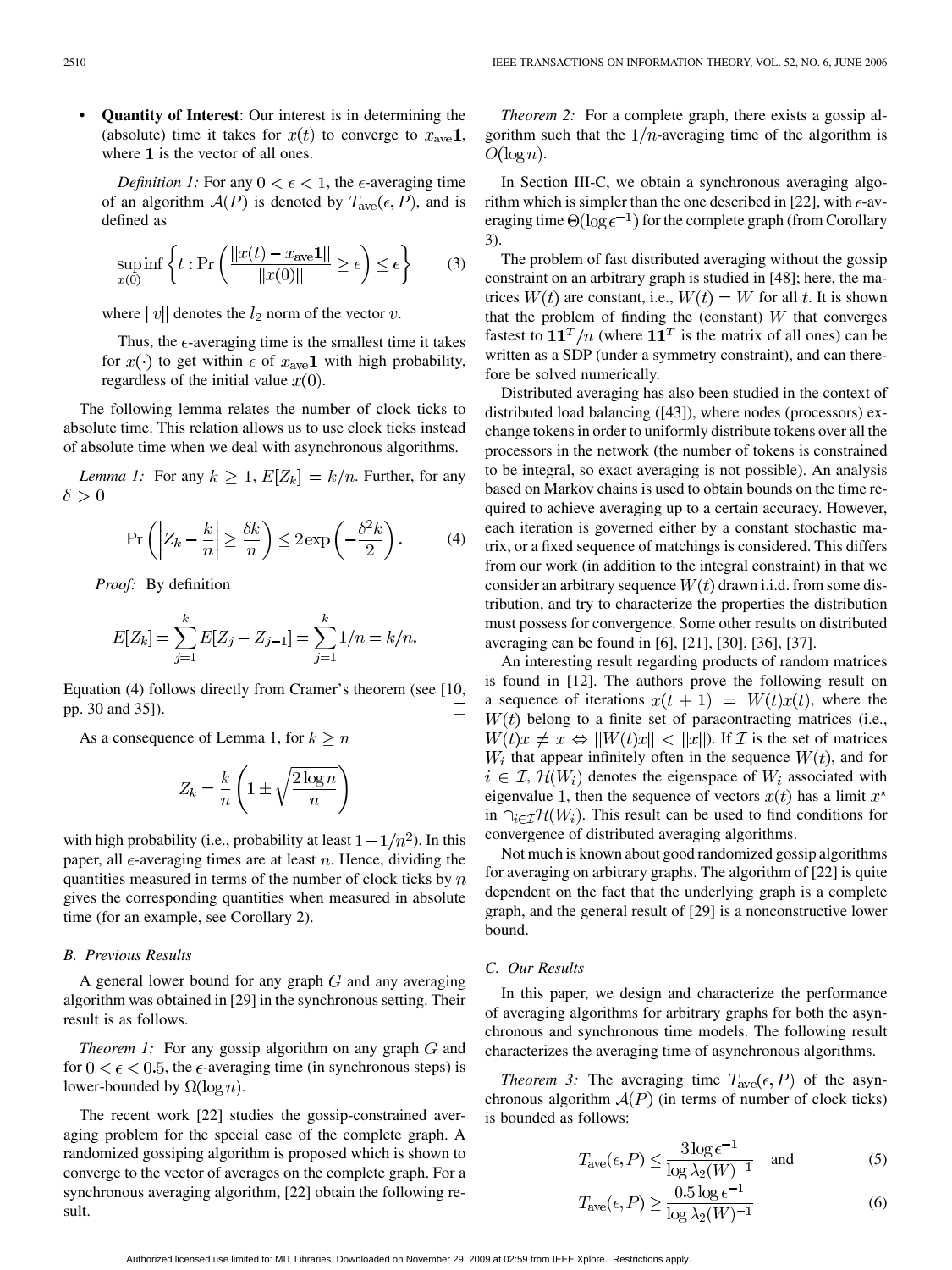where

$$
W \triangleq I - \frac{1}{2n}D + \frac{P + P^{T}}{2n}
$$
 (7)

and  $D$  is the diagonal matrix with entries

$$
D_i = \sum_{j=1}^{n} [P_{ij} + P_{ji}].
$$

Theorem 3 is proved in Section III, using results on convergence of moments that we derive in Section II.

For synchronous algorithms, the averaging time is characterized by Theorems 4 and 5, which are stated and proved in Section III-C. As the reader may notice, the statements of Theorem 3 and Theorems 4–5 are qualitatively the same.

The above tight characterization of the averaging time leads us to the formulation of the question of the fastest averaging algorithm. In Section IV, we show that the problem of finding the fastest averaging algorithm can be formulated as an SDP. In general, it is not possible to solve an SDP in a distributed fashion. However, we exploit the structure of the problem to propose a completely distributed algorithm, based on a subgradient method, that solves the optimization problem on the network. The algorithm and proof of convergence are found in Section IV-A.

Section V relates the averaging time of an algorithm on a graph  $G$  with the mixing time of an associated random walk on  $G$ . This is used in Section VI to study applications of our results in the context of two networks of practical interest: wireless networks and the Internet. The result for wireless networks involves bounding the mixing times of the natural and optimal random walks on the geometric random graph; these results are derived in Section VI-A. Finally, we conclude in Section VII.

#### II. CONVERGENCE OF MOMENTS

In this section, we will study the convergence of randomized gossip algorithms. We will not restrict ourselves here to any particular algorithm; but rather consider convergence of the iteration governed by a product of random matrices, each of which satisfies certain (gossip-based) constraints described below.

The vector of estimates is updated as

$$
x(t+1) = W(t)x(t)
$$

where each  $W(t)$  must satisfy the following constraints imposed by the gossip criterion and the graph topology.

If nodes i and j are not connected by an edge, then  $W_{ij}(t)$ must be zero. Further, since every node can communicate with only one of its neighbors per time slot, each column of  $W(t)$ can have only one nonzero entry other than the diagonal entry.

The iteration intends to compute the average, and therefore must preserve sums: this means that  $\mathbf{1}^T W(t) = \mathbf{1}^T$ , where 1 denotes the vector of all ones. Also, the vector of averages must be a fixed point of the iteration, i.e.,  $W(t)\mathbf{1} = \mathbf{1}$ .

We will consider matrices  $W(t)$  drawn i.i.d. from some distribution on the set of nonnegative matrices satisfying the above constraints, and investigate the behavior of the estimate  $x(t)$ 

$$
x(t) = W(t-1)W(t-2)\cdots W(0)x(0)
$$
  
=  $\phi(t-1)x(0)$ .

If  $x(t)$  must converge to the vector of averages  $\frac{11^T}{n}x(0)$  for every initial condition  $x(0)$ , we must have

$$
\lim_{t \to \infty} \phi(t) = \frac{\mathbf{1} \mathbf{1}^T}{n}.
$$
\n(8)

#### *A. Convergence in Expectation*

Let the mean of the (i.i.d.) matrices  $W(t)$  be denoted by  $\overline{W}$ . We have

$$
E(\phi(t)) = \prod_{i=0}^{t} E(W(i)) = \overline{W}^{t}
$$
 (9)

so  $\phi(t)$  converges in expectation to  $\frac{11}{n}$  if  $W^{\circ} \to \frac{11}{n}$ . The conditions on  $W$  for this to happen are stated in [\[48](#page-22-0)]; they are

$$
\mathbf{1}^T \overline{W} = \mathbf{1}^T \tag{10}
$$

$$
\overline{W}\mathbf{1} = \mathbf{1} \tag{11}
$$

$$
\rho\left(\overline{W} - \frac{\mathbf{1}\mathbf{1}^T}{n}\right) < 1\tag{12}
$$

where  $\rho(\cdot)$  is the spectral radius of a matrix. The first two conditions will be automatically satisfied by  $\overline{W}$ , since it is the expected value of matrices each of which satisfies this property. Therefore, if we pick any distribution on the  $W(t)$  whose mean satisfies (12), the sequence of estimates will converge in expected value to the vector of averages.

In fact, if  $\overline{W}$  is invertible, by considering the martingale  $\overline{W}^{-1}\phi(t)x(0)$ , we can obtain almost sure convergence of  $x(t)$ to  $x_{\infty} = x_{\text{ave}}$ . However, neither result tells us the *rate* at which  $x(t)$  converges to  $x_{\infty}$ .

#### *B. Convergence of Second Moment*

To obtain the rate of convergence of  $x(t)$  to  $x_{\infty}$ , we will investigate the rate at which the error  $y(t) = x(t) - x_{\infty}$  converges to 0. Consider the evolution of  $y$ 

$$
y(k+1) = x(k+1) - x_{ave}1
$$
  
\n
$$
\stackrel{(a)}{=} W(k+1)x(k) - x_{ave}W(k)1
$$
  
\n
$$
= W(k+1)(x(k) - x_{ave}1)
$$
  
\n
$$
= W(k+1)y(k).
$$
 (13)

Here (a) follows from the fact that  $\bf{1}$  is an eigenvector for all  $W(k+1)$ . Thus, y evolves according to the same linear system as  $x$ . Therefore, we can write

$$
E[y(t+1)^{T}y(t+1)|y(t)] = y(t)^{T}E[W(t)^{T}W(t)]y(t).
$$
 (14)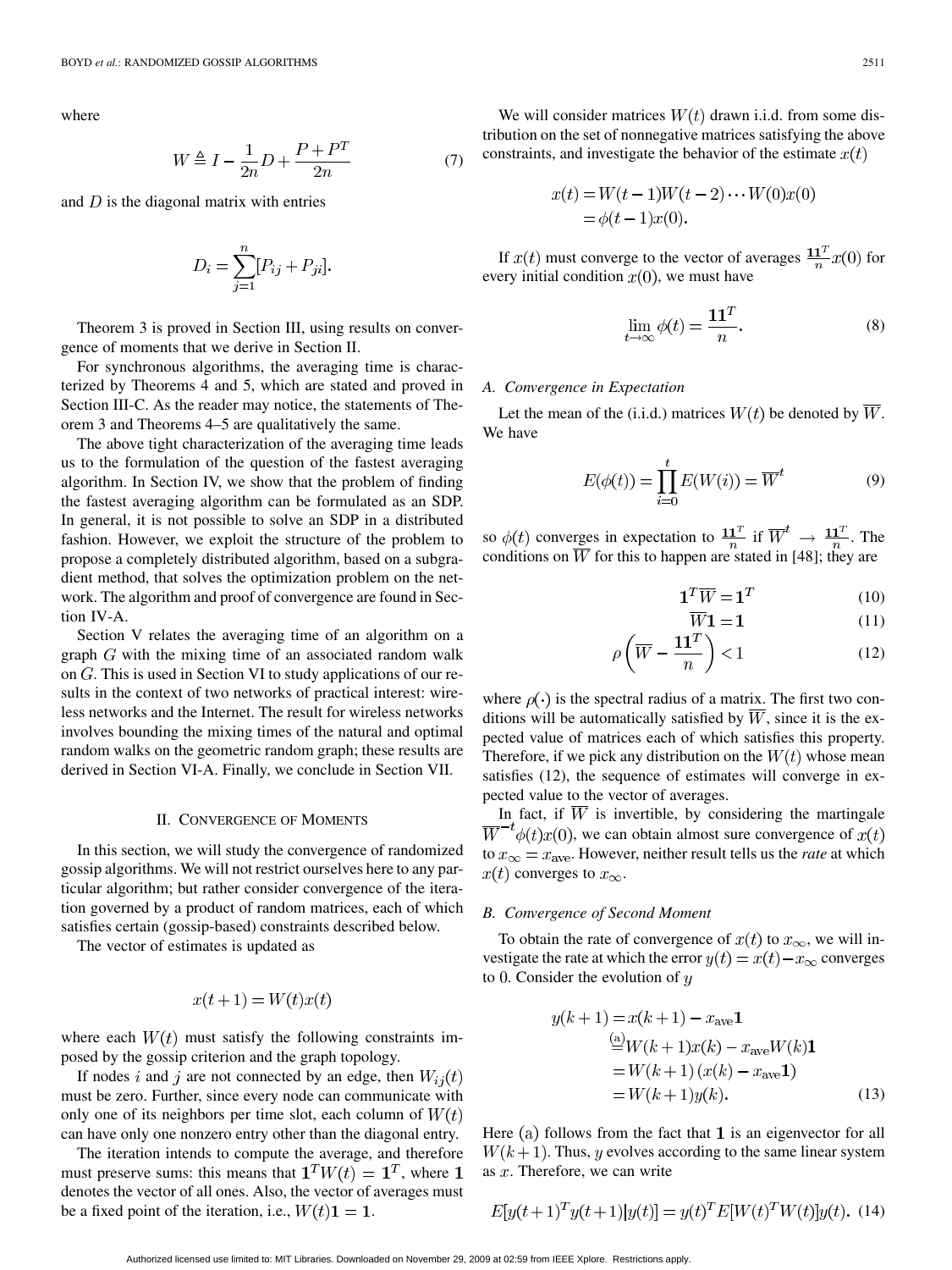Since  $W(t)$  is doubly stochastic, so is  $W(t)^{T}W(t)$ , and therefore,  $E[W(t)^TW(t)]$  is doubly stochastic. Since the matrices W are identically distributed we will shorten  $E[W(t)]^T W(t)$ to  $E[W^TW]$ .

Since  $y(t) \perp 1$ , and 1 is the eigenvector corresponding to the largest eigenvalue 1 of  $E[W^TW]$ 

$$
y(t-1)^{T} E[W^{T}W]y(t-1) \leq \lambda_{2}(E[W^{T}W])||y(t-1)||^{2}.
$$
\n(15)

Repeatedly conditioning and using (15), we finally obtain the bound

$$
E[y(t)^T y(t)] \le \lambda_2^{2t} (E[W^T W]) ||y(0)||^2.
$$
 (16)

From this, we see that the second moment of the error  $y(t)$ converges to 0 at a rate governed by  $\lambda_2^2(E[W^TW])$ . This means that any scheme of choosing the  $W(t)$  which corresponds to a  $E[W^TW]$  with second largest eigenvalue *strictly* less than 1 (and, of course, with  $\rho(E[W] - 11^T/n)$  less than 1) provably converges in the second moment.

This condition is only a sufficient condition for the convergence of the second moment. We can, in fact, obtain a necessary and sufficient condition by considering the evolution of  $E[yy^T]$ rather than  $E[y^Ty]$ .

Since  $y(t + 1) = W(t)y(t), y(t + 1)y(t + 1)^T =$  $W(t)y(t)y(t)^TW(t)$ . Let  $Y(t) = y(t)y(t)^T$ . Then

$$
Y(t+1) = W(t)Y(t)W(t)^{T}
$$

i.e.,  $Y(t)$  evolves according to a (random) linear system. Now

$$
Y(t+1)_{ij} = (W(t)y(t)y(t)^T W(t)^T)_{ij}
$$
\n
$$
= ((W(t)y(t))(W(t)y(t))^T)_{ij}
$$
\n
$$
= (W(t)y(t))_i (W(t)y(t))_j
$$
\n
$$
= \sum_{p,q=1}^n W(t)_{ip} W(t)_{jq} y_p(t) y_q(t).
$$
\n(18)

Collect the entries of the matrix Y into a vector  $\tilde{Y} \in \mathbb{R}^{n^2}$ , with entries drawn columnwise from  $Y$ . Then, using (18), we see that

$$
\tilde{Y}(t+1) = (W(t) \otimes W(t))\tilde{Y}(t)
$$
\n
$$
\Rightarrow E[\tilde{Y}(t+1)|\tilde{Y}(t)] = E[W(t) \otimes W(t)]\tilde{Y}(t)
$$

where  $\otimes$  stands for Kronecker product. Conditioning repeatedly, we see that

$$
E[\tilde{Y}(t)] = E[W \otimes W]^t \tilde{Y}(0). \tag{19}
$$

Since each  $W(t)$  has  $\lambda_1 = 1$  with corresponding eigenvector , each  $W(t) \otimes W(t)$  also has  $\lambda_1 = 1$ , with eigenvector . Also, each  $Y(t)$  is orthogonal to 1, since

$$
\sum_{i=1}^{n^2} \tilde{Y}(t)_i = \sum_i \left( y_i(t) \sum_j y_j(t) \right) = \sum y_i(t) \cdot 0 = 0
$$

since  $y(t) \perp 1$ .

Therefore, the convergence of  $\tilde{Y}(t)$  is governed by  $\rho(E(W \otimes W) - \frac{1}{n^2}\mathbf{1}\mathbf{1}^T)$ , where  $\mathbf{1} \in \mathbb{R}^{n^2}$ . If

$$
\rho\left(E(W\otimes W) - \frac{1}{n^2}\mathbf{1}\mathbf{1}^T\right) < 1
$$

then  $\tilde{Y}(t)$ , and therefore  $E[yy^T]$  converges to zero.

Note that  $E[yy^T]$  converges to the zero matrix if and only if  $E[y^Ty]$  converges to 0. If  $E[yy^T] \to 0$ , then each  $E[y_i^2] \to 0$ , which means that

$$
E[y^T y] = \sum_{i=1}^n E[y_i^2] \to 0
$$

as well. Conversely, suppose  $E[y^Ty] \to 0$ . Then each  $y_i^2 \to 0$ as well. From the Cauchy–Schwartz inequality

$$
E^{2}[|y_{i}y_{j}|] \leq E[y_{i}^{2}] E[y_{j}^{2}] \to 0
$$

so that each entry in the matrix  $E[yy^T]$  converges to 0.

Thus, a necessary and sufficient condition for second moment convergence is that  $\rho(E(W \otimes W) - \frac{1}{n^2}\mathbf{1}\mathbf{1}^T) < 1$ . However, despite having an exact criterion for convergence of the second moment, we will use  $\lambda_2(E[W^TW])$  in our analysis. This is because  $E[W^T W]$  is much easier to evaluate for a given algorithm than the expected value of the Kronecker product  $E[W \otimes W]$ .

#### III. HIGH PROBABILITY BOUNDS ON AVERAGING TIME

We prove an upper bound (5) and a lower bound (6) in Lemmas 2 and 3 on the discrete time (or equivalently, number of clock ticks) required to get within  $\epsilon$  of  $x_{ave}$ 1 (analogous to (5) and (6)) for the asynchronous averaging algorithm.

#### *A. Upper Bound*

*Lemma 2:* For algorithm  $A(P)$ , for any initial vector  $x(0)$ , for  $k \geq K^*(\epsilon)$ 

$$
\Pr\left(\frac{\|x(k) - x_{\text{ave}}\mathbf{1}\|}{\|x(0)\|} \ge \epsilon\right) \le \epsilon
$$

where

$$
K^*(\epsilon) \triangleq \frac{3\log \epsilon^{-1}}{\log \lambda_2(W)^{-1}}.
$$
\n(20)

*Proof:* Recall that under algorithm  $A(P)$ 

$$
x(k+1) = W(k+1)x(k)
$$
\n<sup>(21)</sup>

where, with probability  $\frac{1}{n}P_{ij}$ , the random matrix  $W(k)$  is

$$
W_{ij} = I - \frac{(e_i - e_j)(e_i - e_j)^T}{2}.
$$
 (22)

Note that  $W(k)$  are doubly stochastic matrices for all  $(i, j)$ . That is, for all  $k \geq 1$ 

$$
x(k)^{T} \mathbf{1} = x(0)^{T} \mathbf{1} = \sum_{i=1}^{n} x_{i}(0). \tag{23}
$$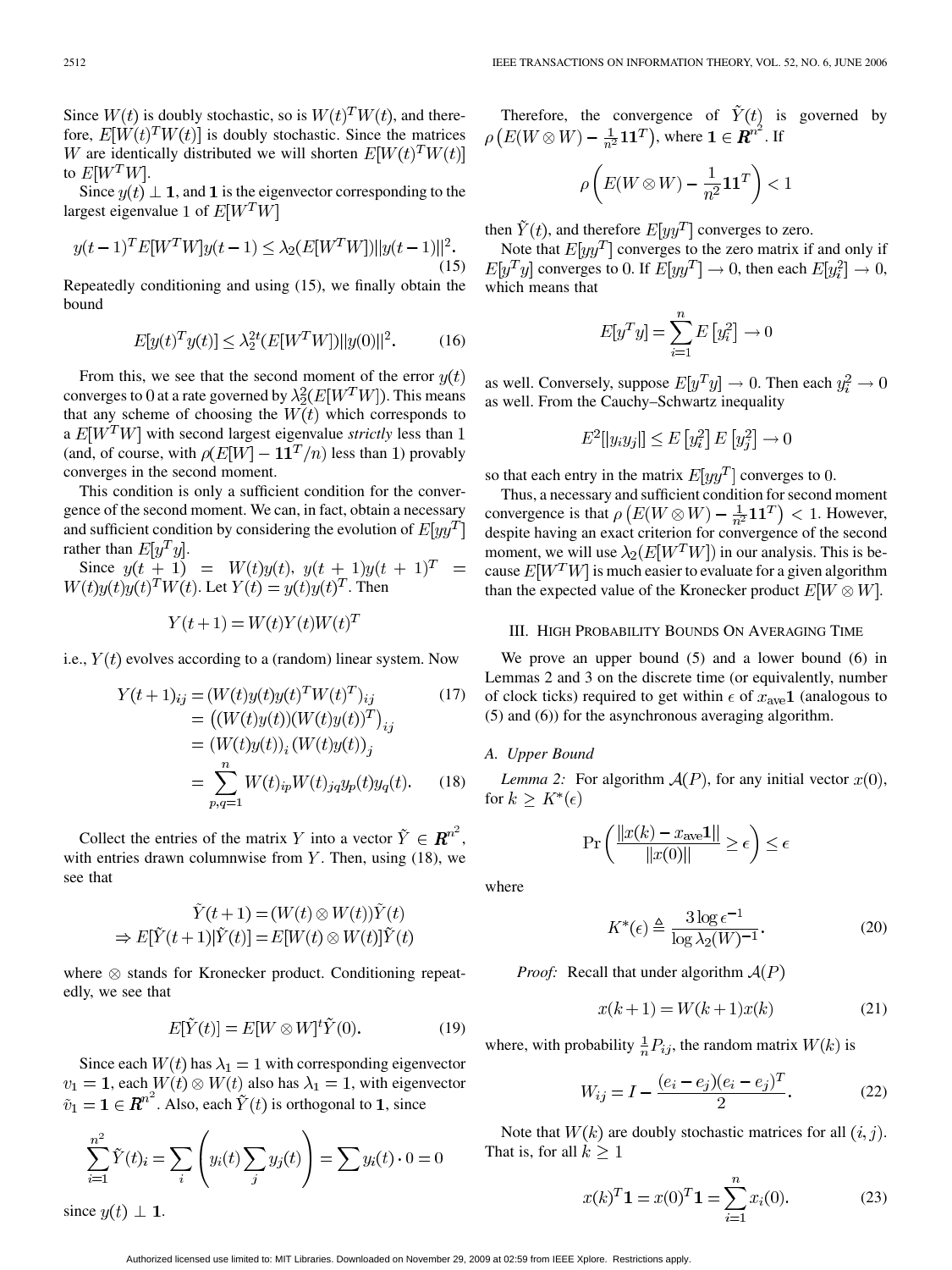Given our assumptions on the matrix of transition probabilities P, we can conclude from the previous section that  $x(k) \rightarrow$  $x_{\text{ave}}$ 1. We want to find out how fast  $x_k$  converges; in particular, we want to obtain probabilistic bounds on  $y(k) = x(k)$  –  $x<sub>ave</sub>$ **1**. For this, we will use the second moment of  $y(k)$  to apply Markov's inequality as below.

## **Computing**  $W$ :

Let W denote the expected value of  $W(0)$  (which is the same as  $E[W(k)]$ 

$$
W = \frac{1}{n} \sum_{i,j} P_{ij} W_{ij}.
$$
 (24)

Then, the entries of  $W$  are as follows:

1) for 
$$
i \neq j
$$
,  $W_{ij} = \frac{P_{ij} + P_{ji}}{2n}$  and  
2)  $W_{ii} = 1 - \frac{\left[\sum_{j=1}^{n} (P_{ij} + P_{ji})\right] - 2P_{ii}}{2n}$ .

This yields the  $W$  defined in (7), that is,

$$
W = I - \frac{1}{2n}D + \frac{P + P^{T}}{2n}
$$
 (25)

where  $D = \text{diag}([D_1 \cdots D_n])$  is the diagonal matrix with entries

$$
D_i = \left(\sum_{j=1}^n [P_{ij} + P_{ji}]\right).
$$

Note that if  $P = P<sup>T</sup>$ , then P is doubly stochastic. This implies that  $D_i = 2$ , which in turn means that  $W = (1 - 1/n)I +$  $(1/n)P$ .

## **Computing the second moment**  $E[y(k)^T y(k)]$ :

With probability  $\frac{F_{ij}}{n}$ , the edge  $(i, j)$  is chosen to average, that is,  $W(k) = W_{ij}$ . Then

$$
W(k)^{T}W(k) = \left(I - \frac{(e_i - e_j)(e_i - e_j)^{T}}{2}\right)^{2}
$$
 (26)

$$
=\left(I-\frac{(e_i-e_j)(e_i-e_j)^T}{2}\right)\qquad(27)
$$

$$
=W(k). \t(28)
$$

It is not an accident that  $W(k)^{T}W(k) = W(k)$ : each  $W_{ij}$  is a *projection* matrix, which projects a vector  $x$  onto the subspace  $x_i = x_j$ . The entries of x except the i and jth stay unchanged, and  $x_i$  and  $x_j$  average their values. Since every projection matrix Q satisfies  $Q^2 = Q$ , and  $W_{ij}$  are symmetric, we have  $W_{ij}^T W_{ij} = W_{ij}$ .

Since  $(28)$  holds for each instance of the random matrix  $W$ , we have

$$
E[W(0)^T W(0)] = E[W(0)]
$$
  
= W. (29)

Note that this means that  $W$  is symmetric<sup>3</sup> positive-semidefinite (since  $W = W^T W$ ) and hence it has nonnegative real eigenvalues.

<sup>3</sup>The symmetry of  $W$  does not depend on  $P$  being symmetric.

From (16) and (29)

$$
E[y(k)^{T}y(k)] \le \lambda_2(W)^{k}y(0)^{T}y(0).
$$
 (30)

Now,

$$
y(0)^T y(0) = x(0)^T x(0) - nx_{ave}^2
$$
  
 
$$
\leq x(0)^T x(0).
$$
 (31)

## **Application of Markov's inequality**:

From (30), (31), and an application of Markov's inequality, we have

$$
\Pr\left(\frac{\|x(k) - x_{\text{ave}}\mathbf{1}\|}{\|x(0)\|} \ge \epsilon\right) = \Pr\left(\frac{y(k)^T y(k)}{x(0)^T x(0)} \ge \epsilon^2\right)
$$

$$
\le \epsilon^{-2} \frac{E[y(k)^T y(k)]}{x(0)^T x(0)}
$$

$$
= \epsilon^{-2} \lambda_2(W)^k. \tag{32}
$$

From (32), it follows that for  $k \ge K(\epsilon) \triangleq \frac{3 \log \epsilon^{-1}}{\log \lambda_2(W)^{-1}}$ 

$$
\Pr\left(\frac{\|x(k) - x_{\text{ave}}\mathbf{1}\|}{\|x(0)\|} \ge \epsilon\right) \le \epsilon. \tag{33}
$$

This proves the lemma, and gives us an upper bound on the  $\epsilon$ -averaging time.  $\Box$ 

## *B. A Lower Bound on the Averaging Time*

Here, we will prove a lower bound for the  $\epsilon$ -averaging time, which is only a factor of  $6$  away from the upper bound in the previous section. We have the following result.

*Lemma 3:* For algorithm  $A(P)$ , there exists an initial vector  $x(0)$ , such that for  $k < K_*(\epsilon)$ 

$$
\Pr \left( \frac{||x(k) - x_{\text{ave}}\mathbf{1}||}{||x(0)||} \geq \epsilon \right) > \epsilon
$$

where

$$
K_*(\epsilon) \triangleq \frac{0.5 \log \epsilon^{-1}}{\log \lambda_2(W)^{-1}}.
$$
\n(34)

*Proof:* Since  $y(k+1) = W(k)y(k)$ , we obtain from (29)

$$
E[y(k)] = W^k y(0). \tag{35}
$$

By definition,  $W$  is a symmetric positive-semidefinite doubly stochastic matrix with nonnegative real eigenvalues

$$
1 = \lambda_1(W) \ge \lambda_2(W) \ge \cdots \ge \lambda_n(W) \ge 0
$$

and corresponding orthonormal eigenvectors  $\frac{1}{\sqrt{n}}$ **1**,  $v_2$ ,  $v_3$ , ...,  $v_n$ . Select

$$
x(0) = \frac{1}{\sqrt{2}} \left( \frac{1}{\sqrt{n}} \mathbf{1} + v_2 \right) \Rightarrow y(0) = \frac{1}{\sqrt{2}} v_2
$$

For this choice of  $x(0)$ ,  $||x(0)|| = 1$ . Now from (35)

$$
E[y(k)] = \frac{1}{\sqrt{2}} \lambda_2^k(W)v_2.
$$
 (36)

Authorized licensed use limited to: MIT Libraries. Downloaded on November 29, 2009 at 02:59 from IEEE Xplore. Restrictions apply.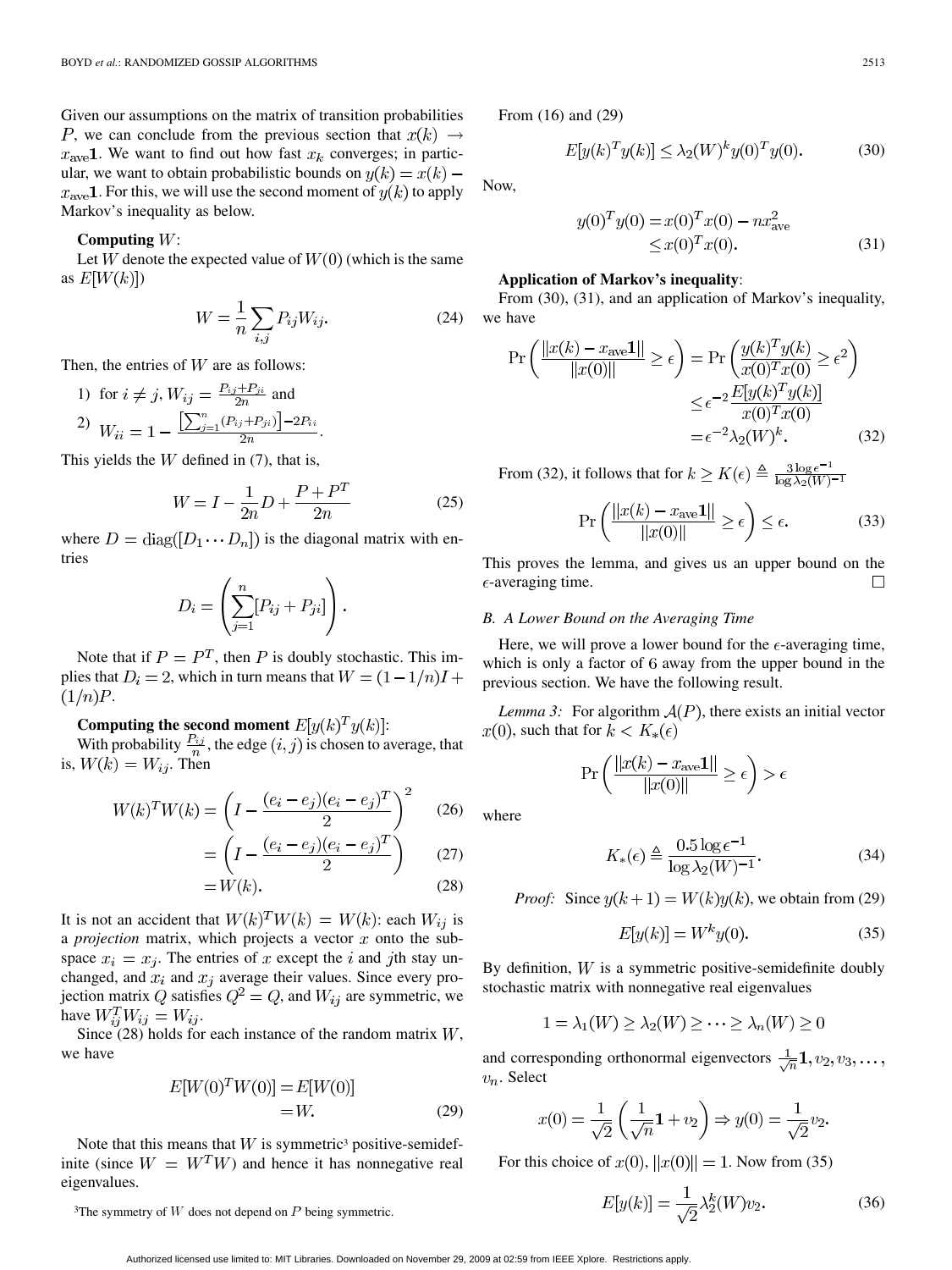For this particular choice of  $x(0)$ , we will lower-bound the  $\epsilon$ -averaging time by lower-bounding  $E[||y(k)||^2]$ , and using Lemma 4 as stated below.

By Jensen's inequality and (36)

$$
E\left[\sum_{i=1}^{n} y_i(k)^2\right] \ge \sum_{i=1}^{n} E[y_i(k)]^2
$$
  
=  $E[y(k)]^T E[y(k)]$   
=  $\frac{1}{2} \lambda_2^{2k} (W) v_2^T v_2$   
=  $\frac{1}{2} \lambda_2^{2k} (W).$  (37)

*Lemma 4:* Let X be a random variable such that  $0 \le X \le$ *B*. Then, for any  $0 < \epsilon < B$ 

$$
\Pr(X \ge \epsilon) \ge \frac{E[X] - \epsilon}{B - \epsilon}.
$$

*Proof:*

$$
E[X] \le \epsilon \Pr(X < \epsilon) + B \Pr(X \ge \epsilon) \\
= \Pr(X \ge \epsilon)(B - \epsilon) + \epsilon.
$$

Rearranging terms gives us the lemma.

From (36),  $||y(k)||^2 \le ||y(0)||^2 \le 1/2$ . Hence, Lemma 4 and (37) imply that for  $k < K_*(\epsilon)$ 

$$
\Pr\left(\|y(k)\| \ge \epsilon\right) > \epsilon. \tag{38}
$$

This completes the proof of Lemma 3.  $\Box$ 

Combining the results in the previous two lemmas, we have the result of Theorem 3.

The following corollaries are immediate.

*Corollary 1:* For large *n* and symmetric *P*,  $T_{ave}(\epsilon, P)$  is bounded as follows:

$$
T_{\text{ave}}(\epsilon, P) \le \frac{3n \log \epsilon^{-1}}{(1 - \lambda_2(P))} \triangleq T^*(\epsilon, P) \quad \text{and} \quad (39)
$$

$$
T_{\rm ave}(\epsilon, P) \ge \frac{0.5n \log \epsilon^{-1}}{(1 - \lambda_2(P))} \triangleq T_*(\epsilon, P). \tag{40}
$$

*Proof:* By definition,  $\lambda_2(W) = (1 - \frac{1}{n}(1 - \lambda_2(P))).$ For large  $n, \frac{1}{n}(1 - \lambda_2(P))$  is small, and hence,

$$
\log\left(1-\frac{1}{n}\left(1-\lambda_2(P)\right)\right) \approx -\frac{1}{n}\left(1-\lambda_2(P)\right).
$$

This along with Theorem 3 completes the proof.

*Corollary 2:* For a symmetric P, the absolute time  $Z_{T^*(\epsilon, P)}$ it takes for  $T(\epsilon, P)$  clock ticks to happen is given by

$$
Z_{T^*(\epsilon,P)} = \frac{T^*(\epsilon,P)}{n} \left(1 \pm \frac{2}{\sqrt{n}}\right) \tag{41}
$$

with probability at least  $1 - 2\epsilon$ .

*Proof:* For  $\delta = \frac{\sqrt{2(1-\lambda_2(1))}}{\sqrt{2n}}$  and  $k = T(\epsilon, P)$  and using (39), the right-hand side of  $\overline{4}$ ) evaluates to

$$
2 \exp\left(-\frac{2(1-\lambda_2(P))}{3n} \times \frac{3n \log \epsilon^{-1}}{2(1-\lambda_2(P))}\right) = 2\epsilon.
$$

Since  $-1 < \lambda_2(P) < 1$  for the nonnegative doubly stochastic symmetric matrix  $P, \delta = \frac{2}{\sqrt{n}}$  is larger than the above choice of  $\delta$ . This completes the proof.  $\Box$ 

Note that the proof of Lemma 3 uses only two features of the algorithm  $A(P)$ :

- $E[W(0)] = W$  is symmetric, which allows us to choose an orthonormal set of eigenvectors;
- $W$  is positive semidefinite, which means that the convergence of  $y(k)$  to 0 is governed by  $\lambda_2(W)$ .

Consider *any* randomized gossip algorithm with symmetric expectation matrix  $E[W]$  (and, of course, satisfying the gossip constraints stated in Section II). For such an algorithm, the rate of convergence of  $y(k)$  to 0 is governed by  $\lambda_{\max}(E[W]),$ the second largest eigenvalue in absolute value, rather than  $\lambda_2(E[W])$ . Exactly the same proof can be used to derive a lower bound for this gossip algorithm, with the only difference being that  $\lambda_2(W)$  is replaced by  $\lambda_{\max}(E[W])$ . Thus, we can state the following lower bound for the performance of an arbitrary randomized gossip algorithm with symmetric  $E[W]$ .

*Lemma 5:* For any randomized gossip algorithm with symmetric expectation  $E[W]$ , there exists an initial vector  $x(0)$ , such that for  $k < K_*(\epsilon)$ 

$$
\Pr\left(\frac{\|x(k) - x_{\text{ave}}\mathbf{1}\|}{\|x(0)\|} \ge \epsilon\right) > \epsilon
$$

where

 $\Box$ 

$$
K_*(\epsilon) \triangleq \frac{0.5 \log \epsilon^{-1}}{\log \lambda_{\max}(E[W])^{-1}}.
$$
 (42)

The proof of the upper bound relies on more specific properties of the algorithm  $A$ , and thus cannot be duplicated for an arbitrary algorithm. Note also that while the expressions for the lower bounds for our algorithm  $A$ , and an arbitrary algorithm with symmetric expectation are very similar, this does not mean that  $A$  has the same lower bound as any other randomized gossip algorithm with symmetric expectation: the lower bound depends on the value of  $E[W]$ , and the set of matrices that can be  $E[W]$ for some instance of the algorithm  $\mathcal A$  is a subset of the set of all doubly stochastic symmetric matrices.

#### *C. Synchronous Averaging Algorithms*

In this subsection, we consider the case of synchronous averaging algorithms. Unlike the asynchronous case, in the synchronous setting, multiple node pairs communicate at exactly the same time. Gossip constraints require that these simultaneously active node pairs are disjoint. That is, the edges of the network graph corresponding to the pair-wise operations form a (not necessarily complete) matching. This makes the

 $\Box$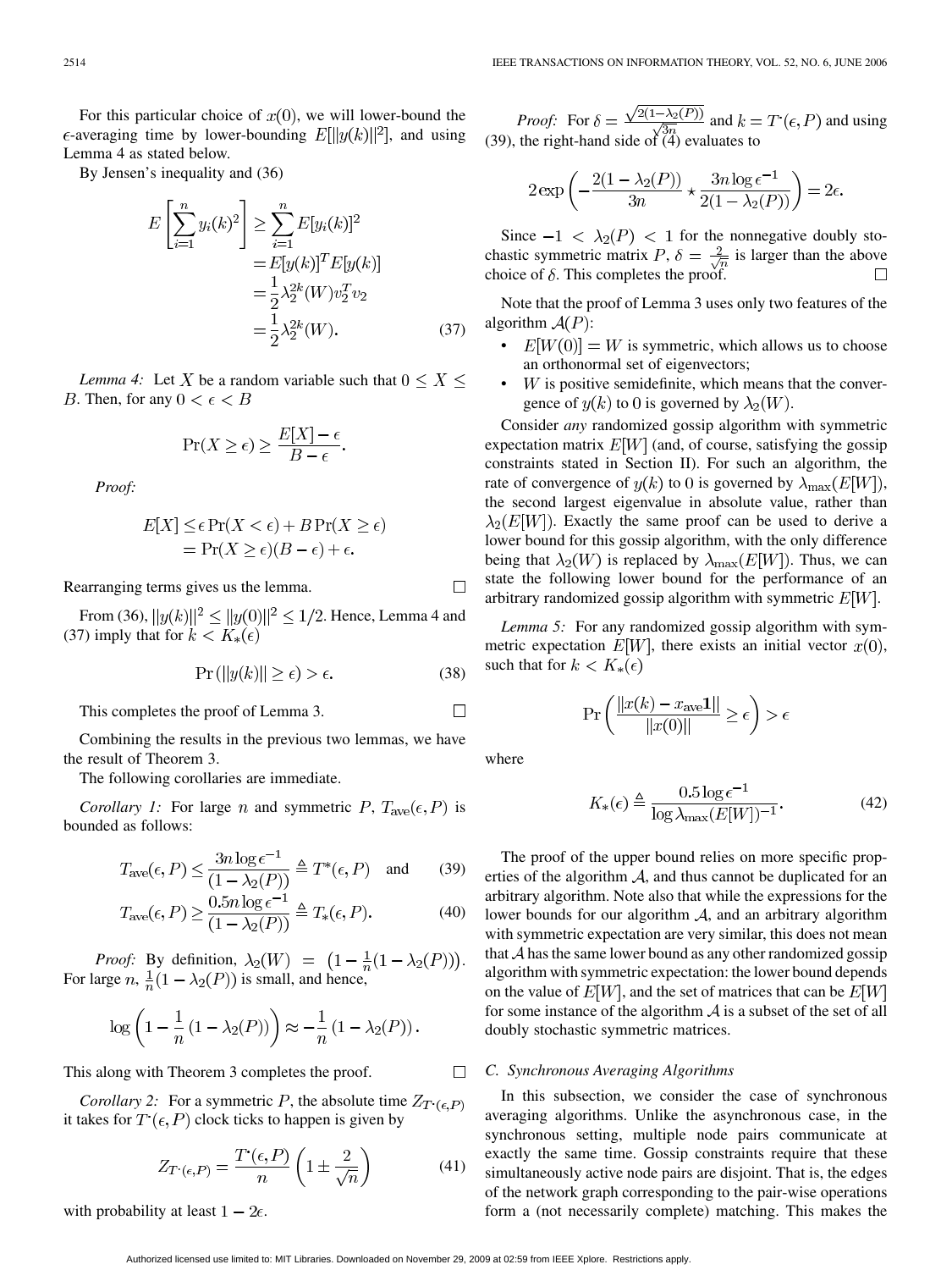synchronous case harder to deal with, as it requires the algorithm to form a matching in a distributed manner.

We first present a *centralized* synchronous gossip algorithm that achieves the same performance as the asynchronous algorithm. This algorithm requires a centralized entity to choose matchings of the nodes each time. Then, we present a completely distributed synchronous gossip algorithm that finds matchings in a distributed manner without any additional computational burden. We show that this algorithm performs as well as the centralized gossip algorithm for any graph with bounded degree. We extend this result for unbounded degree regular graphs, for example, the complete graph.

*1)* Centralized Synchronous Algorithm: Let P be any  $n \times n$ doubly-stochastic symmetric matrix corresponding to the probability matrix of the algorithm, as before. By Birkhoff–Von Neumann's theorem [\[18](#page-21-0)], a nonnegative doubly-stochastic matrix  $P$  can be decomposed into permutation matrices (equivalently matchings) as

$$
P = \sum_{m=1}^{n^2} \alpha_m \Pi_m, \quad \alpha_m \ge 0, \quad \sum_{m=1}^{n^2} \alpha_m = 1.
$$

Define a (matrix) random variable  $\Pi$  with distribution  $Pr(\Pi = \Pi_m) = \alpha_m, 1 \leq m \leq n^2.$ 

The  $centralized$  synchronous algorithm corresponding to  $\boldsymbol{P}$  is as follows: in each time step, choose one of the  $n^2$  permutations (matchings) in an i.i.d. fashion with distribution identical to  $\Pi$ . Note that the permutation  $\Pi$  need not be symmetric. The update corresponding to a permutation  $\Pi$  is as follows: if  $\Pi_{ij} = 1$ , then node  $i$  averages its current value with the value it receives from node  $j$ . Now, we state the theorem that characterizes the averaging time of this algorithm.

*Theorem 4:* The averaging time of the centralized synchronous algorithm described above is given by

$$
\frac{0.5\log \epsilon^{-1}}{\log \lambda^{-1}} \le T_{\text{ave}}(\epsilon) \le \frac{3\log \epsilon^{-1}}{\log \lambda^{-1}}
$$

where  $\lambda = \frac{1}{2}(1 + \lambda_2(P)).$ 

*Proof:* The proof of Theorem 4 is based on the proofs of Lemmas 2 and 3 presented in Section III. Let  $\Pi(k)$  denote the random permutation matrix chosen by the algorithm at time  $k \in$  $\mathbb{Z}_+$ . The linear iteration corresponding to this update is  $x(k + 1)$  $(1) = W(k)x(k)$ , where  $W(k)$  is given by

$$
W(k) = \frac{1}{2} (I + \Pi(k)).
$$
 (43)

Now

$$
W = E[W(0)]
$$
  
=  $\frac{1}{2} (I + E[\Pi(0)])$   
=  $\frac{1}{2} (I + P)$ . (44)

Now since  $W(0) = \frac{1}{2}(I + \Pi)$ 

$$
W(0)^T W(0) = \frac{1}{4} (2I + \Pi + \Pi^T)
$$

since  $\Pi^T \Pi = I$  ( $\Pi$  is a permutation matrix). Therefore,

$$
E[W(0)^T W(0)] = \frac{1}{2} E \left[ I + \frac{\Pi + \Pi^T}{2} \right]
$$
  
=  $\frac{1}{2} (I + P)$  (45)  
= W. (46)

Using the arguments of Lemmas 2 and 3, exactly as in the asynchronous case, it can be easily shown that for any averaging algorithm

$$
\frac{0.5 \log \epsilon^{-1}}{\log \lambda_{\text{max}}^{-1}(E[W(0)])} \leq T_{\text{ave}}(\epsilon)
$$

$$
\leq \frac{3 \log \epsilon^{-1}}{\log \lambda_{\text{max}}^{-1}(E[W(0)^T W(0)])}.
$$
(47)

From (44) and (46)

$$
\lambda_{\max}(E[W(0)]) = \lambda_{\max}(E[W(0)]^T W(0)]) = \lambda_{\max}(W).
$$

Further, all eigenvalues of  $W = \frac{1}{2}(I + P)$  are nonnegative. Hence,

$$
\lambda_{\max}(W) = \frac{1}{2} (1 + \lambda_2(P)) \stackrel{\Delta}{=} \lambda.
$$
 (48)

From  $(47)$  and  $(48)$ , the statement of Theorem 4 follows.  $\Box$ 

*2) Distributed Synchronous Algorithm:* The centralized synchronous algorithm needs a centralized entity to select a permutation matrix (or matching) at each time step, corresponding to the matrix  $P$ . Here we describe a way to obtain such a permutation matrix in a distributed manner for bounded degree network graphs. Later we extend this result for unbounded degree regular graphs for a particular class of  $P$ (corresponding to the natural random walk).

Given a network graph  $G$ , let  $d^*$  be the maximum node degree. We assume that all nodes know  $d^*$  (a justification for this assumption is given at the end of the proof of Theorem 5). Now we describe the algorithm based on  $P$  as follows.

In each time step, every node becomes *active* with probability  $1/2$  independently. Consider an active node *i*. Let  $d(i)$  be its degree (i.e., the number of its neighbors). Active node  $i$  contacts at most one of its neighbors to average, as follows. With probability  $1 - \frac{d(i)}{d^*}$ , node i does nothing, i.e., it does not contact any neighbor. With equal probabilities  $\frac{1}{d^*}$ , it chooses one of its  $d(i)$ neighbors to contact.

All active nodes ignore the nodes that contact them. An inactive node, say  $j$ , ignores the requests of active nodes if contacted by more than one active node. If active node  $i$  contacts inactive node j but no other active node contacts j, then i and j average their values with probability  $\Phi_i P_{ij}$ , where

$$
\Phi_j = \left(1 - \frac{1}{2d^*}\right)^{d^* - d(j)}
$$

We state the following result for this algorithm.

*Theorem 5:* The averaging time of the distributed synchronous algorithm described above is given by

$$
\frac{0.5\log \epsilon^{-1}}{\log \lambda^{-1}} \leq T_{\text{ave}}(\epsilon) \leq \frac{3\log \epsilon^{-1}}{\log \lambda^{-1}}
$$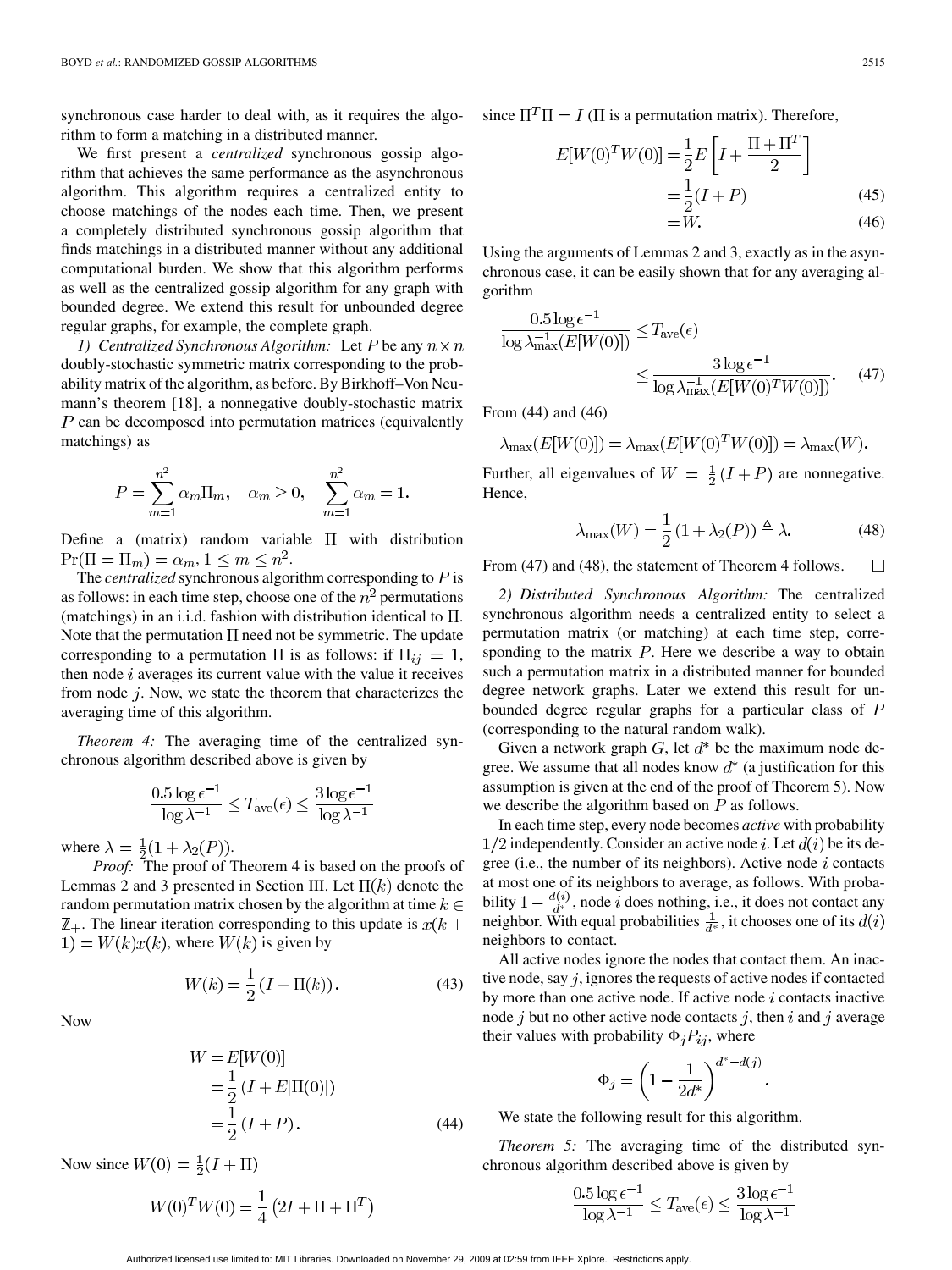where  $\lambda = \lambda_2(W)$ , with

$$
W = I - \frac{\overline{d}}{8}D + \frac{\overline{d}}{8}(P + P^{T})
$$

$$
\overline{d} = \frac{1}{d^{*}} \left(1 - \frac{1}{2d^{*}}\right)^{d^{*}-1}
$$

and D a diagonal matrix with  $D_{ii} = \sum_i P_{ij} + P_{ji}$ .

Before we prove Theorem 5, note that for bounded  $d^*, \overline{d}$  is a constant away from 0. Hence,

$$
\lambda_2(W) = 1 - \frac{d}{8}\lambda_2(D - P - P^T)
$$

$$
= \Theta \left(1 - \lambda_2(D - P - P^T)\right)
$$

Thus, the averaging time of the distributed synchronous algorithm is of the same order as that of the centralized synchronous algorithm for any bounded degree graph.

*Proof of Theorem 5:* The proof follows using Theorem 4. We first note that the algorithm, as described above, only allows pair-wise averaging for distinct node pairs. Let  $W(k)$  be the random matrix corresponding to the algorithm at time  $k$ , that is,

$$
x(k) = W(k)x(k-1).
$$

Since  $W(k)$  averages values of distinct node pairs, it is a symmetric projection matrix, projecting onto the intersection of the subspaces  $x_i = x_j$  where  $(i, j)$  is an averaging pair. Therefore,  $W(k)^T W(k) = W(k)$  for all k, and therefore  $E[W^T W] =$  $E[W]$ . Using this property, as argued in Theorem 4, the averaging time is bounded as

$$
\frac{0.5 \log \epsilon^{-1}}{\log \lambda_{\text{max}}^{-1}(E[W(0)])} \leq T_{\text{ave}}(\epsilon)
$$

$$
\leq \frac{3 \log \epsilon^{-1}}{\log \lambda_{\text{max}}^{-1}(E[W(0)])}.
$$
(49)

Next, we evaluate  $W = E[W(0)]$ . First we compute the probability that node pair  $(i, j)$  average. Denote this probability  $Q_{ij}$ . We claim that

$$
Q_{ij} = \frac{\bar{d}}{4} (P_{ij} + P_{ji})
$$

where  $\bar{d} = \frac{1}{d^*} \left(1 - \frac{1}{2d^*}\right)^{d^*-1}$ . The reason is as follows:  $(i, j)$ average when a) i is active, j is inactive, i contacts j but no other node contacts  $j$ , and they decide to average; b)  $j$  is active, is inactive, j contacts i but no other node contacts i, and they decide to average.

We compute the probability of a):  $i$  is active and  $j$  is inactive with probability  $1/4$ ; i contacts j with probability  $1/d^*$ ; no other node contacts j with probability  $(1 - \frac{1}{2d^*})^{d(j)-1}$ ; after which  $(i, j)$  average with probability  $\hat{\Phi}_j P_{ij}$ . Since all these events are independent, the probability of a) turns out to be . Similarly, the probability of event b) is  $\frac{aF_{ij}}{4}$ . Since events a) and b) are disjoint, the net probability of  $(i, j)$  averaging is as claimed.

Now, it is easy to see that

$$
W = I - \frac{\bar{d}}{8}D + \frac{\bar{d}}{8}(P + P^{T})
$$
 (50)

where  $D$  is the diagonal matrix defined in the statement of the theorem. From the argument preceding (49), we have that  $E[W] = E[W^T W]$ , so that all eigenvalues of W are nonnegative. Hence from (50), the statement of Theorem 5 follows.  $\Box$ 

**Note.** The assumption of nodes knowing  $d^*$  is not restrictive for the following reason: all nodes can compute the maximum node degree via a gossip algorithm in which each node contacts its neighbors in a round-robin fashion, and informs them of its current estimate of the maximum degree (its initial estimate is its own degree). Since the order of pair-wise comparisons to compute the maximum of many numbers is not important, each node can compute the maximum of the received information from other nodes in any order to update its own estimate. It is not hard to see that such an algorithm requires  $O(d^*D)$  time for all nodes to know maximum degree, where  $D$  is the diameter of the graph. Now, consider a node pair  $(i, j)$  such that the shortest path between them is  $D$ . Now consider  $x(0)$  such that  $x_i(0) = 1$  and  $x_l = 0$  for all  $l \neq i$ . Then, under any averaging algorithm, for  $m < D/2$ ,  $||x(m) - x_{ave}|| \ge \sqrt{D/n}$ . Hence, for  $\epsilon = o(1/n)$ , the  $\epsilon$ -averaging time is at least  $\Omega(D)$ . Since we are considering bounded degree graphs,  $O(d^*D) = O(D)$ . Hence, we can ignore the pre-processing time for  $\epsilon = o(1/n)$  in order notation. For clean presentation of our results, we ignore this pre-processing time in general.

Consider a  $d$ -regular graph, where each node degree is exactly d. Now, modify the above algorithm as follows: when an active node i contacts an inactive node j and j is not contacted by any other node, then  $(i, j)$  always average. The following result follows using arguments of Theorem 5.

*Corollary 3:* The averaging time of the algorithm described above for a  $d$ -regular graph is bounded as

$$
\frac{0.5\log\epsilon^{-1}}{\log\lambda_2^{-1}(W)} \le T_{\text{ave}}(\epsilon) \le \frac{3\log\epsilon^{-1}}{\log\lambda_2^{-1}(W)}\tag{51}
$$

where

$$
W = \left(1 - \frac{\hat{d}}{4}\right)I + \frac{\hat{d}}{4}P
$$

$$
\hat{d} = \left(1 - \frac{1}{2d}\right)^{d-1}
$$

and  $P$  is defined as

$$
P_{ij} = \begin{cases} 1/d, & \text{if } i \text{ and } j \text{ are neighbors} \\ 0, & \text{otherwise.} \end{cases}
$$

Note that

$$
\lambda_2(W)=\left(1-\frac{\widehat d}{4}(1-\lambda_2(P))\right)
$$

As a consequence, for the complete graph,  $\lambda_2(W) \approx 1$  –  $0.25e^{-0.5} < 1$ . Thus, the averaging time  $T_{\text{ave}}(\epsilon) = \Theta(\log \epsilon^{-1})$ . For  $\epsilon = 1/n$ , this implies the main results of [\[29](#page-21-0)] and [\[22](#page-21-0)].

## IV. OPTIMAL AVERAGING ALGORITHM

We saw in Theorem 3 that the averaging time is a monotonically increasing function of the second largest eigenvalue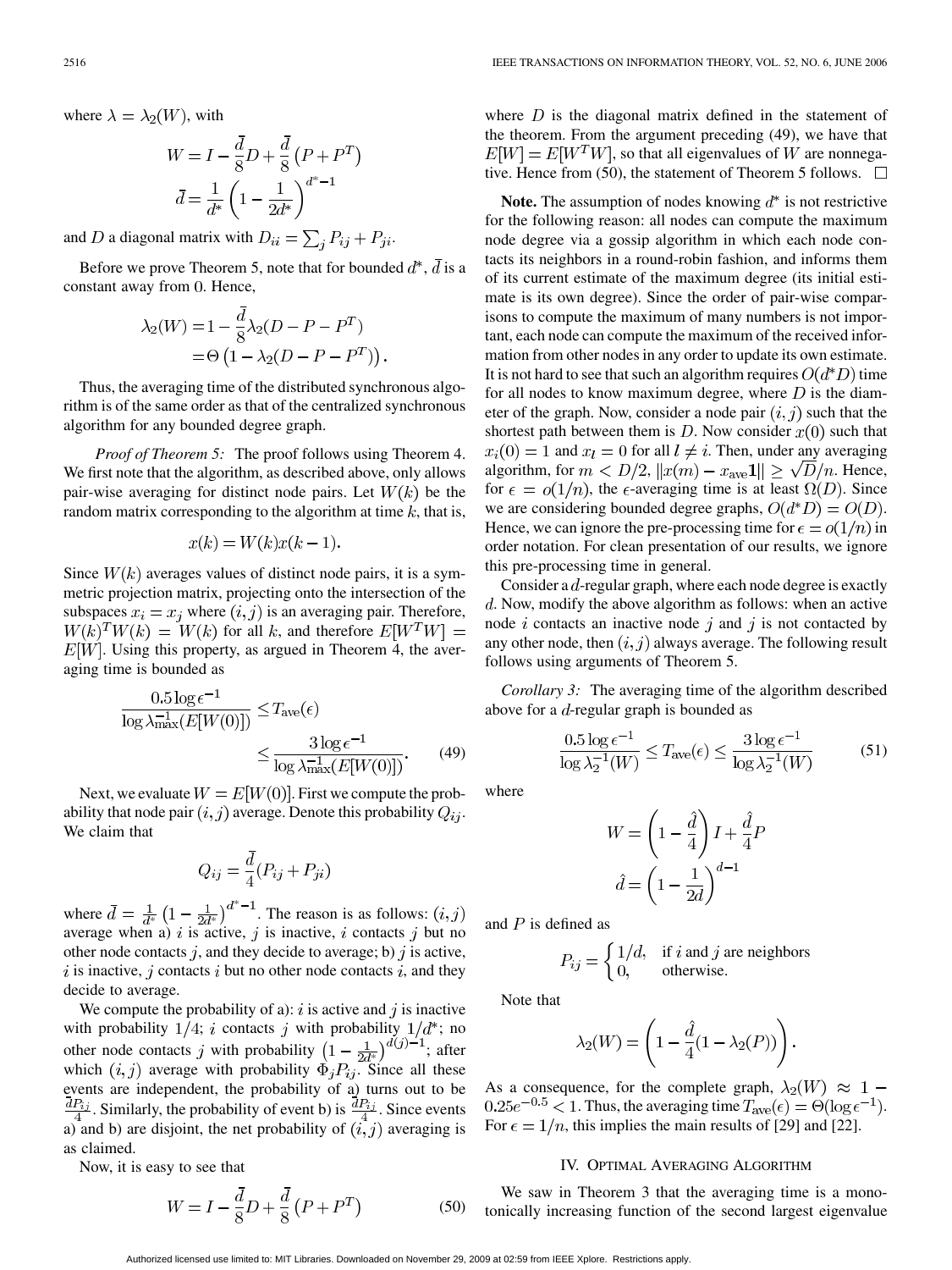of  $W(P) = \sum_{i=1}^{n} \frac{1}{n} P_{ij} W_{ij}$ . Thus, finding the fastest averaging algorithm corresponds to finding P such that  $\lambda_2(W)$  is the smallest, while satisfying constraints on  $P$ . Thus, we have the optimization problem

minimize 
$$
\lambda_2(W)
$$
  
\nsubject to  $W = \sum_{i,j=1}^n \frac{1}{n} P_{ij} W_{ij}$   
\n $P_{ij} \ge 0, \quad P_{ij} = 0$  if  $\{i, j\} \notin E$   
\n $\sum_j P_{ij} = 1, \quad \forall i.$  (52)

The objective function, which is the second largest eigenvalue of a doubly stochastic matrix, is a convex function on the set of symmetric matrices. Therefore, (52) is a convex optimization problem. This problem can be reformulated as the following SDP:

minimize 
$$
s
$$
  
\nsubject to  $W - 11^T/n \le sI$   
\n $W = \sum_{i,j=1}^n \frac{1}{n} P_{ij} W_{ij}$   
\n $P_{ij} \ge 0, \quad P_{ij} = 0 \text{ if } \{i,j\} \notin E$   
\n $\sum_j P_{ij} = 1, \quad \forall i$  (53)

where  $\preceq$  denotes inequality with respect to the cone of symmetric positive semidefinite matrices. For general background on SDPs, eigenvalue optimization, and associated interior-point methods for solving these problems, see, for example, [\[7](#page-21-0)], [\[33](#page-21-0)], [\[38](#page-21-0)], [\[47](#page-22-0)], and references therein. Interior point methods can be used to solve problems with a thousand edges or so; subgradient methods can be used to solve the problem for larger graphs that have up to a hundred thousand edges. The disadvantage of a subgradient method compared to a primal-dual interior point method is that the algorithm is relatively slow (in terms of number of iterations), and has no simple stopping criterion that can guarantee a certain level of suboptimality.

In summary, given a graph topology, we can solve the SDP (53) to find the  $P^*$  for the fastest averaging algorithm.

#### *A. Distributed Optimization*

We have seen that finding the fastest averaging algorithm is a convex optimization problem, and can therefore be solved efficiently to obtain the optimal distribution  $P^*$ . Unfortunately, a  $P^*$  computed in a centralized fashion is not useful in our setting. It is natural to ask if in this setting, the optimization (like the averaging itself), can also be performed in a decentralized fashion. That is, is it possible for the nodes on the graph, possessing only local information, and with only local communication, to compute the probabilities  $P_{ij}$  that lead to the fastest averaging algorithm?

In this subsection, we describe a completely distributed algorithm  $\mathcal S$  based on an approximate subgradient method which converges to a neighborhood of the optimal; alternately put, each iteration of the algorithm moves  $P$  closer to the globally optimal  $P^*$ , as stated in this theorem.

*Theorem 6:* Let  $m$  be the number of edges in  $G$ . Let the subgradient at iteration k in S lie within the  $\epsilon_k$ -subdifferential, and define  $\epsilon = \liminf \epsilon_k$ . Then, the sequence of iterates in S

The required background and notation will be provided as necessary during the proof, which comprises the remainder of this section.

**Notation**: It will be easier to analyze the subgradient method if we collect the entries of the matrix  $P_{ij}$  into a vector, which we will call  $p$ . Since there is no symmetry requirement on the matrix  $P$ , the vector  $p$  will need to have entries corresponding to  $P_{ij}$  as well as  $P_{ji}$  (this corresponds to replacing each edge in the *undirected* graph G by two directed edges, one in each direction).

The vector p corresponds to the matrix  $P$  as follows. Let the total number of (non-self-loop) edges in  $G$  be  $m$ . Assign numbers to the undirected edges from 1 through m: if edge  $(i, j)$ ,  $i < j$ , is assigned number l, we denote this as  $l \sim (i, j)$ . If  $l \sim (i, j)$ , then define the variable  $p_l = P_{ij}$ , and  $p_{-l} = P_{ji}$ .

We will also introduce the notation  $p_i$  corresponding to the nonzero entries in the *i*th row of  $P$  (we do this to make concise the constraint that the sum of elements in each row should be 1). That is, we define for  $1 \leq i \leq n$ 

$$
\mathbf{p_i} = [P_{ij}; (i,j) \in \mathcal{E}].\tag{54}
$$

Define also the matrices  $E_l, l \sim (i, j)$ , with entries ,  $E_{l_{ij}} = E_{l_{ij}} = -1$ , and zeros everywhere else. Then

$$
E_l = 2(W_{ij} - I).
$$

Finally, denote the degree of node i by  $m_i$ .

*1) Subgradient Method:* We will describe the subgradient method for the optimization problem restated in terms of the variable p. We can state (53) in terms of the variables  $p =$  $[p_{-m}, \ldots p_{-1}, p_1, \ldots p_m]$  as follows:

minimize 
$$
\lambda_2 \left( I + \frac{1}{2n} \sum_{l=1}^{m} p_l E_l + p_{-l} E_{-l} \right)
$$
  
subject to  $\mathbf{1}^T \mathbf{p_i} \leq 1, \quad \forall i$   
 $p_l \geq 0, \quad 1 \leq |l| \leq m$  (55)

where  $p_i$  is as defined in (54).

We will use the subgradient method to obtain a distributed solution to this problem. The use of the subgradient method to solve eigenvalue problems is well known; see, for example, [\[1](#page-21-0)], [\[31](#page-21-0)], [\[32](#page-21-0)], [\[39](#page-21-0)] for material on nonsmooth analysis of spectral functions, and [[8\]](#page-21-0), [[5\]](#page-21-0), [[19\]](#page-21-0) for more general background on nonsmooth optimization.

Recall that a *subgradient* of  $\lambda_2$  at W is a symmetric matrix  $G$  that satisfies the inequality

$$
\lambda_2(\tilde{W}) \ge \lambda_2(W) + \langle G, \tilde{W} - W \rangle
$$
  
=  $\lambda_2(W) + \text{Tr } G(\tilde{W} - W)$ 

for any feasible, i.e., symmetric stochastic matrix  $\tilde{W}$  (here  $\langle \cdot, \cdot \rangle$ ) denotes the matrix inner product, and  $\mathbf{Tr}$  denotes the trace of a matrix). Let u be a unit eigenvector associated with  $\lambda_2(W)$ , then the matrix  $G = uu^T$  is a subgradient of  $\lambda_2(W)$  (see, for example, [\[1](#page-21-0)]). For completeness, we include the proof here. First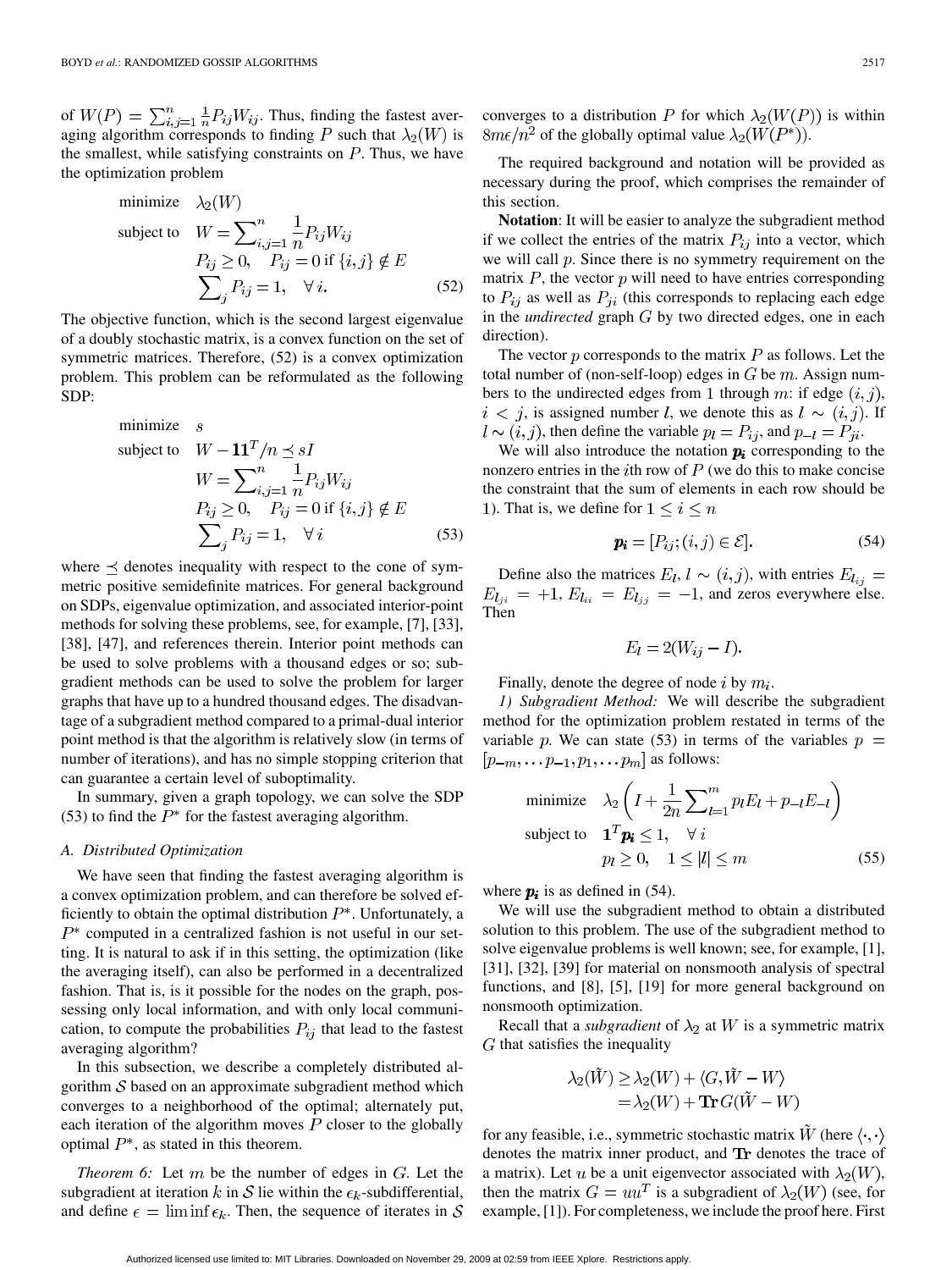note that  $u^T \mathbf{1} = 0$ . By the variational characterization of the second eigenvalue of W and  $\tilde{W}$ , we have

$$
\lambda_2(W) = u^T W u
$$
  

$$
\lambda_2(\tilde{W}) \ge u^T \tilde{W} u
$$

Subtracting the two sides of the above equality from that of the inequality, we have

$$
\lambda_2(W) \ge \lambda_2(W) + u^T(W - W)u
$$
  
=  $\lambda_2(W) + \text{Tr} uu^T(\tilde{W} - W).$ 

So  $uu^T$  is a subgradient.

Using

$$
W(p) = I + \frac{1}{2n} \left( \sum_{l=1}^{m} p_l E_l + p_{-l} E_{-l} \right)
$$
  
=  $I + \frac{1}{2n} \left( \sum_{|l|=1}^{m} p_l E_l \right)$ 

in terms of the probability vector  $p$ , we obtain

$$
\lambda_2(W(\tilde{p})) \ge \lambda_2(W(p)) + \sum_{|l|=1}^m \left( v^T \left( \frac{1}{2n} E_l \right) v \right) (\tilde{p}_l - p_l)
$$
\n(56)

so that the subgradient  $g(p)$  is given by

$$
g(p) = \frac{1}{2n} \left( u^T E_{-m} u, \dots, u^T E_m u \right) \tag{57}
$$

with components

$$
g_l(p) = \frac{1}{2n} u^T E_l u = -\frac{1}{2n} (u_i - u_j)^2, \quad l \sim (i, j)
$$

where  $|l| = 1, \ldots, m$ . Observe that if each node i knows its own component  $u_i$  of the unit eigenvector, then this subgradient can be computed locally, using only local information.

The following is the projected subgradient method for (55).

- **Initialization**: Initialize  $p$  to some feasible vector, for example,  $p$  corresponding to the natural random walk. Set  $k \coloneqq 1$ .
- **Repeat** for  $k \geq 1$ 
	- **Subgradient step.** Compute a subgradient  $g^{(k)}$  at  $p$ , and set

$$
p := p - \nu_k g^{(k)}.
$$

— **Projection onto feasible set.** At each node i, project  $p_i$  obtained from the subgradient step onto  $\mathbf{1}^T q \leq 1, q \succeq 0$ . This is achieved as follows: 1) If

$$
\sum_{j=1}^{m_i} \max\{0, p_{ij}\} \le 1
$$

then set  $p_i = \max\{0, p_i\}$ , stop.

2) If not, then use bisection to find  $x \geq 0$  such that

$$
\sum_{j=1}^{m_i} \max\{0, \pmb{p}_{\pmb{i}_j} - x\} = 1
$$

then set  $p_i = \max\{0, p_{i_j} - x\}$ , stop.

In this algorithm, Step 1 moves  $p$  in the direction of the subgradient with stepsize  $\nu_k$ . Step 2 projects the vector p onto the feasible set. Since the constraints at each node are separable, the variables  $p_i$  corresponding to nodes i are projected onto the feasible set separately.

The projection method is derived from the optimality conditions of the projection problem

minimize 
$$
\sum_{j=1}^{m_i} (q_j - p_{i_j})^2
$$
  
subject to 
$$
\mathbf{1}^T q \le 1, \quad q \succeq 0
$$
 (58)

as shown.

Introduce Lagrange multipliers  $\lambda \in \mathbb{R}_i^m$  for the inequality  $q \geq 0$ , and  $\nu$  for  $\mathbf{1}^T q - 1 \leq 0$ . The Karush–Kuhn–Tucker (KKT) conditions for optimal primal and dual variables  $q^*, \lambda^*,$  $\nu^*$  are

$$
q^* \geq 0, \quad \mathbf{1}^T q^* \leq 1
$$
  

$$
\lambda^* \geq 0, \quad \nu^* \geq 0
$$
  

$$
\nu^* (\mathbf{1}^T q^* - 1) = 0, \quad \lambda_j^* q_j^* = 0, \quad j = 1, ..., m_i
$$
  

$$
2(q_j^* - p_{i_j}) + \nu^* - \lambda_j^* = 0, \quad j = 1, ..., m_i.
$$

Eliminating the slack variables  $\lambda_i$ , we get the equivalent optimality conditions

$$
q^* \succeq 0, \quad \mathbf{1}^T q^* \le 1 \tag{59}
$$

$$
\nu^* \ge 0, \quad \nu^* \left( \mathbf{1}^T q^* - 1 \right) = 0 \quad (60)
$$

$$
q_j^* \left( 2(q_j^* - \mathbf{p}_{i_j}) + \nu^* \right) = 0, \quad j = 1, \dots, m_i \tag{61}
$$

$$
2(q_j^* - p_{i_j}) + \nu^* \ge 0, \quad j = 1, ..., m_i.
$$
 (62)

If  $\nu^* < 2p_i$ , then from the last condition, necessarily  $q_i^* > 0$ . From (61), this gives us  $q_i^* = \mathbf{p_i} - \nu^*/2$ . If on the other hand, , then  $\nu^* \geq 2p_{i} - 2q_i^*$  as well since  $q_i^* \geq 0$ , and so to satisfy (61), we must have  $q_i^* = 0$ . Combining these gives us that

$$
q_j^* = \max\left\{0, \mathbf{p}_{\mathbf{i}_j} - \frac{\nu^*}{2}\right\}.
$$
 (63)

The  $q_i^*$  must satisfy  $\mathbf{1}^T q^* \leq 1$ , i.e.,  $\sum \max\{0, q_j - \nu^*/2\} \leq$ . However, we must also satisfy the complementary slackness condition  $\nu^*(\mathbf{1}^T q^* - 1) = 0$ . These two conditions combined together lead to a unique solution for  $\nu^*$ , obtained either at  $\nu^* =$ 0, or at the solution of  $\sum \max\{0, q_j - \nu^*/2\} = 1$ ; from  $\nu^*$  the  $q_i^*$  can be found from (63).

*2) Decentralization:* Now consider the issue of decentralization. Observe that in the above algorithm,  $q$  can be computed locally at each node if  $u$ , the unit eigenvector corresponding to  $\lambda_2(W)$ , is known; more precisely, if each node i is aware of its own component of  $u$  and that of its immediate neighbors. The projection step can be carried out exactly at each node using local information alone. The rest of the subsection proceeds as follows: first we will discuss approximate distributed computation of the eigenvector  $u$  of  $W$ , and then show that the subgradient method converges to a certain neighborhood of the optimal value in spite of the error incurred during the distributed computation of  $u$  at each iteration.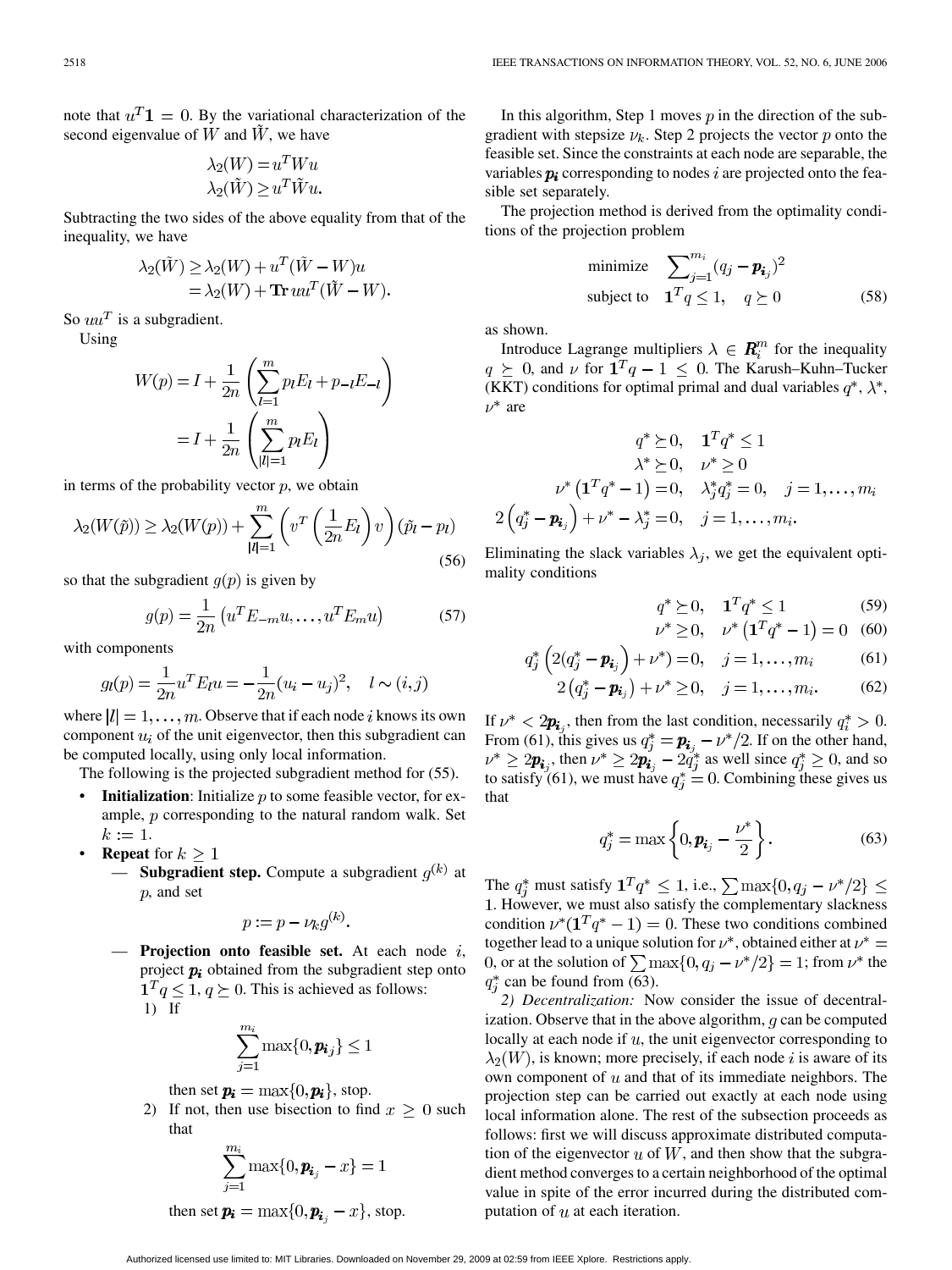The problem of distributed computation of the top- $k$  eigenvectors of a matrix on a graph is discussed in [[28\]](#page-21-0). By distributed computation of an eigenvector  $u$  of a matrix  $W$ , we mean that each node i is aware of the ith row of  $W$ , and can only communicate with its immediate neighbors. Given these constraints, the distributed computation must ensure that each node holds its value  $u_i$  in the unit eigenvector  $u$ . In [\[28](#page-21-0)], the authors present a distributed implementation of orthogonal iterations, referred to as DECENTRALOI (for decentralized orthogonal iterations), along with an error analysis.

Since the matrix  $W$  is symmetric and stochastic (it is a convex combination of symmetric stochastic matrices), we know that the first eigenvector is  $1$ . Therefore, orthogonal iterations takes a particularly simple form (in particular, we do not need any Cholesky factorization type of computations at the nodes). We describe orthogonal iterations for this problem as follows.

• DECENTRALOI: Initialize the process with some randomly chosen vector  $v_0$ ; for  $k > 1$ , repeat

 $\sum$  Set  $v_k = Wv_{k-1}$ 

$$
- \quad \text{(Orthogonalize) } v_k = v_k - \left( \sum_{i=1}^n \frac{1}{n} v_{k_i} \right) 1
$$

- (Scale to unit norm) 
$$
v_k = v_k / ||v_k||
$$

Here, the multiplication by  $W$  is distributed, since  $W$  respects the graph structure, i.e.,  $W_{ij} \neq 0$  only if  $(i, j)$  is an edge. So entry i of  $v_k$  can be found using only values of  $v_{k-1}$  corresponding to neighbors of node  $i$ , i.e., the computation is distributed. The orthogonalize and scale steps can be carried out in a distributed fashion using the gossip algorithm outlined in this paper, or just by distributed averaging as described in [[48\]](#page-22-0) and used in [[28\]](#page-21-0). Observe that the very matrix  $W$  can be used for the distributed averaging step, since it is also a probability matrix. We state the following result (applied to our special case) from [[28\]](#page-21-0), which basically states that it is possible to compute the eigenvector up to an arbitrary accuracy.

*Lemma 6:* If DECENTRALOI is run for  $\Omega(t\tau_{\text{mix}}\log(16/\epsilon))$ iterations, producing orthogonal vector  $u$ , then

$$
||u - u_r|| \le O\left(\left(\frac{\lambda_3}{\lambda_2}\right)^t n\right) + 3\epsilon^{4t} \tag{64}
$$

where  $||u - u_r||$  is the  $L_2$  distance between u and the eigenspace of  $\lambda_2$ ;  $u_r$  is the vector in the eigenspace achieving this distance; and  $\tau_{\rm mix}$  is the mixing time of the doubly stochastic matrix used in the averaging step in DECENTRALOI.

For the algorithm to be completely decentralized, a decentralized criterion for stopping when the eigenvector has been computed up to an accuracy  $\epsilon$  is necessary. This is discussed in detail in [\[28](#page-21-0)]; we merely use the fact that it is possible for the nodes to compute the eigenvector, in a distributed fashion, up to a desired accuracy. Note also that the very matrix  $W$  being optimized is a doubly stochastic matrix, and can be used in the averaging step in DECENTRALOI. If this is done, as the iterations proceed, the averaging step becomes faster.

From the above discussion, it is clear we have a distributed algorithm that computes an approximate eigenvector, and therefore an approximate subgradient.

*3) Convergence Analysis:* It now remains to show that the subgradient method converges despite approximation errors in computation of the eigenvector, which spill over into computation of the subgradient. To show this, we will use a result from [\[24](#page-21-0)] on the convergence of *approximate* subgradient methods.

Given an optimization problem with objective function  $f$  and feasible set  $S$ , the approximate subgradient method generates a sequence  $\{x^k\}_{k=1}^{\infty} \subset S$  such that

$$
x^{k+1} = P_S(x^k - \nu_k g^k), \quad g^k \in \partial_{\epsilon_k} f_S(x^k) \tag{65}
$$

where  $P_S$  is a projection onto the feasible set,  $\nu_k > 0$  is a step size, and

$$
\partial_{\epsilon_k} f_S(x^k) = \{ g : f_S(x) \ge f_S(x^k) + \langle g, x - x^k \rangle - \epsilon_k \,\forall \, x \}
$$
\n(66)

is the  $\epsilon_k$ -subdifferential of the objective function  $f_S$  at  $x^k$ .

Let  $\gamma_k = (1/2)|g_k|^2 \nu_k$  and  $\delta_k = \gamma_k + \epsilon_k$ . Then we have the following theorem from [\[24](#page-21-0)],

Lemma 7: If 
$$
\sum \nu_k = \infty
$$
, then  
\n
$$
\liminf_k f(x^k) \le f^* + \delta
$$

where  $\delta = \limsup \delta_k$ , and  $f^*$  is the optimal value of the objective function.

Consider the kth iteration of the subgradient method, with current iterate  $p(k)$ , and let  $\sqrt{\epsilon}$  be the error in the (approximate) eigenvector u corresponding to  $\lambda_2(W(p(k)))$ . (By error in the eigenvector, we mean the  $L_2$  distance between u and the (actual) eigenspace corresponding to  $\lambda_2$ ). Again, denote by  $u_r$  the vector in the eigenspace minimizing the distance to  $u$ , and denote the exact subgradient computed from  $u_r$  by  $g_r$ .

We have  $||u - u_r||^2 \leq \epsilon$ . First, we find  $\epsilon_k$  in terms of  $\epsilon$  as follows:

$$
\lambda_2(W(p)) \ge \lambda_2(W(p(k))) + \langle g_r, p - p(k) \rangle
$$
  
=  $\lambda_2(W(p(k))) + \langle g, p - p(k) \rangle$   
-  $\langle g - g_r, p - p(k) \rangle$ .

Therefore,

$$
\begin{aligned} \epsilon_k &= \sup_p \langle g - g_r, p - p(k) \rangle \\ &= c ||g - g_r||^2 \end{aligned}
$$

where  $c$  is a scaling constant.

Next, we will find  $||g - g_r||^2$  in terms of  $\epsilon$  as follows:

$$
||u - u_r||^2 \le \epsilon \Rightarrow \sum_{i=1}^n (u_i - u_{r_i})^2 \le \epsilon
$$
  

$$
\Rightarrow (u_i - u_{r_i})^2 \le \epsilon, \quad 1 \le i \le n.
$$

The *l*th component of  $g - g_r$  is

$$
(g - g_r)_l = \frac{1}{2n} ((u_i - u_j)^2 - (u_{r_i} - u_{r_j})^2)
$$
  
= 
$$
\frac{1}{2n} ((u_i - u_{r_i}) - (u_j - u_{r_j}))
$$
  
· 
$$
((u_i - u_j) + (u_{r_i} - u_{r_j})).
$$

Combining the facts that

$$
u_i - u_{r_i} \le \sqrt{\epsilon}, \quad \forall \ i;
$$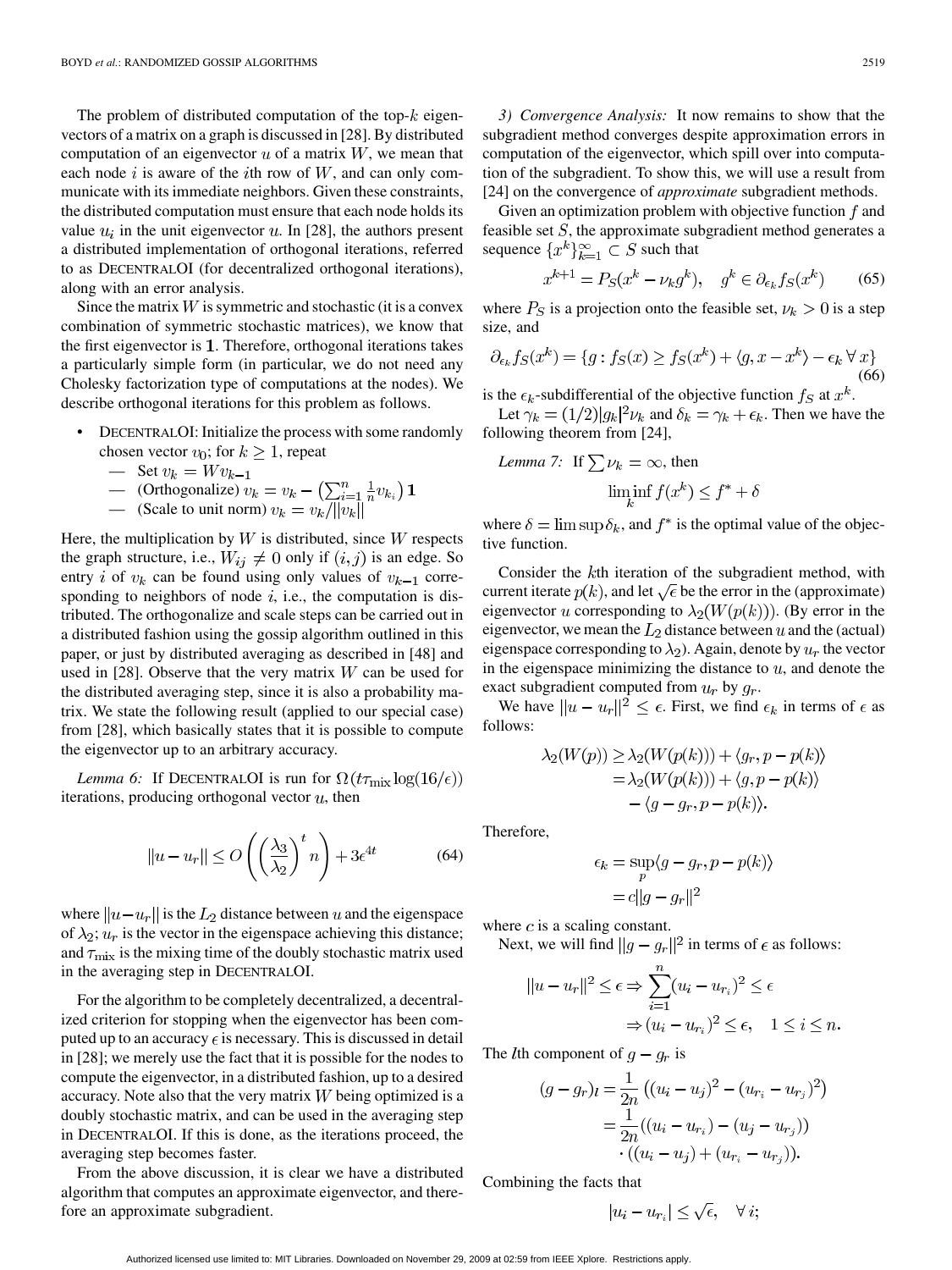and (since  $||u|| = 1$ )

$$
|u_i - u_j| \le \sqrt{2}, \quad \forall i, j
$$

we get

$$
(g - g_r)_l^2 \le \frac{1}{4n^2} (2\sqrt{\epsilon})^2 (2\sqrt{2})^2 = 8\epsilon/n^2
$$

Summing over all m edges gives us  $||g - g_r||^2 \leq 8m\epsilon/n^2$ , i.e.,  $\epsilon_k \leq 8m\epsilon/n^2$ .

Now choose  $\nu_k = 1/k$ . From (57), it can be seen that  $||g_k||^2$  is bounded above by  $\sqrt{m}/n$ , and so  $\gamma_k$  in Theorem 7 converges to 0. Therefore, if in each iteration  $i$ , the eigenvector is computed to within an error of  $\epsilon_i$ , and  $\epsilon = \liminf \epsilon_i$ , we have the claimed result.

*Remark:* The fact that each constraint in (55) is local is crucial to the existence of a distributed algorithm using the subgradient method. The proof of convergence of the subgradient method relies on the fact that the *distance* to the optimal set decreases at each iteration. This means that an exact projection needs to be computed at each step: if only an approximate projection can be computed, this crucial property of decreasing the distance to the optimal set cannot be verified.

Thus, for example, if the algorithm were formulated in terms of picking one of all possible edges at random at each step, the constraint would be  $\sum_{(i,j)\in E} P_{ij} = 1$ , which is not a local constraint. Although this algorithm has a larger feasible set than the optimization problem for the algorithm  $A$ , it does not allow for a distributed computation of the optimal algorithm: though the projection can be computed approximately by distributed averaging, an exact projection cannot be computed, and the convergence of the subgradient method is not guaranteed.

#### V. AVERAGING TIME AND MIXING TIME

In this section, we explore the relation between the averaging time of an algorithm  $A(P)$  with a symmetric probability matrix  $P$ , and the mixing time of the Markov chain with transition matrix  $P$ . Since we assume that  $P$  is symmetric, the Markov chain with transition matrix  $P$  has a uniform equilibrium distribution.

*Definition 2 (Mixing Time):* For a Markov chain with transition matrix P, let  $\Delta_i(t) = \frac{1}{2} \sum_{j=1}^n |P_{ij}^t - \frac{1}{n}|$ . Then, the  $\epsilon$ -mixing time is defined as

$$
T_{\text{mix}}(\epsilon) = \sup_{i} \inf \{ t : \Delta_i(t') \le \epsilon, \forall \ t' \ge t \}. \tag{67}
$$

Recall also the following well-known bounds on the  $\epsilon$ -mixing time for a Markov chain (see, for example, the survey [\[15](#page-21-0)]).

*Lemma 8:* The  $\epsilon$ -mixing time of a Markov chain with doubly stochastic transition matrix  $P$  is bounded as

$$
\frac{\lambda_{\max}(P)\log(2\epsilon)^{-1}}{2(1-\lambda_{\max}(P))} \le T_{\max}(\epsilon) \le \frac{\log n + \log \epsilon^{-1}}{1-\lambda_{\max}(P)}.\tag{68}
$$

For  $\epsilon = o(1/n)$ , (68) becomes

$$
\Omega\left(\frac{\lambda_{\max}(P)\log n}{2(1-\lambda_{\max}(P))}\right) \le T_{\min}(\epsilon) \le O\left(\frac{\log n}{1-\lambda_{\max}(P)}\right).
$$
\n(69)

In the rest of the paper, if we do not specify  $\epsilon$ , we mean  $\epsilon = o(1/n)$ ; the corresponding mixing time  $T_{\text{mix}}(\epsilon)$  is denoted simply as  $T_{\text{mix}}$ .

We use Lemma 8 and Theorem 3 to prove the following theorem.

*Theorem 7:* The averaging time of the gossip algorithm  $A(P)$  in absolute time is related to the mixing time of the Markov chain with transition matrix  $\tilde{P} = \frac{1}{2}(I + P)$  as

$$
T_{\text{ave}}(\epsilon) = \Theta(\log n + T_{\text{mix}}(\epsilon, P)).
$$

*Proof:* Let  $\epsilon = 1/n^{\delta}$ . It is shown in [\[29](#page-21-0)] that  $T_{ave}(\epsilon) =$  $\Omega(\log n)$  for  $\epsilon < 1/2$ . Since P is symmetric, we can use the result in Corollary 1, so that in absolute time, for  $\epsilon = 1/n^{\delta}$ 

$$
T_{\text{ave}}(\epsilon) = \Theta\left(\frac{\log n}{1 - \lambda_2(P)}\right).
$$

We will first show that  $T_{ave}(\epsilon) = \Omega(\log n + T_{mix}(\epsilon, \hat{P}))$ . Using the result of [\[29](#page-21-0)] and Corollary 1, we already have that

$$
T_{\text{ave}}(\epsilon) = \Omega \left( \log n + \frac{\log n}{1 - \lambda_2(P)} \right). \tag{70}
$$

Note that the eigenvalues of  $\tilde{P}$  are all positive, so that  $\lambda_{\text{max}}(\tilde{P}) = \lambda_2(P)$ . There are two cases to consider.

- $\lambda_2(P) \leq 1/4$ : 4 In this case, by Lemma 8, . Further,  $\frac{\log n}{1-\lambda_0(P)} = O(\log n)$ . It follows that .
- $\lambda_2(\tilde{P}) > 1/4$ : From Lemma 8, we get

$$
T_{\text{mix}}(\epsilon, \tilde{P}) = \Theta\left(\frac{\log n}{1 - \lambda_2(\tilde{P})}\right)
$$
(71)

$$
= \Theta\left(\frac{\log n}{\frac{1}{2}(1 - \lambda_2(P))}\right). \tag{72}
$$

Combining this with (70), we see that  $T_{ave}(\epsilon) = \Omega(\log n + \epsilon)$  $T_{\text{mix}}(\epsilon, P)$ ).

Now we will show that  $T_{\text{ave}}(\epsilon) = O(\log n + T_{\text{mix}}(\epsilon, \tilde{P})),$ which will give us our result. Again we consider the same two cases.

• If  $\lambda_2(\tilde{P}) < 1/4$ , then by (1) and Lemma 8

$$
T_{\text{ave}}(\epsilon) \le \frac{3\delta \log n}{1 - \lambda_2(P)}\tag{73}
$$

$$
\leq 3\delta \left( \log n + \frac{\lambda_2(P) \log n}{1 - \lambda_2(P)} \right) \tag{74}
$$

$$
= \Theta\left(\log n + \frac{\lambda_2(\tilde{P})\log n}{1 - \lambda_2(P)}\right) \tag{75}
$$

$$
=O(\log n + T_{\text{mix}}(\epsilon, \tilde{P})).\tag{76}
$$

• If  $\lambda_2(\tilde{P}) > 1/4$ , then using Lemma 8, and  $\lambda_2(\tilde{P}) = \frac{1}{2}(1 + \lambda_2(P))$ 

$$
T_{\text{mix}}(\epsilon, \tilde{P}) = \Theta\left(\frac{\log n}{1 - \lambda_2(P)}\right) \tag{77}
$$

so that

$$
T_{\text{ave}}(\epsilon) \le \frac{3\delta \log n}{1 - \lambda_2(P)}
$$
  
=  $O(\log n + T_{\text{mix}}(\epsilon, \tilde{P})).$ 

<sup>4</sup>The specific value  $\frac{1}{4}$  is not crucial; we could have chosen any  $a > 0$  instead.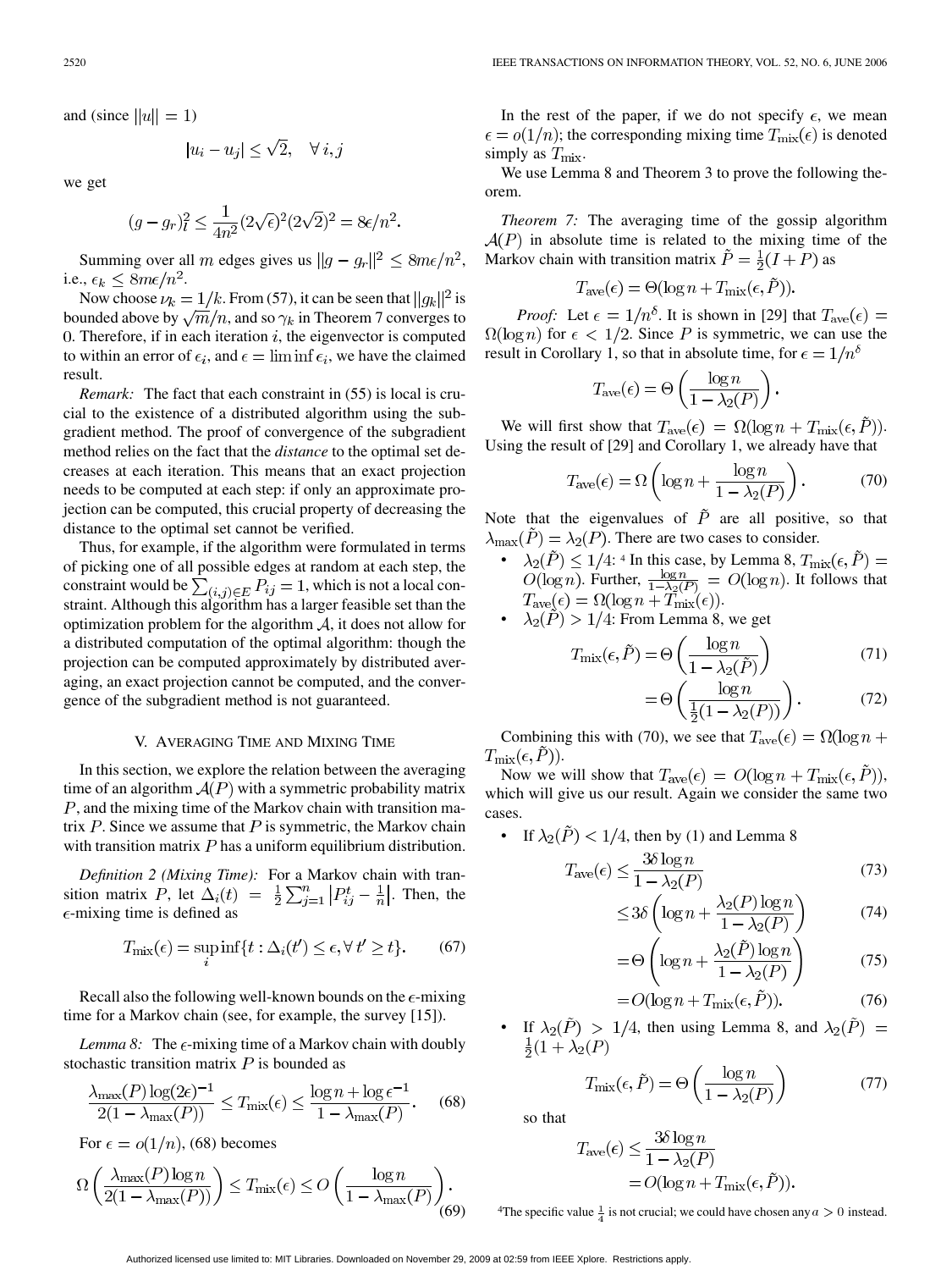

Fig. 2. Graphical interpretation of Theorem 7.

Combining the two results gives us the theorem.

 $\Box$ 

Fig. 2 is a pictorial description of Theorem 7. The  $x$ -axis denotes mixing time and the  $y$ -axis denotes averaging time. The scale on the axis is in order notation. As shown in the figure, for P such that  $T_{\text{mix}}(P) = o(\log n)$ ,  $T_{\text{ave}}(\frac{1}{n}, P) = \Theta(\log n)$ ; for P such that  $T_{\text{mix}}(P) = \Omega(\log n)$ ,  $T_{\text{ave}}(\frac{1}{n}, P) = \Theta(T_{\text{mix}})$ . Thus, the mixing time of the random walk essentially characterizes the averaging time of the corresponding averaging algorithm on the graph.

## VI. APPLICATIONS

In this section, we briefly discuss applications of our results in the context of wireless *ad hoc* networks and the Internet.

#### *A. Wireless Networks*

The Geometric Random Graph, introduced by Gupta and Kumar [[13\]](#page-21-0), has been used successfully to model *ad hoc* wireless networks. A  $d$ -dimensional Geometric Random Graph on  $n$  nodes, denoted  $G^d(n,r)$ , models a wireless *ad hoc* network of  $n$  nodes with wireless transmission radius  $r$ . It is obtained as follows: place  $n$  nodes on a  $d$ -dimensional unit cube uniformly at random and connect any two nodes that are within distance  $r$  of each other. An example of a two-dimensional graph,  $G<sup>2</sup>(n,r)$  is shown in Fig. 3. The following is a well-known result about the connectivity of  $G^d(n,r)$  (for a proof, see [\[13](#page-21-0)], [\[14](#page-21-0)], [\[40](#page-21-0)]).

*Lemma 9:* For  $nr^d \geq 2 \log n$ , the  $G(n,r)$  is connected with probability at least  $1 - 1/n^2$ .

We have the following results for averaging algorithms on a wireless sensor network, which are stated at the end of this section as Theorem 9. (We will prove these by evaluating the mixing times for the natural and optimal random walks on geometric random graphs, and then using Theorem 7, which relates averaging times and mixing times.)

On the Geometric Random Graph,  $G^d(n, r)$ , the absolute  $1/n^{\alpha}$ -averaging time  $\alpha > 0$  of the optimal averaging algorithm is  $\Theta\left(\frac{\log n}{r^2}\right)$ .

Thus, in wireless sensor networks with a small radius of communication, distributed computing is necessarily slow, since the fastest averaging algorithm is itself slow. However, consider the natural averaging algorithm, based on the natural random walk, which can be described as follows: each node, when it becomes



Fig. 3. An example of a Geometric Random Graph in two dimensions. A node is connected to all other nodes that are within the distance  $r$  of itself.

active, chooses one of its neighbors uniformly at random and averages its value with the chosen neighbor.

We have noted before that, in general, the performance of such an algorithm can be far worse than the optimal algorithm. Interestingly, in the case of  $G<sup>d</sup>(n,r)$ , the performances of the natural averaging algorithm and the optimal averaging algorithm are comparable (i.e., they have averaging times of the same order). We will show the following result for the natural averaging algorithm on geometric random graphs.

• In the Geometric Random Graph,  $G^d(n, r)$ , the absolute  $1/n^{\alpha}$ -averaging time  $\alpha > 0$  of the natural averaging algorithm is of the same order as the optimal averaging algorithm, i.e.,  $\Theta\left(\frac{\log n}{r^2}\right)$ .

We now prove the following theorem about the mixing times of the optimal and natural random walks on  $G^d(n,r)$ .

*Theorem 8:* For  $G^d(n,r)$  with  $r = \omega(r_c(d))$ , with high probability

- a) the mixing time of the optimal reversible random walk with uniform stationary distribution is  $\Theta(r^{-2} \log n)$ ; and
- b) the mixing time of the modified natural random walk, where a node jumps to any of its neighbors (other than itself) with equal probability, and has a self-loop of probability 1/2, is also  $\Theta(r^{-2}\log n)$ .

The outline of the proof is as follows. To prove a), we will start by showing that with high probability, the geometric random graph is a regular graph. We bound the mixing rate of the optimal random walk on the corresponding regular graph, and then relate the mixing times of the optimal random walks on this regular graph and the  $G^d(n, r)$  graph. The proof of b) uses a modification of the path counting argument of Diaconis and Stroock to upper-bound the second largest eigenvalue of the natural random walk on the  $G<sup>d</sup>(n, r)$  graph.

We start with evaluating the mixing time of the optimal random walk on  $G^d(n,r)$ .

*1) Regularity of*  $G^d(n,r)$ : In this subsection, we prove a regularity property of  $G^d(n, r)$ , which allows a simpler analysis of the mixing time of random walks.

*Lemma 10:* For  $G^d(n,r)$  with  $r = \omega(r_c(d))$ , the degree of every node is  $\alpha_d n r^d (1 + o(1))$  with high probability, where .

*Proof:* Let nodes be numbered  $i = 1, \ldots, n$ . Consider a particular node, say 1. Let random variable  $X_i$  be 1 if node j is within distance r of node 1 and 0 otherwise. The  $X_j$ 's are i.i.d.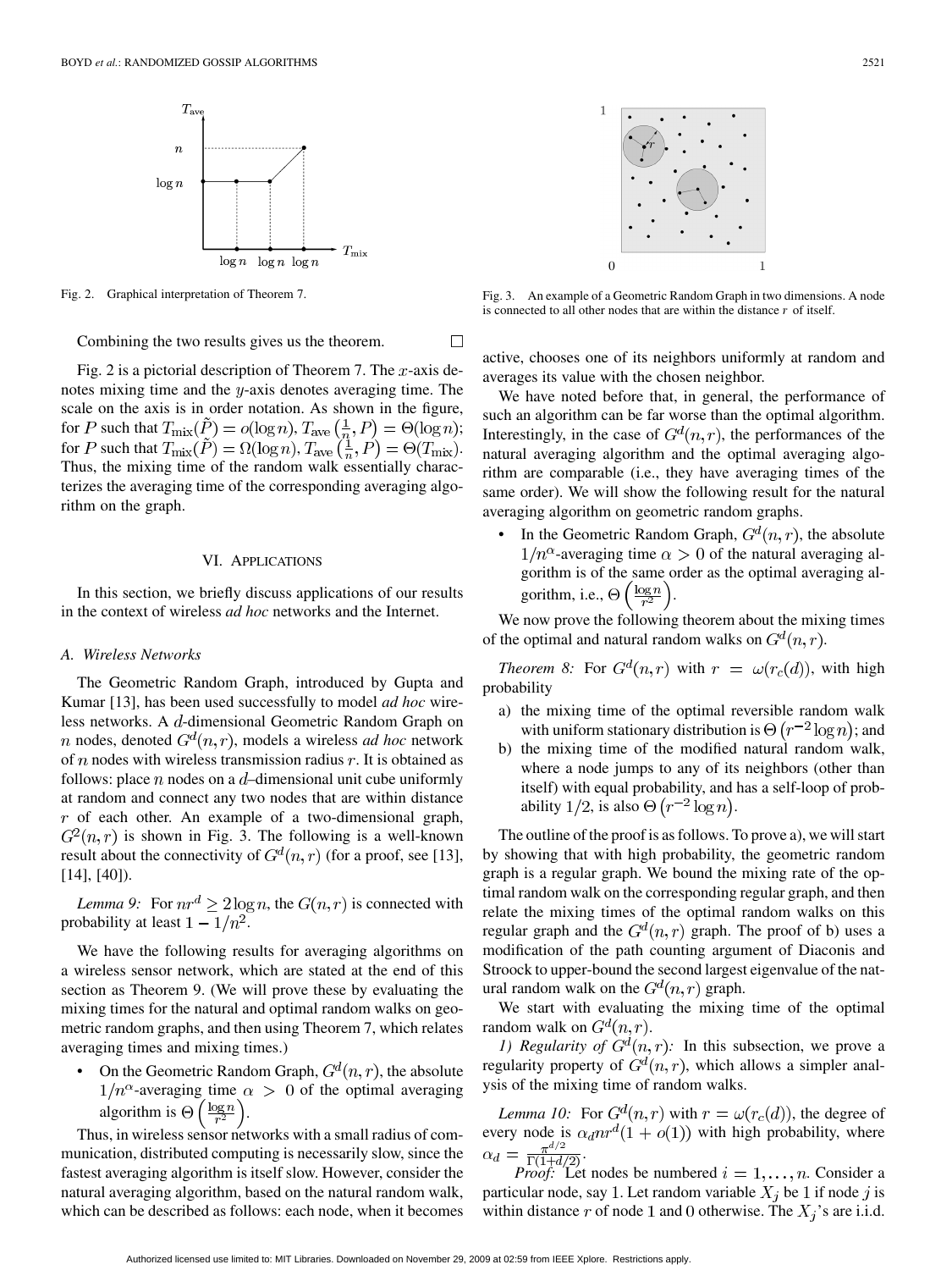Bernoulli with probability  $p_d = \alpha_d r^d$  of success (the volume of a d-dimensional sphere with radius r is  $\alpha_d r^d$ ). The degree of node 1 is

$$
d_1 = \sum_{j=2}^{n} X_j.
$$
 (78)

By application of the Chernoff bound we obtain

$$
P\left(\left|\sum_{j=2}^{n} X_j - (n-1)p_d\right| \ge \delta(n-1)p_d\right) \le 2\exp\left(-\frac{\delta^2(n-1)p_d}{2}\right). \quad (79)
$$

If we choose  $\delta = \frac{\sqrt{2c \log n}}{\sqrt{n}}$ , then the right-hand side in (79) becomes  $2 \exp(-c \log n) = 2/n^c$ . So, for  $p_d = \omega(\log n/n)$ , node 1 has degree

$$
d_1 = (n-1)p_d \pm \sqrt{2c(n-1)p_d \log n} \n \simeq np_d(1 \pm o(1)), \quad \text{w.p.} \ge 1 - \frac{2}{n^c}.
$$
\n(80)

Using the union bound, we see that

$$
P(\text{any node has degree} \neq np_d(1 \pm o(1))) \leq n \frac{2}{n^c}
$$

$$
= \frac{2}{n^{c-1}}.
$$
 (81)

So for large  $n$ , *w.h.p.* (with high probability), all nodes in the d-dimensional  $G(n,r)$  have degree  $np_d(1 \pm o(1))$ .  $\Box$ 

*2) Proof of Theorem 8 a): Optimal Random Walk on*  $G<sup>d</sup>(n,r)$ : In this subsection, we characterize the scaling of the optimal random walk on  $G^d(n, r)$ . We first consider the case of  $d = 1$ , i.e.,  $G^1(n,r)$ . This is much easier than the higher dimensional  $G^d(n, r)$  with  $d \geq 2$ . We completely characterize  $G^1(n,r)$  with the help of one-dimensional regular graphs. For  $G^d(n,r)$  with  $d \geq 2$ , we obtain a lower bound on the fastes mixing reversible random walk. Note that since we are interested in reversible random walks with uniform stationary distribution, the transition matrix corresponding to the random walk must be symmetric. (An upper bound of the same order is implied by the natural random walk as in Theorem 8 b).) The remainder of the section is a proof of Theorem 8 a).

## **Optimal random walk on**  $G^1(n,r)$

Let  $G_k$  denote the regular graph on n nodes with every node of degree  $2k$ ; it is constructed by placing the n nodes on the circumference of a circle, and connecting every node to  $k$  neighbors on the left, and  $k$  on the right. From the regularity lemma, we have that *w.h.p.*, every node in  $G(n,r)$  has degree  $2nr(1 \pm \frac{1}{n})$  $o(1)$ . Also, observe that the same technique can be used to show

that  $w.h.p$ . the number of neighbors to the right (ditto left) is  $nr(1 \pm o(1)).$ 

In this one-dimensional case, it is clear that  $w.h.p.,$  the  $G(n, r)$ is a subgraph of  $G_k$  for  $k = 4nr$ , since for any mapping of the nodes of  $G(n, r)$  to  $G_k$ , an edge between nodes i and j in  $G(n,r)$  is also present in  $G_k$ . Similarly,  $G(n,r)$  also contains  $G_l$ , for  $l = (1/2)nr$ . Given this, we can now study the problem of finding the optimal random walk on  $G_k$  with uniform stationary distribution. We have the following lemma.

*Lemma 11:* For k, n such that  $k \leq n/4$ , the mixing rate of the fastest mixing symmetric random walk on  $G_k$  cannot be smaller than  $\cos(2\pi k/n)$ .

*Proof:* It can be shown using symmetry arguments [\[41](#page-21-0)] that the fastest mixing Markov chain on  $G_k$  with uniform stationary distribution will have a symmetric and circulant transition matrix. (For this simple graph, this can be easily seen using convexity of the second eigenvalue). So we can restrict our attention to the (circulant symmetric) transition matrices given in (82) at the bottom of the page. The eigenvalues of this matrix are

$$
\mu_m = \sum_{j=0}^k p_j e^{-2\pi i j m/n} + \sum_{j=1}^k p_j e^{-2\pi i (n-j)m/n}
$$
  
=  $p_0 + 2 \sum_{j=1}^k p_j \cos\left(\frac{2\pi j m}{n}\right), \quad m = 0, \dots, n-1.$ 

For  $m = 0$ ,  $\mu_m = 1$ , which is the largest eigenvalue. Let  $\mathbf{p} =$  $(p_0, p_1, \ldots, p_k, p_k, \ldots, p_1)$ . We are interested in the smallest possible second largest eigenvalue in absolute value, i.e., in

minimize<sub>p</sub> 
$$
\max_{m=\{1,\dots,n-1\}} |\mu_m|
$$
  
subject to  $\mathbf{1}^T \mathbf{p} = 1$   
 $\mathbf{p} \succeq 0.$  (83)

We can obtain a lower bound for the optimal value of (83). Now

$$
\mu_1 \le \max_{m=\{1,\dots,n-1\}} |(\mu_m)|
$$
  
min<sub>p</sub>  $\mu_1 \le \min_{p} \max_{m=\{1,\dots,n-1\}} |(\mu_m)|.$  (84)

The right-hand side is the solution of the following linear program with a single total sum constraint:

$$
\text{minimize}_{\mathbf{p}} \quad p_0 + 2 \sum_{j=1}^{k} p_j \cos(2\pi j/n)
$$
\n
$$
\text{subject to} \quad \mathbf{1}^T \mathbf{p} = 1
$$
\n
$$
\mathbf{p} \succeq 0. \tag{85}
$$

For k such that each of the coefficients  $\cos(2\pi j/n)$  is positive, i.e., for  $k \leq n/4$ , the smallest coefficient is  $\cos(2\pi k/n)$ , and so for all such k and n, the minimum value is  $\cos(2\pi k/n)$ , obtained

$$
P = \begin{bmatrix} p_0 & p_1 & \cdots & p_k & 0 & 0 & \cdots & 0 & p_k & \cdots & p_2 & p_1 \\ p_1 & p_0 & p_1 & \cdots & p_k & 0 & \cdots & 0 & 0 & p_k & \cdots & p_2 \\ & & & \vdots & & & & \vdots & & \\ p_1 & \cdots & p_k & 0 & 0 & \cdots & 0 & p_k & \cdots & p_2 & p_1 & p_0 \end{bmatrix} .
$$
 (82)

 $\Rightarrow$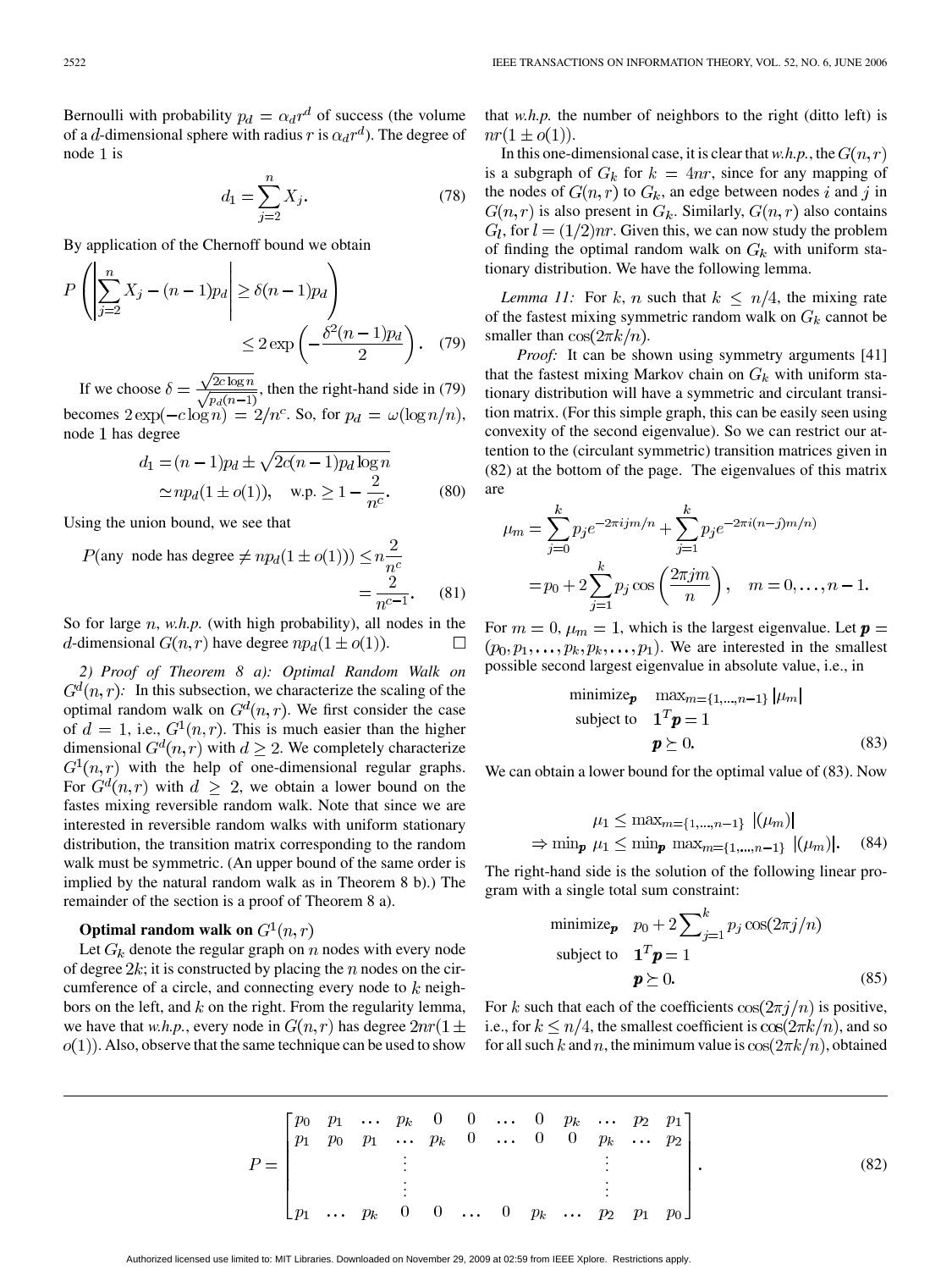at  $p_k = 1/2$ ,  $p_i = 0$  for all other j.<sup>5</sup> So the fastest mixing random walk on this graph cannot have a mixing rate smaller than  $\cos(2\pi k/n)$ .  $\Box$ 

The preceding result was proved for all  $k \leq n/4$ ; however, we will be interested only in those cases where  $k = o(n)$ , i.e., the graph is not too well connected. For such  $k$ , the following lemma allows us to find a "nearly optimal" transition matrix.

*Lemma 12:* For  $k = o(n)$ , there is a random walk on  $G_k$  for which the mixing rate is  $\lambda_{\text{max}} = \cos(2\pi k/n) + \Theta(k^4/n^4)$ .

*Proof:* For simplicity, let us assume that  $2k$  divides  $n$ ; it is not difficult to obtain the same results when this is not the case. Consider the Markov chain with transition probabilities  $p_0 =$ 

0,  $p_i = \delta, i = 1, \ldots, k - 1, p_k = 1/2 - (k - 1)\delta$ . We will show that for a certain  $\delta$ , small enough,  $\mu_1$  is indeed  $\lambda_{\text{max}}$ , and is away from  $\cos(2\pi k/n)$  by  $\Theta(k^4/n^4)$ .

For the transition matrix  $P^*$  corresponding to these probabilities, the eigenvalues are, for  $m = 0, \ldots, n - 1$ 

$$
\mu_m = 2 \sum_{i=1}^{k-1} \delta \cos\left(\frac{2\pi im}{n}\right)
$$
  
+2\left(\frac{1}{2} - (k-1)\delta\right) \cos\left(\frac{2\pi km}{n}\right) (86)  
... (2\pi km)

$$
= \cos\left(\frac{n}{n}\right)
$$
  
+ 
$$
2\delta \sum_{i=1}^{k-1} \left(\cos\left(\frac{2\pi im}{n}\right) - \cos\left(\frac{2\pi km}{n}\right)\right).
$$
 (87)

We want to find the smallest positive  $\delta$  such that  $\mu_1$  is  $\lambda_{\text{max}}$  (this is not true, for example, for  $\delta = 0$ ). However, we need  $\delta$  to be small enough so that the residual term,  $\cos(2\pi k/n)$ , is small compared to  $\cos(2\pi k/n)$ .

Since  $k = o(n)$  and we hope that  $\delta$  is small  $(o(1))$ , we see that the values of m for which  $|\mu_m|$  is comparable to  $\mu_1$ are those values of m for which  $|\cos(2\pi k m/n)| = 1$ . This happens for  $m = \frac{n}{2k}, \frac{n}{k}, \frac{3n}{2k}, \dots, \frac{n}{2}$ . (We only need consider values of m until  $n/2$ , since  $\lambda_i = \lambda_{n-i}$ .) At all odd multiples of  $n/2k$ ,  $\cos(2\pi k m/n) = -1$ , and for the even multiples,  $\cos(2\pi k m/n) = 1$ . For  $\delta$  to satisfy  $|\mu_m| \leq \mu_1$ , we must have for m an even multiple of  $n/2k$ 

$$
1 + 2\delta \sum_{i=1}^{k-1} \left( \cos \left( \frac{2\pi i m}{n} \right) - 1 \right) \le \cos \left( \frac{2\pi k}{n} \right)
$$

$$
+ 2\delta \sum_{i=1}^{k-1} \left( \cos \frac{2\pi i}{n} - \cos \frac{2\pi k}{n} \right); \quad (88)
$$

and for m an odd multiple of  $n/2k$ 

$$
\left| -1 + 2\delta \sum_{i=1}^{k-1} \left( \cos \left( \frac{2\pi i m}{n} \right) + 1 \right) \right| \le \cos \left( \frac{2\pi k}{n} \right) + 2\delta \sum_{i=1}^{k-1} \left( \cos \frac{2\pi i}{n} - \cos \frac{2\pi k}{n} \right)
$$

<sup>5</sup>Note that this is only a lower bound: for this  $p$ , if k divides n, the second largest eigenvalue is also 1, attained at  $m = n/k$ .

that is,

$$
1 - 2\delta \sum_{i=1}^{k-1} \left( \cos \left( \frac{2\pi i m}{n} \right) + 1 \right) \le \cos \left( \frac{2\pi k}{n} \right)
$$

$$
+ 2\delta \sum_{i=1}^{k-1} \left( \cos \frac{2\pi i}{n} - \cos \frac{2\pi k}{n} \right). \quad (89)
$$

From (88), we see that  $\delta$  must be greater or equal to

$$
\frac{\frac{1}{2}\left(1-\cos\left(\frac{2\pi k}{n}\right)\right)}{\left(k-1\right)\left(1-\cos\left(\frac{2\pi k}{n}\right)\right)+\sum_{i=1}^{k-1}\cos\left(\frac{2\pi i}{n}\right)+\cos\left(\frac{2\pi i m}{n}\right)}\tag{90}
$$

for m an odd multiple of  $n/2k$ , and from (89),  $\delta$  must be less or equal to

$$
\frac{\frac{1}{2}\left(1-\cos\left(\frac{2\pi k}{n}\right)\right)}{\left(k-1\right)\left(1-\cos\left(\frac{2\pi k}{n}\right)\right)+\sum_{i=1}^{k-1}\cos\left(\frac{2\pi i}{n}\right)-\cos\left(\frac{2\pi i m}{n}\right)}
$$
\n(91)

for m a multiple of  $n/k$ . So  $\delta$  can be only as small as the maximum over the specified  $m$  of all of these right-hand sides.

Note that the only term dependent on  $m$  in each of these expressions is  $\sum_{i=1}^{k-1} \cos(2\pi i m/n)$ . For  $m = pn/2k$ , p odd

$$
\sum_{i=1}^{k-1} \cos(2\pi i m/n) = \sum_{i=1}^{k-1} \cos(\pi i p/k) = 0
$$
 (92)

since  $\cos(\pi i p/k) = -\cos(\pi (k - i)p/k)$  for odd p, and if k is even,  $\cos(\pi k p/2k) = 0$  also. For  $m = qn/k$ 

$$
\sum_{i=1}^{k-1} \cos(2\pi i m/n) = \sum_{i=1}^{k} \cos(2\pi i q/k) - 1 = -1
$$
 (93)

since  $\sum_{i=1}^{k} \cos(2\pi i q/k) = 0$  (sum of real parts of the *k*th roots of unity).

So  $\delta = \Theta(k/n^2)$ , and returning to (86), we see that the residual term in  $\mu_1$  is of order  $(k/n^2)(k^3/n^2)$ , i.e.,  $k^4/n^4$ , while  $\cos(2\pi k/n) \approx 1 - 2\pi^2 k^2/n^2$ . So the difference between  $\lambda_{\text{max}}$ and  $\cos(2\pi k/n)$  is  $\Theta(k^4/n^4)$ . П

## **Optimal walk on**  $G^2(n,r)$

We present the lower bound on the fastest mixing reversible random walk on  $G^2(n, r)$  in this section. The same method can be easily extended to  $d \geq 3$ . First we characterize the fastest mixing reversible random walk on a two-dimensional regular graph  $G_{kk}$  defined as follows: form a lattice on the unit torus, where lattice points are located at  $(i/\sqrt{n}, j/\sqrt{n}), -\sqrt{n}/2 \le$  $i, j \leq +\sqrt{n}/2$ , and place the n nodes at these points. An edge between two vertices exists if the  $L_{\infty}$  distance between them is at most  $k/\sqrt{n}$ . For such  $G_{kk}$  the fastest mixing time scales as follows.

*Lemma 13:* The mixing rate of the optimal reversible random walk on  $G_{kk}$  is no smaller than  $\cos^2(2\pi k/\sqrt{n})$ .

*Proof:* As in the one-dimensional case, by symmetry, the optimal transition probability between nodes  $i$  and  $j$  will depend only on the distance between these nodes. Using this, we can write the transition matrix corresponding to such a symmetric random walk on  $G_{kk}$  as the Kronecker (or tensor) product  $P_k \otimes$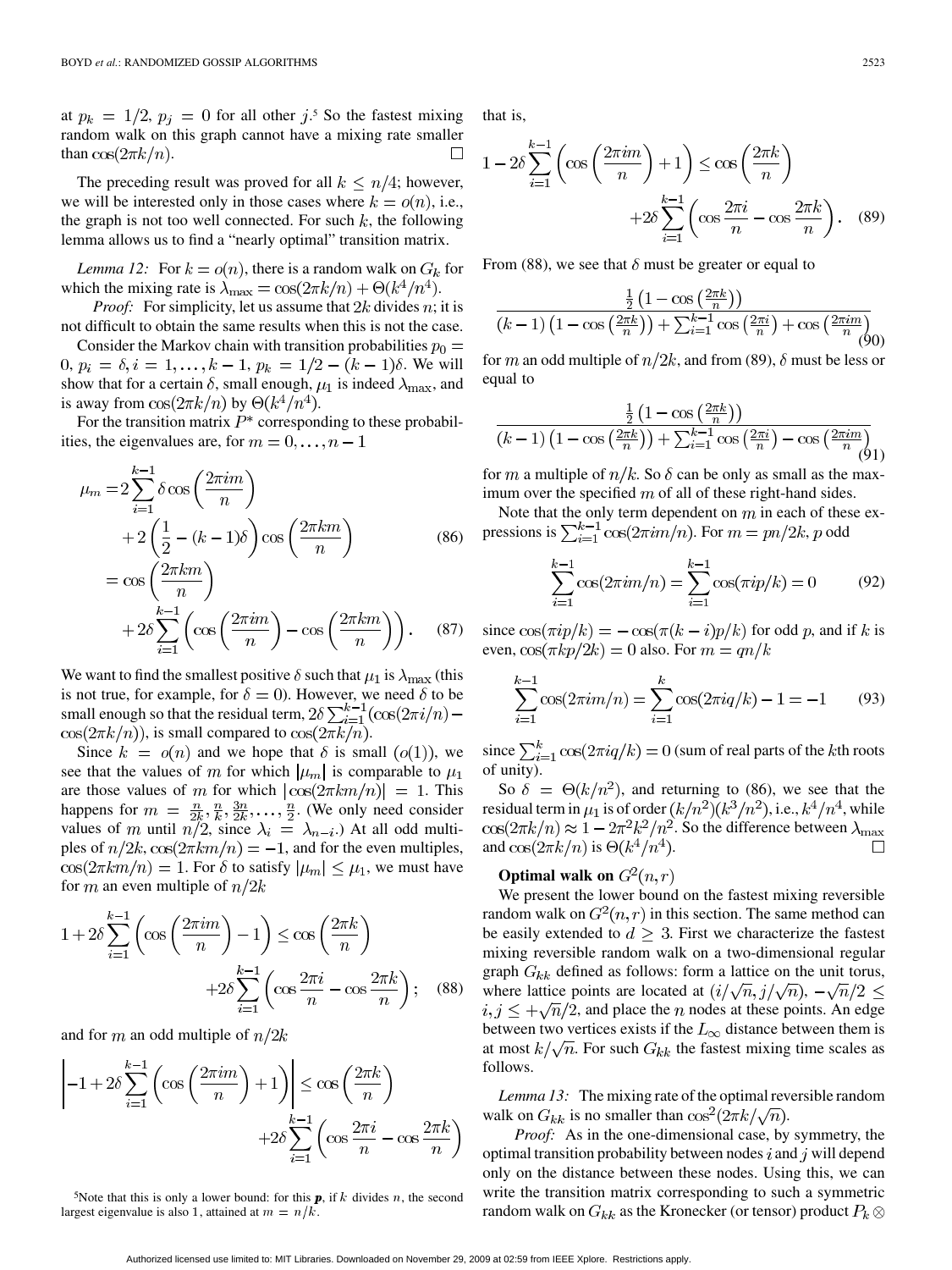$P_k$ , where  $P_k \in \mathbf{R}^{n \times n}$  is as in (82). This is not difficult to visualize: for  $i, j = 0, \ldots, n-1, a, b = 1, \ldots, n$ 

$$
(P \otimes P)_{ni+a,nj+b} = P_{i+1,j+1} P_{ab}.
$$
 (94)

Now the eigenvalues of  $A \otimes B$  are all products of eigenvalues of A and B, so that for  $0 \le i, j \le n-1$ 

$$
\lambda_{ij}(P \otimes P) = \lambda_i(P)\lambda_j(P)
$$
  
=  $\left(p_0 + 2\sum_{m=1}^k p_m \cos\left(2\pi \frac{im}{\sqrt{n}}\right)\right)$   

$$
\cdot \left(p_0 + 2\sum_{m=1}^k p_m \cos\left(2\pi \frac{jm}{\sqrt{n}}\right)\right).
$$

The eigenvalue 1 is obtained by setting  $i = j = 0$ ; all other eigenvalues will have absolute value less **(or ?)** equal **(to ?)** . We want to find a lower bound for the second largest eigenvalue in absolute value, call it  $\lambda_{\max}^*$ .

As before, choose  $i = j = 1$ . Then

$$
\lambda_{11} \leq \max_{i,j\neq 0} |\lambda_{ij}|
$$
  
\n
$$
\Rightarrow \min_{\mathbf{p}} \lambda_{11} \leq \min_{\mathbf{p}} \max_{i,j\neq 0} |\lambda_{ij}|
$$

so that  $\min_{\mathbf{p}} \lambda_{11}$  is a lower bound for  $\lambda_{\max}^*$ . Making the assumption again that  $k \leq \sqrt{n}/4$ , the minimizing **p** is the one with  $p_k = 1/2$  and  $p_i = 0, i \neq k$  (which corresponds to transition probabilities of  $1/4$  for each of the four farthest diagonal nodes, and 0 everywhere else). The value of  $\lambda_{11}$  corresponding to this distribution is  $\cos^2\left(2\pi \frac{k}{\sqrt{n}}\right)$ . This is of order  $1-\Theta\left(\frac{k^2}{n}\right)$ , since<sup>6</sup>

$$
\cos^2\left(2\pi \frac{k}{\sqrt{n}}\right) = \frac{1}{2} + \frac{1}{2}\cos\left(2\frac{2\pi k}{\sqrt{n}}\right) = 1 - \Theta\left(\frac{k^2}{n}\right). \quad \Box
$$

The  $G_{kk}$  graph was constructed using the  $L_{\infty}$  distance between vertices. Therefore, the graph formed by placing edges between vertices based on distance measured in *any*  $L_p$  norm (for the same k) is a subgraph of  $G_{kk}$ , and has a mixing time lower-bounded by the mixing time of  $G_{kk}$ . Thus, our bounds will be valid for the  $G(n, r)$  graph constructed according to *any*  $L_p$  norm.

Now we will use the bound on the fastest mixing walk on  $G_{11}$  to obtain a bound for  $G^2(n, r)$ . First, we create a new graph  $G<sup>2</sup>(n,r)$  as follows: place a square grid with squares of side r on the unit torus. By Lemma 10, each square of area  $r^2$  contains  $nr^2(1+o(1))$  nodes. For each such square, connect every node in this square to all the nodes in the neighboring squares, as well as the nodes in the same square. Thus, each node is connected to  $9nr^2(1 + o(1))$  nodes in  $\tilde{G}^2(n,r)$ . By definition, all edges in  $G^2(n,r)$  are present in  $\tilde{G}^2(n,r)$  and therefore, the fastest mixing random walk on  $\tilde{G}^2(n,r)$  is at least as fast as that of  $G^2(n, r)$ . Thus, lower-bounding the mixing time of the fastest mixing random walk on  $\tilde{G}^2(n,r)$  is sufficient.

Construct a graph G of  $r^{-2}$  nodes as follows: corresponding to each square in the square grid used in  $\tilde{G}^2(n,r)$ , create a node in G. Thus, G has  $r^{-2}$  nodes. Two nodes are connected in G if the corresponding squares in the grid are adjacent. Thus, each

node is connected to eight other nodes. Thus,  $G$  is a regular graph  $G_{11}$  with  $r^{-2}$  nodes. In order to use this bound as a lower bound on  $\tilde{G}^2(n,r)$ , we need to show that the fastest mixing symmetric random walk on  $G^2(n, r)$  induces a time-homogeneous reversible random walk on  $G$ . This will be implied by the following lemma.

*Lemma 14:* There exists a fastest mixing symmetric random walk on  $G^2(n, r)$ , whose transition matrix P has the following property: for any two nodes  $i$  and  $j$  belonging to the same square,  $P_{ik} = P_{jk}$  for  $k \neq i, j$ , and  $P_{ii} = P_{jj}$ .

*Proof:* We prove this by contradiction. Suppose the claimed statement is not true, i.e., there is no transition matrix achieving the smallest  $\lambda_{\text{max}}$  with the above property. Since the optimal value of  $\lambda_{\text{max}}$  must be attained ([[1\]](#page-21-0)), consider such an optimizing  $P_1$ , and let i and j be two nodes in the same square for which the above property is not true.

Let A be the permutation matrix with  $A_{ij} = A_{ji} = 1$ ,  $A_{ii} = A_{jj} = 0$ , and all other diagonal entries 1 and all other nondiagonal entries  $0$ . Note that  $A$  is a symmetric permutation matrix, and therefore  $A^{-1} = A^T = A$ . Consider the matrix  $P_2 = AP_1A$ ; since  $A = A^{-1}$ ,  $P_1$  and  $P_2$  are similar, and so have the same eigenvalues. Note that since  $i$  and  $j$  belong to the same square in  $\tilde{G}$ , they have exactly the same neighbors, and therefore  $P_2$  also respects the graph structure (i.e.,  $P_{2ij} \neq 0$ only if  $i$  and  $j$  have an edge between them).

Now,  $\lambda_{\text{max}}(P)$  is a convex function of P for symmetric stochastic  $P$  ([[1\]](#page-21-0)), so

$$
\lambda_{\max}\left(\frac{P_1 + P_2}{2}\right) \le \frac{1}{2}\lambda_{\max}(P_1) + \frac{1}{2}\lambda_{\max}(P_2)
$$
  
=  $\lambda_{\max}(P_1)$ . (95)

But  $P = (P_2 + P_1)/2$  has the property claimed in the lemma for nodes i and j:  $P_{ik} = P_{jk}$  for all  $k \neq i, j, P_{ii} = P_{jj} =$  $(P_{1_{ij}} + P_{1_{ij}})/2$ , and  $\lambda_{\max}(P) \leq \lambda_{\max}(P_1)$ . We can apply the above procedure recursively (even for multiple rows) to construct a matrix  $P^*$  with smallest  $\lambda_{\text{max}}$  and the property claimed in the lemma. This contradicts our assumption and completes the proof.  $\Box$ 

From Lemma 14, we see that under the fastest mixing random walk, the probability of transiting from a node in a square, say A, to some neighboring square, say  $B$ , is the same for all nodes in  $A$  and  $B$ . Thus, essentially we can view the random walk as evolving over squares. That is, the fastest random walk on  $G^2(n,r)$  induces a random walk on the graph G. By definition of mixing time, the mixing time for this induced random walk on  $G$  (with the induced equilibrium distribution) certainly lower-bounds the mixing time for the random walk on  $G^2(n, r)$ . Further, the induced random walk is reversible as the random walk was symmetric on  $\tilde{G}^2(n,r)$ . Therefore, we see that the lower bound on mixing time for the fastest mixing random walk on  $G$  implies a lower bound on the mixing time for the fastest mixing random walk on  $\tilde{G}^2(n,r)$ . From Lemma 13, we have a lower bound of  $\Omega(r^{-2} \log n)$  on the mixing time of the fastest mixing symmetric random walk (i.e., with uniform stationary distribution). From Lemma 15, given below, this in turn implies a lower bound of  $\Omega(r^{-2} \log n)$  on the mixing time of the fastest

<sup>&</sup>lt;sup>6</sup>It is easy to see that a result similar to Lemma 12 can be obtained for  $d \ge 2$ using the same method.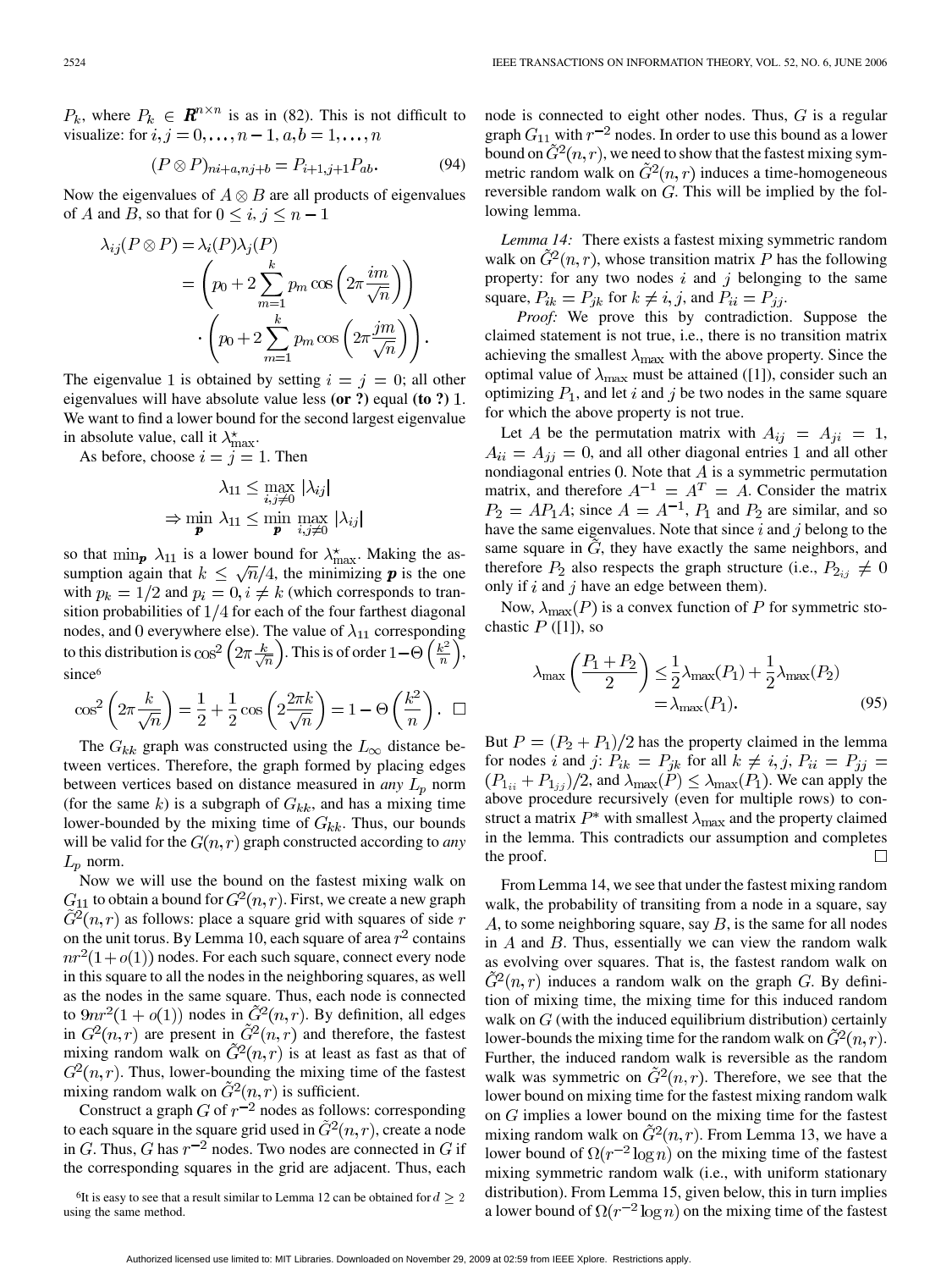mixing reversible random walk on  $G^2(n, r)$ . This completes the proof of 2 a) **(please define "2 a)"**) for  $G^2(n,r)$ . It is easy to see that the arguments presented above can readily be extended to the case of  $d \geq 3$ .

*Lemma 15:* Consider a connected graph

$$
G = (\{1, \ldots, n\}, E)
$$

with diameter  $\Omega(\log n)$ . Let  $T_{\text{mix}}^*(\pi)$  be the mixing time of the fastest mixing reversible random walk on  $G$  with stationary distribution  $\pi = [\pi(1) \dots \pi(n)]^T$ . Let  $\beta(\pi) = \max_{i,j} \frac{\pi(i)}{\pi(j)} \leq C$ , where  $C$  is a constant. Then

$$
T_{\text{mix}}^*(\pi) = \Omega\left(T_{\text{mix}}^*\left(\frac{1}{n}\mathbf{1}\right)\right) \tag{96}
$$

i.e., the fastest mixing time for  $\pi$  is no faster than that of the uniform distribution.

*Proof:* Consider a reversible random walk with stationary distribution  $\pi$  on G and let its transition matrix be R. We will prove the following claim, which in turn implies the statement of the lemma.

*Claim I:* There exists a symmetric random walk on graph G with transition matrix  $S$  such that

$$
T_{\text{mix}}(S) = O(T_{\text{mix}}(R)).
$$

*Proof of Claim I:* For a reversible matrix  $R$ , by definition

$$
\pi(i)R(i,j) = \pi(j)R(j,i), \quad \forall i, j.
$$

Define matrix  $P = [P(i, j)]$ , where for  $i \neq j$ 

$$
P(i,j) = \begin{cases} R(i,j), & \text{if } \pi(i) \ge \pi(j) \\ \pi(i)R(j,i)/\pi(j), & \text{if } \pi(i) < \pi(j) \end{cases}
$$

and  $P(i, i) = 1 - \sum_{j \neq i} P(i, j)$ .

By definition and reversibility of  $R$ ,  $P$  is a symmetric doubly stochastic matrix. Further, for  $i \neq j$ ,  $P(i, j) > 0$  if and only if  $R(i, j) > 0$ . Hence, P can be viewed as a transition matrix of a symmetric random walk on  $G$ , whose stationary distribution is uniform. Define  $Q^R = [Q^R(i, j)]$ , where

$$
Q^{R}(i, j) = \pi(i)R(i, j) = \pi(j)R(j, i).
$$

Similarly, define  $Q^P = \frac{1}{n}P$ . Let  $\phi : \{1, \ldots, n\} \longrightarrow \mathbb{R}$  be a nonconstant function. Define two quadratic forms,  $\mathcal{E}^R$  and  $\mathcal{E}^P$ , of  $\phi$ , as

$$
\mathcal{E}^{R}(\phi, \phi) = \frac{1}{2} \sum_{i,j} (\phi(i) - \phi(j))^2 Q^{R}(i, j)
$$

$$
\mathcal{E}^{P}(\phi, \phi) = \frac{1}{2} \sum_{i,j} (\phi(i) - \phi(j))^2 Q^{P}(i, j).
$$

Let the variance of  $\phi$  with respect to these two random walks be

$$
V^R(\phi) = \frac{1}{2} \sum_{i,j} (\phi(i) - \phi(j))^2 \pi(i) \pi(j)
$$
  

$$
V^P(\phi) = \frac{1}{2} \sum_{i,j} (\phi(i) - \phi(j))^2 \frac{1}{n^2}.
$$

Let  $\lambda_2(P)$  and  $\lambda_2(R)$  denote the second largest eigenvalue of matrices  $P$  and  $R$ , respectively. The minimax characterization of eigenvalues ([\[18,](#page-21-0) p. 176]), gives a bound on the second largest eigenvalue of a reversible matrix  $X (= P, R)$  as

$$
(1 - \lambda_2(X)) = \inf \left\{ \frac{\mathcal{E}^X(\phi, \phi)}{V^X(\phi)} \mid \phi \text{ a nonconstant} \right\}.
$$
 (97)

For any  $\pi$ ,  $\sum_i \pi(i) = 1$ , hence,  $\max_i \pi(i) \geq 1/n$  and  $\min_i \pi(j) \leq 1/n$ . Further, by the property of  $\pi$ 

$$
\max_{i,j} \frac{\pi(i)}{\pi(j)} = \frac{\max_i \pi(i)}{\min_j \pi(j)} < C.
$$

Hence, for any  $k$ 

$$
\pi(k) \ge \min_i \pi(i) \ge \frac{\max_i \pi(i)}{C} \ge \frac{1}{nC} \text{ and}
$$
  

$$
\pi(k) \le \max_i \pi(i) \le C \min_j \pi(j) \le \frac{C}{n}.
$$

Thus, for any  $k$ 

$$
\frac{\pi(k)}{1/n} \in \left(\frac{1}{C}, C\right).
$$

This implies that

$$
\frac{\mathcal{E}^R(\phi)}{\mathcal{E}^P(\phi)} \in \left(\frac{1}{C^2}, C^2\right); \quad \frac{V^R(\phi)}{V^P(\phi)} \in \left(\frac{1}{C^2}, C^2\right).
$$

Hence, from (97) we obtain

$$
(1 - \lambda_2(P)) = \Theta(1 - \lambda_2(R)).
$$

Since the diameter of G is  $\Omega(\log n)$ , it is easy to see that the mixing time of all random walks on  $G$  is lower-bounded by  $\Omega(\log n)$ . Hence, from Lemma 8

$$
T_{\text{mix}}(R) = \Theta\left(\frac{\log n}{1 - \lambda_{\text{max}}(R)}\right)
$$

By definition,  $(1 - \lambda_{\text{max}}(R)) \le (1 - \lambda_2(R))$ . Hence,

$$
T_{\text{mix}}(R) = \Omega\left(\frac{\log n}{1 - \lambda_2(R)}\right).
$$

It is easy to see that the random walk on  $G$  with symmetric transition matrix  $S = (I + P)/2$  has mixing time given by

$$
T_{\text{mix}}(S) = \Theta\left(\frac{\log n}{1 - \lambda_2(P)}\right).
$$

Thus,  $T_{\text{mix}}(S) = O(T_{\text{mix}}(R))$ . This completes the proof of Claim I and the proof of Lemma 15.  $\Box$ 

*Remark:* In fact, a stronger result can be proved, which is

$$
T_{\text{mix}}^*(\pi) = \Theta\left(T_{\text{mix}}^*\left(\frac{1}{n}\mathbf{1}\right)\right).
$$

One part of this has already been proved in the lemma. The reverse direction is obtained similarly, as follows. Consider any symmetric random walk with transition matrix  $P$ , and suppose a stationary distribution  $\pi$  is specified, satisfying , where  $C$  is some constant. Then there is a reversible random walk  $\bar{R}$  with stationary distribution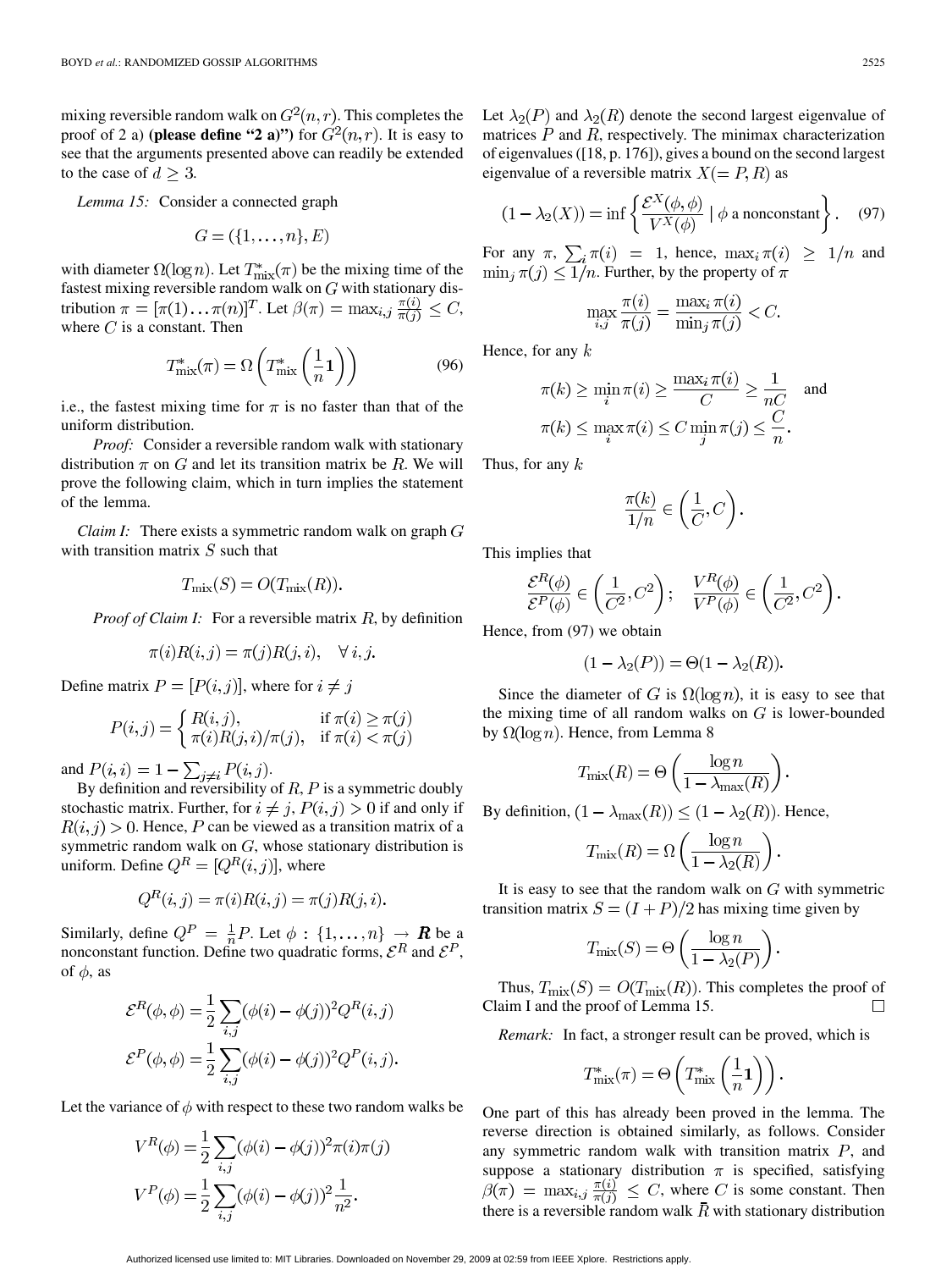$\pi$ , such that  $T_{\text{mix}}(\bar{R}) = O(T_{\text{mix}}(P)).$   $\bar{R}$  is obtained as follows. Construct a matrix  $R$  from  $P$  as

$$
R(i,j) = \begin{cases} P(i,j), & \text{if } \pi(i) \ge \pi(j) \\ \pi(i)P(i,j)/\pi(j), & \text{if } \pi(i) < \pi(j) \end{cases}
$$

for  $i \neq j$ , and  $R_{ii} = 1 - \sum_{j \neq i} R_{ij}$ . R is a stochastic reversible matrix, with stationary distribution  $\pi$ , since  $\pi(i)R(i,j) = \pi(j)R(j,i)$ . Following the same steps as above, we can conclude that

$$
1 - \lambda_2(R) = \Theta(1 - \lambda_2(P)).
$$

The matrix  $\bar{R} = (I + R)/2$  has the same eigenvectors as R and, therefore, the same stationary distribution  $\pi$ . The eigenvalues are  $(1 + \lambda_2(R))/2$ . Therefore, since the diameter of the graph is  $\Omega(\log n)$ 

$$
T_{\text{mix}}(\bar{R}) = \Theta\left(\frac{\log n}{1 - \lambda_2(R)}\right).
$$

As before

$$
T_{\text{mix}}(P) = \Theta\left(\frac{\log n}{1 - \lambda_{\text{max}}(P)}\right) = \Omega\left(\frac{\log n}{1 - \lambda_2(P)}\right)
$$

Therefore,  $T_{\text{mix}}(\bar{R}) = O(T_{\text{mix}}(P))$ , and we have the stronger result claimed in the Remark.

*3) Proof of Theorem 8 b): Natural Random Walk on*  $G<sup>d</sup>(n,r)$ : In this subsection, we study the mixing properties of the natural random walk on  $G^d(n,r)$ . Recall that under the natural random walk, the next node is equally likely to be any of the neighboring nodes. It is well known that under the stationary distribution, the probability of the walk being at node  $i$  is proportional to the degree of node  $i$ . By Lemma 10, all nodes have almost equal degree. Hence, the stationary distribution is almost uniform (it is uniform asymptotically). The rest of this section is the proof of Theorem 8 b).

We use a modification of a method developed by Diaconis–Stroock [[9\]](#page-21-0) to obtain bounds on the second largest eigenvalue using the geometry of the  $G^d(n,r)$ .

Note that for  $d = 1$ , the proof is rather straightforward. The difficulty arises in the case of  $d \geq 2$ . For ease of exposition in the rest of the section, we consider  $d = 2$ . Exactly the same argument can be used for  $d > 2$ . We begin with some initial setup and notation.

**Square Grid**: Divide the unit torus into a square grid where each square is of area  $r^2/16$ , i.e., of side length  $r/4$ . Consider a node in a square. By definition of  $G(n, r)$ , this node is connected to all nodes in the same square and all neighboring squares.

**Paths and Distribution**: A path between two nodes  $i$  and j, denoted by  $\gamma_{ij}$ , is a sequence of nodes  $(i, v_1, \ldots, v_{l-1}, j)$ ,  $l \geq 1$ , such that  $(i, v_1), \ldots, (v_{l-1}, j)$  are edges in  $G^2(n, r)$ . Let  $\gamma = (\gamma_{ij})_{1 \leq i \neq j \leq n}$  denote a collection of paths for all  $\binom{n}{2}$ node pairs. Let  $\Gamma$  be the collection of all possible  $\gamma$ . Consider the probability distribution induced on  $\Gamma$  by selecting paths between all node pairs as described below.

• Paths are chosen independently for different node pairs.

- Consider a particular node pair  $(i, j)$ . Let i belong to square  $C_0$  and j belong to square  $C_l$ .
	- If  $C_0 = C_l$  or i and j are in neighboring cells then the path between i and j is  $(i, j)$ .
	- Else, let  $C_1, \ldots, C_{l-1}, l \geq 2$  be other squares lying on the straight line joining  $i$  and  $j$ . Select a node  $v_k \in C_k$ ,  $k = 1, \ldots, l-1$  uniformly at random. Then the path between i and j is  $(i, v_1, \ldots, v_{l-1}, j)$ .

Under the above setup, we claim the following lemma.

*Lemma 16:* Under the probability distribution on  $\Gamma$  as described above, the average number of paths passing through an edge is  $O(1/r^3)$  w.h.p., where  $r = \omega(r_c(d))$ .

*Proof:* We will compute the average load in order notation. Similar to the arguments of Lemma 10, it can be shown that each of the  $16/r^2$  squares contains  $\frac{nr^2(1+o(1))}{16}$  nodes and each node has degree  $nr^2(1+o(1))$  w.h.p. We restrict our consideration to such instances of  $G^2(n,r)$ .

Now the total number of paths are  $\Theta(n^2)$  since there are  $\binom{n}{2}$  node pairs. Each path contains  $O(1/r)$  edges, as  $O(1/r)$ squares can be lying on a straight line joining two nodes. The total number of squares is  $\Theta(1/r^2)$ . Hence, by symmetry and regularity, the number of paths passing through each square is  $\Theta(n^2r)$ . Consider a particular square C. For C, at least 1 –  $\Theta(r^2)(\approx 1)$  fraction of paths passing through it have endpoints lying in squares other than  $C$ . That is, most of the paths passing through  $C$  have  $C$  as an intermediate square, and not an originating square. Such paths are equally likely to select any of the nodes in  $C$ . Hence, the average number of paths containing a node, say 1, in C, is  $\Theta(n^2r/nr^2) = \Theta(n/r)$ . The number of edges between 1 and neighboring squares is  $\Theta(nr^2)$ . By symmetry, the average load on an edge incident on 1 will be  $\Theta(1/r^3)$ . This is true for all nodes. Hence, the average load on an edge is at most  $O(1/r^3)$ . П

Next we will use this setup and Lemma 16 to obtain a bound on the second largest eigenvalue using a modified version of Poincare's inequality stated as follows.

*Lemma 17:* Consider the natural random walk on a graph  $G = (\{1, \ldots, n\}, E)$  with  $\Gamma$  the set of all possible paths on all node pairs. Let  $\gamma_*$  be the maximum path length (among all paths and over all node pairs),  $d_*$  be the maximum node degree, and  $|E|$  be the total number of edges. Let, according to some probability distribution on  $\Gamma$ , the maximum average load on any of the edges be  $b$ , i.e., on average no edge belongs to more than  $b$ paths. Then, the second largest eigenvalue,  $\lambda_2$ , is bounded above as

$$
\lambda_2 \le 1 - \left(\frac{2|E|}{d_*^2 \gamma_* b}\right). \tag{98}
$$

*Proof:* The proof follows from a modification of Poincare's inequality ([\[9](#page-21-0), Proposition 1]). Before proceeding to the proof, we introduce some notation.

Let  $\phi : \{1, \ldots, n\} \to \mathbb{R}$  be a real-valued function on the n nodes. Let  $\pi = (\pi(i))_{\{1 \leq i \leq n\}}$  denote the equilibrium distribution of the random walk. Let  $d_i$  be the degree of node  $i$ , then it is well known that  $\pi(i) = \frac{d_i}{2|E|} \leq \frac{d_*}{2|E|}$ . For node pair  $(i, j)$ , let

$$
Q(i,j) = \pi(i) P_{ij} = \pi(j) P_{ji} = 1/2|E|.
$$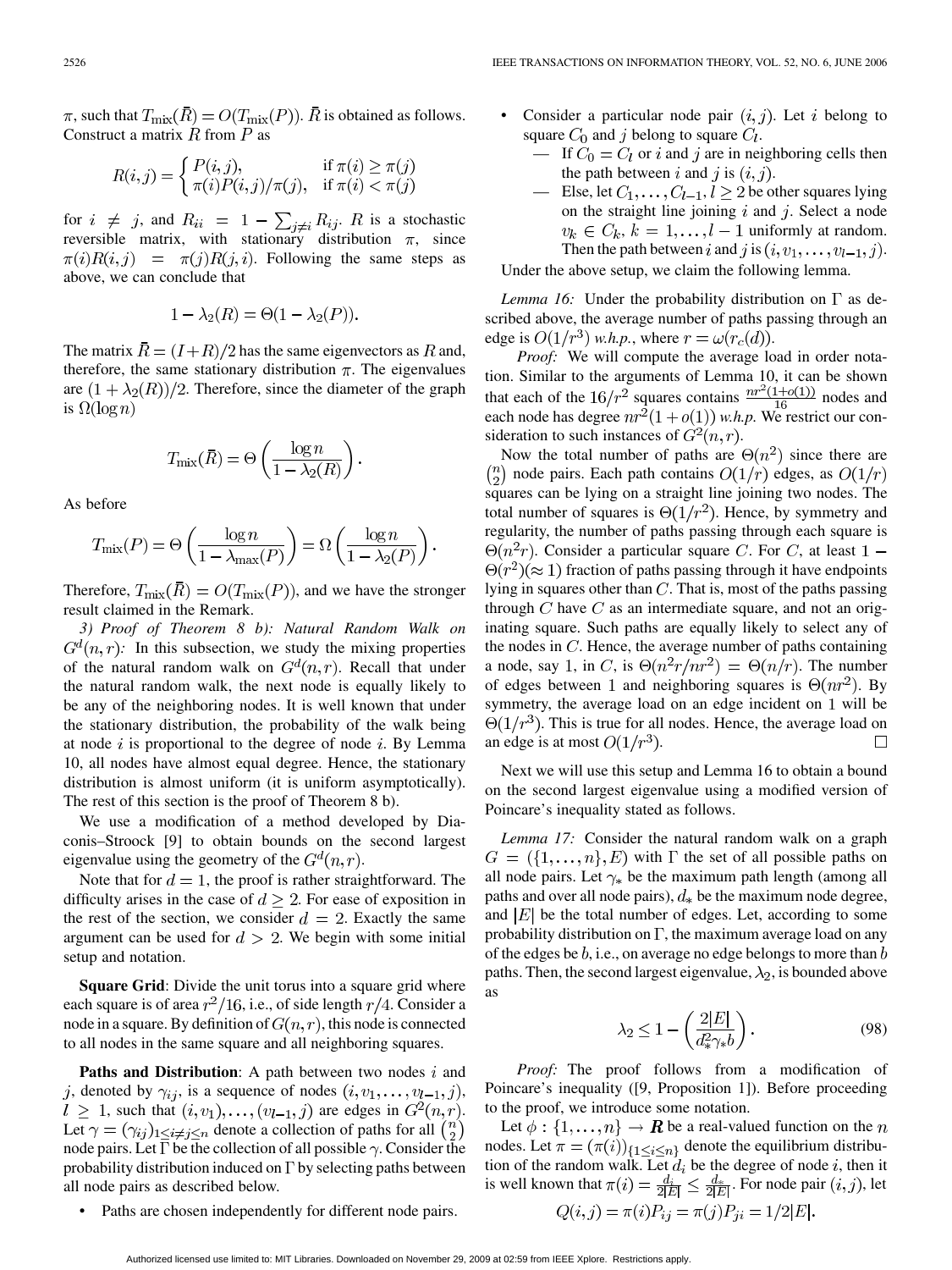Define the quadratic form of  $\phi$  as

$$
\mathcal{E}(\phi,\phi) = \frac{1}{2} \sum_{i,j} (\phi(i) - \phi(j))^2 Q(i,j).
$$

Let the variance of  $\phi$  with respect to  $\pi$  be

$$
V(\phi) = \frac{1}{2} \sum_{i,j} (\phi(i) - \phi(j))^2 \pi(i) \pi(j).
$$

For a directed edge e from  $i \rightarrow j$ , define  $\phi(e) = \phi(i) - \phi(j)$ and  $Q(e) = Q(i, j)$ . First, consider one collection of paths  $\gamma =$  $(\gamma_{ij})$ . Define

$$
|\gamma_{ij}|_Q = \sum_{e \in \gamma_{ij}} Q(e)^{-1}.
$$

Then, under the natural random walk

$$
|\gamma_{ij}|_Q = |\gamma_{ij}|(2|E|) \tag{99}
$$

where  $|\gamma_{ij}|$  is the length of the path  $\gamma_{ij}$ 

$$
V(\phi) = \frac{1}{2} \sum_{i,j} (\phi(i) - \phi(j))^2 \pi(i) \pi(j)
$$
  
\n
$$
\stackrel{(a)}{=} \frac{1}{2} \sum_{i,j} \left( \sum_{e \in \gamma_{ij}} \left( \frac{Q(e)}{Q(e)} \right)^{1/2} \phi(e) \right)^2 \pi(i) \pi(j)
$$
  
\n
$$
\stackrel{(b)}{\leq} \frac{1}{2} \sum_{i,j} |\gamma_{ij}| \mathbf{Q} \pi(i) \pi(j) \sum_{e \in \gamma_{ij}} Q(e) \phi(e)^2
$$
  
\n
$$
\leq \left( \frac{d_*}{2|E|} \right)^2 \frac{1}{2} \sum_{e} Q(e) \phi(e)^2 \sum_{\gamma_{ij} \ni e} |\gamma_{ij}|
$$
  
\n
$$
\stackrel{(c)}{=} \left( \frac{d_*^2}{2|E|} \right) \frac{1}{2} \sum_{e} Q(e) \phi(e)^2 \sum_{\gamma_{ij} \ni e} |\gamma_{ij}|
$$
  
\n
$$
\stackrel{(d)}{\leq} \left( \frac{d_*^2}{2|E|} \right) \gamma_* \frac{1}{2} \sum_{e} Q(e) \phi(e)^2 b(\gamma, e) \qquad (100)
$$

where  $b(\gamma, e)$  denotes the number of paths passing through edge e under  $\gamma = (\gamma_{ij})$ . (a) follows by using  $\pi(i) \approx 1/n$  for all i, and adding and subtracting values of  $\phi$  on nodes of the path  $\gamma_{ij}$  for all node pairs  $(i, j)$  for a given path-set  $\gamma = (\gamma_{ij})$ . (b) follows from the Cauchy–Schwartz inequality.  $(c)$  follows from (99), and  $(d)$  follows from the fact that all path lengths are smaller than  $\gamma_*$ .

Note that in (100),  $b(\gamma, e)$  is the only path-dependent term. So under a probability distribution on  $\Gamma$  (the set of all paths) in (100),  $b(\gamma, e)$  can be replaced by  $b(e)$  where

$$
b(e) = \sum_{\gamma \in \Gamma} \Pr(\gamma) b(\gamma, e)
$$

Let  $b = \max_e b(e)$ . Then

$$
V(\phi) \le \left(\frac{d_*^2}{2|E|}\right) \gamma_* \frac{1}{2} \sum_e Q(e)\phi(e)^2 b \qquad (101)
$$

$$
= \left(\frac{d_*^2 \gamma_* b}{2|E|}\right) \mathcal{E}(\phi, \phi). \qquad (102)
$$

The minimax characterization of eigenvalues [[18,](#page-21-0) p. 176] gives a bound on the second largest eigenvalue as

$$
\lambda_2 = \sup \left\{ 1 - \frac{\mathcal{E}(\phi, \phi)}{V(\phi)} \mid \phi \text{ a nonconstant} \right\}. \tag{103}
$$

From (102) and (103), the statement of the lemma follows.  $\Box$ 

From Lemmas 10, 16, and 17, and the fact that all paths are of length at most  $\Theta(1/r)$ , we obtain that the second largest eigenvalue corresponding to the natural random walk on  $G^2(n, r)$  is bounded above as

$$
\lambda_2 \le 1 - \Theta\left(\frac{n^2 r^2}{n^2 r^4 r^{-4}}\right)
$$
  
= 1 - \Theta(r^2). (104)

We would like to note that, for mixing time, we need to show that the smallest eigenvalue (which can be negative), is also  $\Theta(r^2)$  away from  $-1$ . One well-known way to avoid this difficulty is the following: modify transition probabilities as  $Q = \frac{1}{2}(I + P)$ . Q and P have the same stationary distribution. By definition,  $Q$  has all nonnegative eigenvalues, and  $\lambda_2(Q) = \frac{1}{2}(1 + \lambda_2(P))$ . Thus, the mixing time of the random walk corresponding to Q is governed by  $\lambda_2(P)$ , and is therefore  $\Theta(r^{-2} \log n)$ . This random walk Q is the modified natural random walk in Theorem 8 b).

Thus, from Lemma 8 and (104), the proof of Theorem 8 b) for  $G^2(n,r)$  follows. In general, the above argument can be carried out similarly for  $d > 2$  completing the proof of Theorem 8 b).

*Averaging in*  $G^d(n, r)$ : The natural averaging algorithm, based on the natural random walk, can be described as follows: when a node becomes active, it chooses one of its neighbors uniformly at random and averages with this neighbor. As noted before, in general, the performance of such an algorithm can be far worse than the optimal algorithm. Interestingly, in the case of  $G^d(n,r)$ , the performances of the natural averaging algorithm and the optimal averaging algorithm are comparable (i.e., they have averaging time of the same order). We state the following theorem.

*Theorem 9:* On the Geometric Random Graph  $G^d(n, r)$ , the absolute  $1/n^{\alpha}$ -averaging time,  $\alpha > 0$ , of the natural averaging algorithm as well as of the optimal averaging algorithm is of order  $\Theta\left(\frac{\log n}{r^2}\right)$ .

*Proof:* We showed in Theorem 8 that for  $\epsilon = 1/n^{\alpha}, \alpha >$ 0, the  $\epsilon$ -mixing times for the fastest mixing random walk and the natural random walk on  $G^d(n,r)$  are of order  $\Theta\left(\frac{\log n}{r^2}\right)$ . Using this in Theorem 7, we have our result.  $\Box$ 

**Implication.** In a wireless sensor network, Theorem 9 suggests that for a small radius of transmission, even the fastest averaging algorithm converges slowly, i.e., computing in a distributed fashion is slow. However, the good news is that the natural averaging algorithm, based only on local information, scales just as well as the fastest averaging algorithm. Thus, at least in the order sense, it is not necessary to optimize for the fastest averaging algorithm in a wireless sensor network.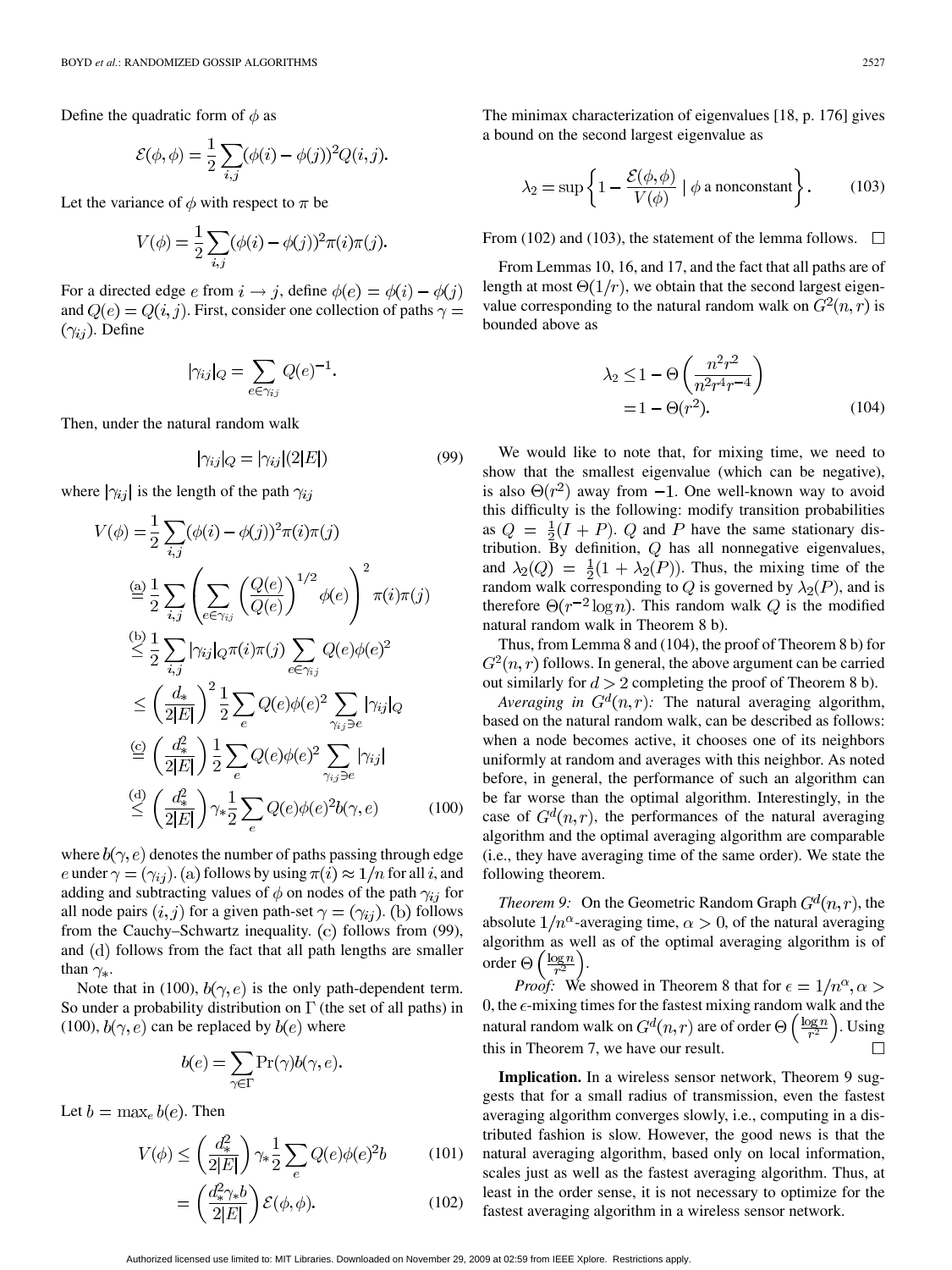## *B. Expander Graphs*

An expander graph can be characterized as follows: let the transition matrix corresponding to the natural random walk on the graph be P. Then, there exists  $\delta > 0$  such that

$$
\delta \le (1 - \lambda_{\max}(P)) \le 1 \tag{105}
$$

where  $\lambda_{\text{max}}(P)$  is the second largest eigenvalue of P in magnitude, i.e., the spectral gap is bounded away from zero by a constant.

Let  $P^*$  be the transition matrix corresponding to the fastest mixing random walk on an expander. The random walk corresponding to  $P^*$  must mix at least as fast as the natural one, and therefore,

$$
\delta \le (1 - \lambda_{\max}(P^*)) \le 1. \tag{106}
$$

It is easy to argue that there exists an optimal  $P^*$  that is symmetric: given any optimal  $P_0$ , the matrix  $1/2 (P_0 + P_0^T)$  is symmetric, and leads to the same  $E[W]$  as  $P_0$ , since

$$
E[W] = \sum_{i,j} \frac{1}{n} P_{ij} W_{ij}
$$
 (107)

and the  $W_{ij}$  are symmetric matrices.

Therefore, we are able to use the result relating the mixing time for P and the averaging time for  $A(P)$  for a symmetric P. From (105), (106), Theorem 3, and Corollary 2, we see that the optimal averaging algorithm on any expander graph has  $\epsilon$ -averaging time  $T_{\text{ave}}(\epsilon) = \Theta(\log \epsilon^{-1}).$ 

The Preferential Connectivity (PC) model [\[35](#page-21-0)] is one of the popular models for the Internet. In [[35\]](#page-21-0), it is shown that the Internet is an expander under the PC model. Using the conclusion above, we obtain the following result for averaging on the Internet.

*Theorem 10:* Under the PC model, the optimal averaging algorithm on the Internet has an absolute  $\epsilon$ -averaging time  $T_{\rm ave}(\epsilon)=\Theta(\log\epsilon^{-1}).$ 

**Implication.** The absolute time for distributed computation on any expander graph is independent of the size of the network, and depends only on the desired accuracy of the computation. Assuming that the PC model is a good model for Internet, then this immediately suggests that the absolute computation time depends only on the desired accuracy.7 One implication is that exchanging information on the Internet via peer-to-peer network built on top of it is extremely fast!

*Remark:* Let  $d_{\text{max}}$  be the maximum node degree of the graph . For any family of graphs of bounded degree, the averaging time of the maximum-degree random walk ( $P_{ij} = 1/d_{\text{max}}$  if  $(i, j) \in E, i \neq j$ , and the fastest mixing random walk are of the same order.8 This follows from an observation in [\[1](#page-21-0)], which

says that the spectral gap for the fastest mixing Markov chain on a graph can be at most a factor  $d_{\text{max}}$  smaller than the maximum-degree chain. Thus, if  $P^*$  is the optimal transition matrix, i.e., the one with the smallest possible  $\lambda_2(P)$ , and  $P_{\text{md}}$  is the transition matrix for the maximum-degree chain, then

$$
1 - \lambda_2(P^*) \le d_{\text{max}}(1 - \lambda_2(P_{\text{md}})). \tag{108}
$$

Thus, the averaging times for both random walks are of the same order, and differ by a factor of atmost  $d_{\text{max}}$ .

For example, the social network [\[27](#page-21-0)] is a regular graph with  $d_{\text{max}} = 5$ , which is the degree of each node in the graph. For the social network, therefore, the natural random walk (which is the same as the maximum degree chain) leads to an averaging time of the same order as the optimal; and in fact, the averaging times differ by a factor of at most 5.

## *C. Information Exchange*

Define  $T_{\text{infex}}(\epsilon)$  to be the smallest time at which each node has information from all the other nodes with a probability greater than or equal to  $1 - \epsilon$ . The averaging time provides an upper bound for the information exchange time, as made precise in the following theorem.

*Theorem 11:* For a gossip algorithm specified by a matrix P and  $\epsilon = O\left(\frac{1}{n}\right)$ 

$$
T_{\text{infex}}(\epsilon, P) \leq T_{\text{ave}}\left(\frac{\epsilon}{n}, P\right).
$$

*Proof:* Consider first a single node i, and set  $x_i(0) = 1$ and  $r_i(0) = 0$  for all  $j \neq i$ . By the definition of averaging time, for all  $t > T_{ave}(\frac{\epsilon}{n}, P)$ , the probability that  $x_i(j) > 0$  is greater than or equal to  $1 - \frac{\epsilon}{n}$ , since by the definition of  $T_{\text{ave}}$ , for all  $t \geq T_{ave}\left(\frac{\epsilon}{n},P\right)$ 

$$
\Pr\left(\frac{\|x(t) - \frac{1}{n}\mathbf{1}\|^2}{\|x(0)\|^2} \le \frac{\epsilon}{n}\right) \ge 1 - \frac{\epsilon}{n}.\tag{109}
$$

Note that

and

$$
||x(0)||^2 = 1
$$

 $\left\|x(t) - \frac{1}{n}1\right\|^2 = \sum_{i=1}^n \left(x_i(t) - \frac{1}{n}\right)^2.$ 

If any  $x_i = 0$  (each  $x_i$  must be positive), then that term contributes  $\frac{1}{n^2}$  to the sum, and thus the sum cannot be less that  $\frac{\epsilon}{n}$ for  $\epsilon = O\left(\frac{1}{n}\right)$ .

Thus, for all  $\epsilon = O\left(\frac{1}{n}\right)$ , the probability that all of the  $x_i > 0$ are greater **(or ?)** equal **(to ?)**  $1 - \frac{\epsilon}{n}$ . But this is exactly the probability that all nodes receive the message from node  $i$ . Using the union bound and summing for  $n$  nodes, we conclude that the probability of all nodes receiving information from all other nodes is greater **(or ?)** equal **(to ?)**  $1-n\frac{\epsilon}{n}$ , and so  $T_{\text{infex}}(\epsilon, P) \leq$  $T_{\text{ave}}\left(\frac{\epsilon}{n},P\right).$ 

#### VII. CONCLUSION

We presented a framework for the design and analysis of a randomized distributed averaging algorithm on an arbitrary connected network. We characterized the performance of the algorithm precisely in the terms of second largest eigenvalue of an appropriate doubly stochastic matrix. This allowed us to find the

<sup>&</sup>lt;sup>7</sup>Although that the asymmetry of the  $P$  matrix for the natural random walk on the Internet prevents us from exactly quantifying the averaging time, we believe that averaging will be fast even under the natural random walk, since the spectral gap for this random walk is bounded away from 1 by a constant.

<sup>8</sup>The reason for using the maximum degree chain rather than the natural random walk is because the natural random walk need not be symmetric for an arbitrary graph. (Note that for a regular graph, the maximum degree chain and the natural random walk are exactly the same.) An alternative symmetric random walk with locally computable weights is the Metropolis–Hastings random walk with  $P_{\text{mh}_{ij}} = \min\{1/d_i, 1/d_j\}$  for  $(i, j) \in E, i \neq j$ , for which a similar result holds.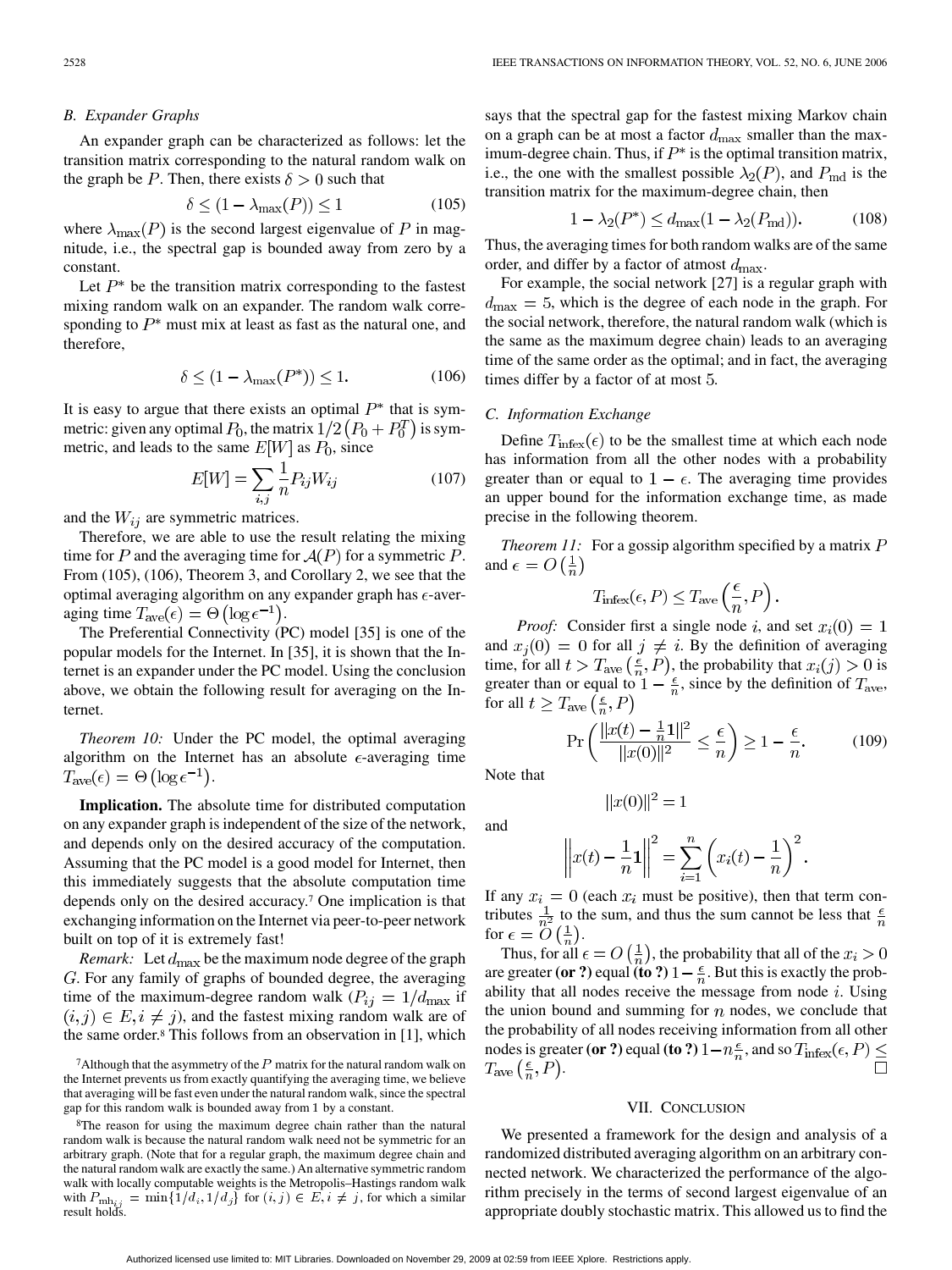<span id="page-21-0"></span>fastest averaging algorithm of this class of algorithms, by establishing the corresponding optimization problem to be convex. We established a tight relation between the averaging time of the algorithm and the mixing time of an associated random walk, and utilized this connection to design fast averaging algorithms for two popular and well-studied networks: Wireless Sensor Networks (modeled as Geometric Random Graphs), and the Internet graph (under the so-called Preferential Connectivity Model).

In general, solving SDPs in a distributed manner is not possible. However, we utilized the structure of the problem in order to solve the SDP (corresponding to determining the optimal averaging algorithm) in a distributed fashion using the subgradient method. This allows for self-tuning weights: that is, the network can start out with some arbitrary averaging matrix, say, one derived from the natural random walk, and then locally, without any central coordination, converge to the optimal weights corresponding to the fastest averaging algorithm.

The framework developed in this paper is general and can be utilized for the purpose of design and analysis of distributed algorithms in many other settings.

#### ACKNOWLEDGMENT

Devavrat Shah wishes to thank Robert Gallager for a careful reading and suggestions that led to an improvement in the readability of the final paper. The authors would also like to thank an anonymous reviewer for several useful suggestions regarding the presentation of this paper.

#### **REFERENCES**

- [1] S. Boyd, P. Diaconis, and L. Xiao, "Fastest mixing Markov chain on a graph," *SIAM Rev., Problems and Techniques Section*, vol. 46, no. 4, pp. 667–689, 2004.
- [2] S. Boyd, A. Ghosh, B. Prabhakar, and D. Shah, "Analysis and optimization of randomized gossip algorithms," in *Proc. IEEE Conf. Decision and Control*, Nassau, Bahamas, Dec. 2004, pp. 5310–5315.
- [3]  $\rightarrow$  "Gossip algorithms: Design, analysis, and applications," in *Proc. IEEE INFOCOM*, Miami, FL, Mar. 2005.
- [4]  $\rightarrow$ , "Mixing times of random walks on geometric random graphs," in *Proc. SIAM ANALCO*, Vancouver, BC, Canada, Jan. 2005.
- [5] J. M. Borwein and A. S. Lewis, *Convex Analysis and Nonlinear Optimization, Theory and Examples*. New York: Springer-Verlag, 2000, Canadian Mathematical Society Books in Mathematics.
- [6] R. W. Beard and V. Stepanyan, "Synchronization of information in distributed multiple vehicle coordinated control," in *Proc. IEEE Conf. Decision and Control*, Dec. 2003, pp. 2029–2034.
- [7] S. Boyd and L. Vandenberghe, *Convex Optimization*. New York: Cambridge Univ. Press, 2004. Available [Online] at http://www.stanford.edu/~boyd/cvxbook.html.
- [8] F. H. Clarke, *Optimization and Nonsmooth Analysis*. Philadelphia, PA: SIAM, 1990.
- [9] P. Diaconis and D. Stroock, "Geometric bounds for eigenvalues of Markov chains," *Ann. Appl. Probab.*, vol. 1, no. 1, pp. 36–61, 1991.
- [10] A. Dembo and O. Zeitouni, *Large Deviations Techniques and Applications*. New York: Springer-Verlag, 1999.
- [11] D. Estrin, R. Govindan, J. Heidemann, and S. Kumar, "Next century challenges: Scalable coordination in sensor networks," in *Proc. 5th Int. Conf. Mobile Computing and Networking*, 1999, pp. 263–270.
- [12] L. Elsner, I. Koltracht, and M. Neumann, "On the convergence of asynchronous paracontractions with applications to tomographic reconstruction from incomplete data," *Linear Algebra Appl.*, vol. 130, pp. 65–82, 1990.
- [13] P. Gupta and P. R. Kumar, "The capacity of wireless networks," *IEEE Trans. Inf. Theory*, vol. 46, no. 2, pp. 388–404, Mar. 2000.
- [14] A. El Gamal, J. Mammen, B. Prabhakar, and D. Shah, "Throughputdelay trade-off in wireless networks," in *Proc. IEEE INFOCOM*, 2004.
- [15] V. Guruswami. (2000) Rapidly Mixing Markov Chains: A Comparison of Techniques. [Online]. Available: cs.washington.edu/homes/venkat/ pubs/papers.html
- [16] I. Gupta, R. van Renesse, and K. Birman, "Scalable fault-tolerant aggregation in large process groups," in *Proc. Conf. Dependable Systems and Networks*, 2001, pp. 442–433.
- [17] S. Hedetniemi, S. Hedetniemi, and A. Liestman, "A survey of gossiping and broadcasting in communication networks," *Networks*, vol. 18, pp. 319–349, 1988.
- [18] R. Horn and C. Johnson, *Matrix Analysis*. Cambridge, U.K.: Cambridge Univ. Press, 1985.
- [19] J.-B. Hiriart-Urruty and C. Lemaréchal, *Convex Analysis and Minimization Algorithms*. Berlin, Germany: Springer-Verlag, 1993.
- [20] C. Intanagonwiwat, D. Estrin, R. Govindan, and J. Heidemann, "Impact of network density on data aggregation in wireless sensor networks," in *Proc. Int. Conf. Distributed Computing Systems*, Jul. 2002.
- [21] A. Jadbabaie, J. Lin, and A. Morse, "Coordination of groups of mobile autonomous agents using nearest neighbor rules," *IEEE Trans. Autom. Control*, vol. 48, no. 6, pp. 988–1001, Jun. 2003.
- [22] D. Kempe, A. Dobra, and J. Gehrke, "Gossip-based computation of aggregate information," in *Proc. Conf. Foundations of Computer Science*, 2003, pp. 482–491.
- [23] B. Krishnamachari, D. Estrin, and S. Wicker, "The impact of data aggregation in wireless sensor networks," in *Proc. Int. Workshop of Distributed Event Based Systems*, Jul. 2002.
- [24] K. Kiwiel, "Convergence of approximate and incremental subgradient methods for convex optimization," *SIAM J. Optimization*, vol. 14, no. 3, pp. 807–840, 2004.
- [25] D. Kempe and J. Kleinberg, "Protocols and impossibility results for gossip-based communication mechanisms," in *Proc. 43st IEEE Symp. Foundations of Computer Science*, 2002, pp. 471–480.
- [26] D. Kempe, J. Kleinberg, and A. Demers, "Spatial gossip and resource location protocols," in *Proc. 33rd ACM Symp. Theory of Computing*, 2001, pp. 163–172.
- [27] J. Kleinberg, "The small-world phenomenon: An algorithmic perspective," in *Proc. Symp. Theory of Computing*, 2000, pp. 163–170.
- [28] D. Kempe and F. McSherry, "A decentralized algorithm for spectral analysis," in *Proc. Symp. Theory of Computing*, 2004, pp. 561–568.
- [29] R. Karp, C. Schindelhauer, S. Shenker, and B. Vöcking, "Randomized rumor spreading," in *Proc. Symp. Foundations of Computer Science*, 2000, pp. 564–574.
- [30] Z. Lin, M. Brouke, and B. Francis, "Local control strategies for groups of mobile autonomous agents," *IEEE Trans. Autom. Control*, vol. 49, no. 4, pp. 622–629, Apr. 2004.
- [31] A. S. Lewis, "Convex analysis on the Hermitian matrices," *SIAM J. Optimization*, vol. 6, pp. 164–177, 1996.
- [32] -, "Nonsmooth analysis of eigenvalues," *Math. Programming*, vol. 84, pp. 1–24, 1999.
- [33] A. S. Lewis and M. L. Overton, "Eigenvalue optimization," *Acta Numer.*, vol. 5, pp. 149–190, 1996.
- [34] S. Madden, M. Franklin, J. Hellerstein, and W. Hong, "Tag: A tiny aggregation service for ad-hoc sensor networks," *ACM SIGOPS Oper. Syst. Rev.*, vol. 36, pp. 131–146, 2002.
- [35] M. Mihail, C. Papadimitriou, and A. Saberi, "On certain connectivity properties of the internet topology," in *Proc. Conf. on Foundations of Computer Science*, 2003, pp. 28–35.
- [36] L. Mureau, "Leaderless coordination via bidirectional and unidirectional time-dependent communication," in *Proc. IEEE Conf. Decision and Control*, Dec. 2003.
- [37] R. Olfati-Saber and R. M. Murray, "Consensus problems in networks of agents with switching topology and time-delays," *IEEE Trans. Autom. Control*, vol. 49, no. 9, pp. 1520–1533, Sep. 2004.
- [38] M. L. Overton, "Large-scale optimization of eigenvalues," *SIAM J. Optimiz.*, vol. 2, pp. 88–120, 1992.
- [39] M. L. Overton and R. S. Womersley, "Optimality conditions and duality theory for minimizing sums of the largest eigenvalues of symmetric matrices," *Math. Programming*, vol. 62, pp. 321–357, 1993.
- [40] M. Penrose, "Random geometric graphs," in *Oxford Studies in Probability*. Oxford, U.K.: Oxford Univ. Press, 2003.
- [41] P. A. Parrilo, L. Xiao, S. Boyd, and P. Diaconis, "Symmetry analysis of reversible Markov chains," *Internet Math.*, vol. 2, no. 1, pp. 31–71, 2003.
- [42] S. Ratnasamy, P. Francis, M. Handley, R. Karp, and S. Shenker, "A scalable content-addressable network," in *Proc. ACM SIGCOMM Conf.*, 2001.
- [43] Y. Rabani, A. Sinclair, and R. Wanka, "Local divergence of Markov chains and the analysis of iterative load-balancing schemes," in *Proc. Conf. Foundations of Computer Science*, 1998, pp. 694–703.